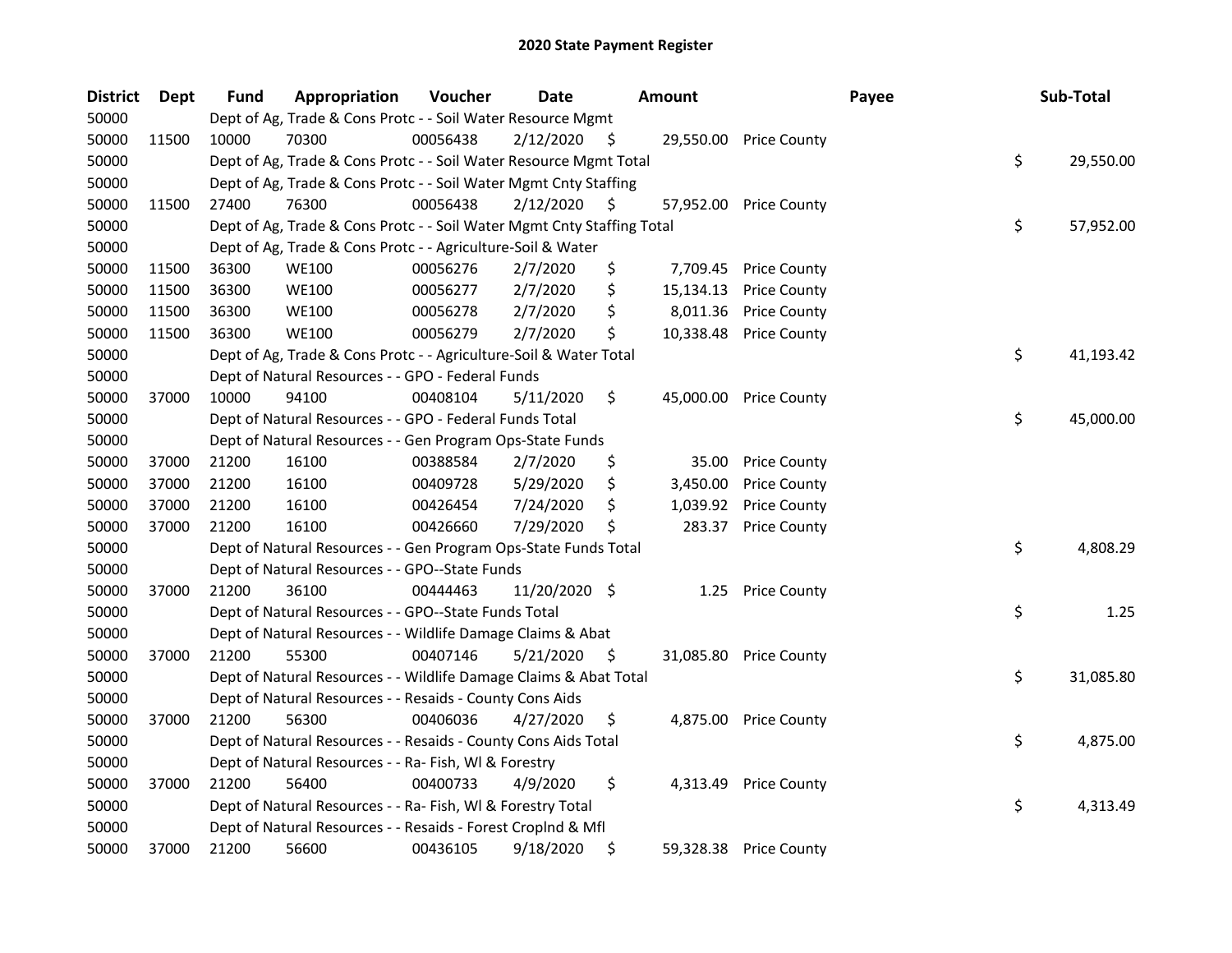| <b>District</b> | <b>Dept</b> | Fund  | Appropriation                                                      | Voucher  | <b>Date</b>   |     | <b>Amount</b> |                        | Payee | Sub-Total        |
|-----------------|-------------|-------|--------------------------------------------------------------------|----------|---------------|-----|---------------|------------------------|-------|------------------|
| 50000           |             |       | Dept of Natural Resources - - Resaids - Forest CropInd & Mfl Total |          |               |     |               |                        |       | \$<br>59,328.38  |
| 50000           |             |       | Dept of Natural Resources - - Ra- Suppl Snow Trail Aids            |          |               |     |               |                        |       |                  |
| 50000           | 37000       | 21200 | 56900                                                              | 00385597 | 1/28/2020     | \$  |               | 67,901.96 Price County |       |                  |
| 50000           |             |       | Dept of Natural Resources - - Ra- Suppl Snow Trail Aids Total      |          |               |     |               |                        |       | \$<br>67,901.96  |
| 50000           |             |       | Dept of Natural Resources - - Resaids - Cnty Forst & Admin         |          |               |     |               |                        |       |                  |
| 50000           | 37000       | 21200 | 57200                                                              | 00395744 | 3/16/2020     | \$  | 45,320.13     | <b>Price County</b>    |       |                  |
| 50000           | 37000       | 21200 | 57200                                                              | 00452902 | 12/18/2020    | -\$ | 27,000.00     | <b>Price County</b>    |       |                  |
| 50000           |             |       | Dept of Natural Resources - - Resaids - Cnty Forst & Admin Total   |          |               |     |               |                        |       | \$<br>72,320.13  |
| 50000           |             |       | Dept of Natural Resources - - Ra- Cnty Snow Trail & Area Aid       |          |               |     |               |                        |       |                  |
| 50000           | 37000       | 21200 | 57400                                                              | 00426251 | 7/24/2020     | \$  | 30,300.00     | <b>Price County</b>    |       |                  |
| 50000           | 37000       | 21200 | 57400                                                              | 00426637 | 8/4/2020      | \$  | 1,380.00      | <b>Price County</b>    |       |                  |
| 50000           | 37000       | 21200 | 57400                                                              | 00429393 | 8/19/2020     | \$  | 62,355.00     | <b>Price County</b>    |       |                  |
| 50000           | 37000       | 21200 | 57400                                                              | 00434321 | 9/10/2020     | \$  | 4,940.00      | <b>Price County</b>    |       |                  |
| 50000           |             |       | Dept of Natural Resources - - Ra- Cnty Snow Trail & Area Aid Total |          |               |     |               |                        |       | \$<br>98,975.00  |
| 50000           |             |       | Dept of Natural Resources - - Ra- Snowmobile Trail Areas           |          |               |     |               |                        |       |                  |
| 50000           | 37000       | 21200 | 57500                                                              | 00426637 | 8/4/2020      | \$  | 61,815.00     | <b>Price County</b>    |       |                  |
| 50000           | 37000       | 21200 | 57500                                                              | 00438112 | 9/30/2020     | \$  | 112,509.78    | <b>Price County</b>    |       |                  |
| 50000           |             |       | Dept of Natural Resources - - Ra- Snowmobile Trail Areas Total     |          |               |     |               |                        |       | \$<br>174,324.78 |
| 50000           |             |       | Dept of Natural Resources - - Ra- Atv Prj Aids, Gas Tax Pymt       |          |               |     |               |                        |       |                  |
| 50000           | 37000       | 21200 | 57600                                                              | 00382029 | 1/14/2020     | \$  | 13,541.56     | <b>Price County</b>    |       |                  |
| 50000           | 37000       | 21200 | 57600                                                              | 00382030 | 1/14/2020     | \$  | 800.53        | <b>Price County</b>    |       |                  |
| 50000           | 37000       | 21200 | 57600                                                              | 00382031 | 1/14/2020     | \$  | 12,060.00     | <b>Price County</b>    |       |                  |
| 50000           | 37000       | 21200 | 57600                                                              | 00451250 | 12/9/2020     | \$  | 12,577.50     | <b>Price County</b>    |       |                  |
| 50000           | 37000       | 21200 | 57600                                                              | 00451252 | 12/9/2020     | \$  | 801.39        | <b>Price County</b>    |       |                  |
| 50000           | 37000       | 21200 | 57600                                                              | 00451253 | 12/9/2020     | \$  | 12,807.72     | <b>Price County</b>    |       |                  |
| 50000           |             |       | Dept of Natural Resources - - Ra- Atv Prj Aids, Gas Tax Pymt Total |          |               |     |               |                        |       | \$<br>52,588.70  |
| 50000           |             |       | Dept of Natural Resources - - Ra- Atv Project Aids                 |          |               |     |               |                        |       |                  |
| 50000           | 37000       | 21200 | 57700                                                              | 00397731 | 3/25/2020     | \$  | 92,371.37     | <b>Price County</b>    |       |                  |
| 50000           |             |       | Dept of Natural Resources - - Ra- Atv Project Aids Total           |          |               |     |               |                        |       | \$<br>92,371.37  |
| 50000           |             |       | Dept of Natural Resources - - Rec & Resource Aids, Fed             |          |               |     |               |                        |       |                  |
| 50000           | 37000       | 21200 | 58300                                                              | 00447867 | 11/18/2020 \$ |     |               | 9,464.81 Price County  |       |                  |
| 50000           |             |       | Dept of Natural Resources - - Rec & Resource Aids, Fed Total       |          |               |     |               |                        |       | \$<br>9,464.81   |
| 50000           |             |       | Dept of Natural Resources - - Resaids - Pymt In Lieu Tax Fed       |          |               |     |               |                        |       |                  |
| 50000           | 37000       | 21200 | 58400                                                              | 00410777 | 5/22/2020     | \$  | 8,618.00      | <b>Price County</b>    |       |                  |
| 50000           |             |       | Dept of Natural Resources - - Resaids - Pymt In Lieu Tax Fed Total |          |               |     |               |                        |       | \$<br>8,618.00   |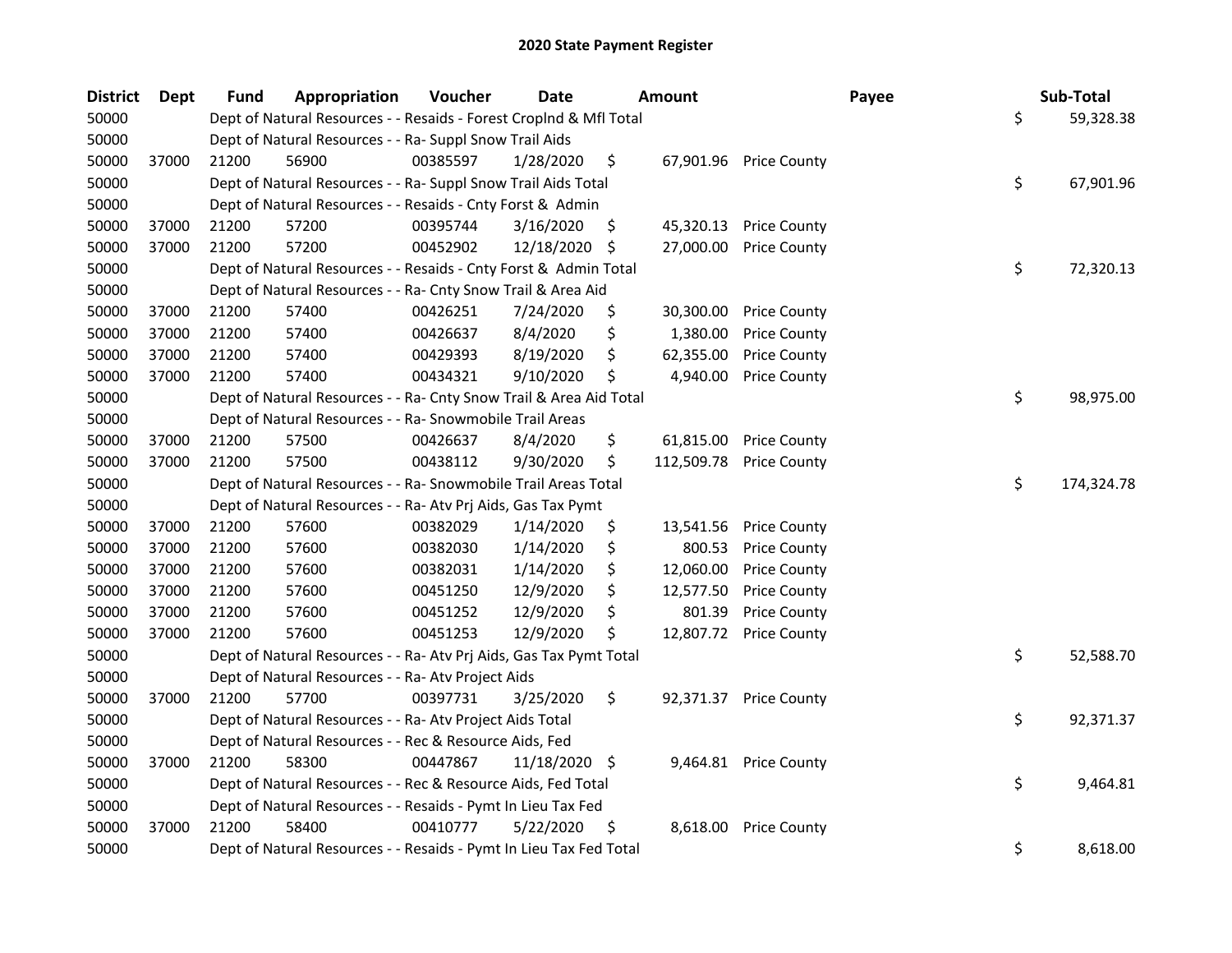| <b>District</b> | Dept  | <b>Fund</b> | Appropriation                                               | Voucher  | Date       | <b>Amount</b>    |                     | Payee | Sub-Total        |
|-----------------|-------|-------------|-------------------------------------------------------------|----------|------------|------------------|---------------------|-------|------------------|
| 50000           |       |             | Dept of Natural Resources - - Dnr-Dam Safety Projects       |          |            |                  |                     |       |                  |
| 50000           | 37000 | 36300       | <b>TX100</b>                                                | 00385097 | 1/27/2020  | \$<br>15,837.77  | <b>Price County</b> |       |                  |
| 50000           | 37000 | 36300       | <b>TX100</b>                                                | 00399672 | 4/6/2020   | \$<br>25,818.20  | <b>Price County</b> |       |                  |
| 50000           |       |             | Dept of Natural Resources - - Dnr-Dam Safety Projects Total |          |            |                  |                     |       | \$<br>41,655.97  |
| 50000           |       |             | WI Dept of Transportation - - Eldly&Disa Co/Aid Sf          |          |            |                  |                     |       |                  |
| 50000           | 39500 | 21100       | 16800                                                       | 00498360 | 3/2/2020   | \$<br>79,889.00  | <b>Price County</b> |       |                  |
| 50000           | 39500 | 21100       | 16800                                                       | 00513107 | 4/9/2020   | \$<br>351.00     | <b>Price County</b> |       |                  |
| 50000           |       |             | WI Dept of Transportation - - Eldly&Disa Co/Aid Sf Total    |          |            |                  |                     |       | \$<br>80,240.00  |
| 50000           |       |             | WI Dept of Transportation - - County Forest Aids            |          |            |                  |                     |       |                  |
| 50000           | 39500 | 21100       | 17000                                                       | 00500033 | 3/10/2020  | \$<br>3,601.26   | <b>Price County</b> |       |                  |
| 50000           |       |             | WI Dept of Transportation - - County Forest Aids Total      |          |            |                  |                     |       | \$<br>3,601.26   |
| 50000           |       |             | WI Dept of Transportation - - Trans Aids To Co.-Sf          |          |            |                  |                     |       |                  |
| 50000           | 39500 | 21100       | 19000                                                       | 00475473 | 1/6/2020   | \$<br>161,045.13 | <b>Price County</b> |       |                  |
| 50000           | 39500 | 21100       | 19000                                                       | 00542320 | 7/6/2020   | \$<br>322,090.26 | <b>Price County</b> |       |                  |
| 50000           | 39500 | 21100       | 19000                                                       | 00585146 | 10/5/2020  | \$<br>161,045.15 | <b>Price County</b> |       |                  |
| 50000           |       |             | WI Dept of Transportation - - Trans Aids To Co.-Sf Total    |          |            |                  |                     |       | \$<br>644,180.54 |
| 50000           |       |             | WI Dept of Transportation - - Loc Rd Imp Prg St Fd          |          |            |                  |                     |       |                  |
| 50000           | 39500 | 21100       | 27800                                                       | 00556558 | 7/31/2020  | \$<br>4,525.92   | <b>Price County</b> |       |                  |
| 50000           |       |             | WI Dept of Transportation - - Loc Rd Imp Prg St Fd Total    |          |            |                  |                     |       | \$<br>4,525.92   |
| 50000           |       |             | WI Dept of Transportation - - Aero Assistance Ffd           |          |            |                  |                     |       |                  |
| 50000           | 39500 | 21100       | 28400                                                       | 00600666 | 10/19/2020 | \$<br>30,000.00  | <b>Price County</b> |       |                  |
| 50000           |       |             | WI Dept of Transportation - - Aero Assistance Ffd Total     |          |            |                  |                     |       | \$<br>30,000.00  |
| 50000           |       |             | WI Dept of Transportation - - St Hwy Rehab, Sf              |          |            |                  |                     |       |                  |
| 50000           | 39500 | 21100       | 36300                                                       | 00507390 | 3/25/2020  | \$<br>379.20     | <b>Price County</b> |       |                  |
| 50000           |       |             | WI Dept of Transportation - - St Hwy Rehab, Sf Total        |          |            |                  |                     |       | \$<br>379.20     |
| 50000           |       |             | WI Dept of Transportation - - Hwy Mgmt & Opers Sf           |          |            |                  |                     |       |                  |
| 50000           | 39500 | 21100       | 36500                                                       | 00489013 | 2/5/2020   | \$<br>432.00     | <b>Price County</b> |       |                  |
| 50000           | 39500 | 21100       | 36500                                                       | 00504501 | 3/20/2020  | \$<br>216.00     | <b>Price County</b> |       |                  |
| 50000           | 39500 | 21100       | 36500                                                       | 00514726 | 4/14/2020  | \$<br>216.00     | <b>Price County</b> |       |                  |
| 50000           | 39500 | 21100       | 36500                                                       | 00525758 | 5/13/2020  | \$<br>270.00     | <b>Price County</b> |       |                  |
| 50000           | 39500 | 21100       | 36500                                                       | 00535355 | 6/11/2020  | \$<br>216.00     | <b>Price County</b> |       |                  |
| 50000           | 39500 | 21100       | 36500                                                       | 00566949 | 8/17/2020  | \$<br>459.00     | <b>Price County</b> |       |                  |
| 50000           | 39500 | 21100       | 36500                                                       | 00584344 | 9/17/2020  | \$<br>216.00     | <b>Price County</b> |       |                  |
| 50000           | 39500 | 21100       | 36500                                                       | 00600701 | 10/16/2020 | \$<br>216.00     | <b>Price County</b> |       |                  |
| 50000           | 39500 | 21100       | 36500                                                       | 00616512 | 11/18/2020 | \$<br>432.00     | <b>Price County</b> |       |                  |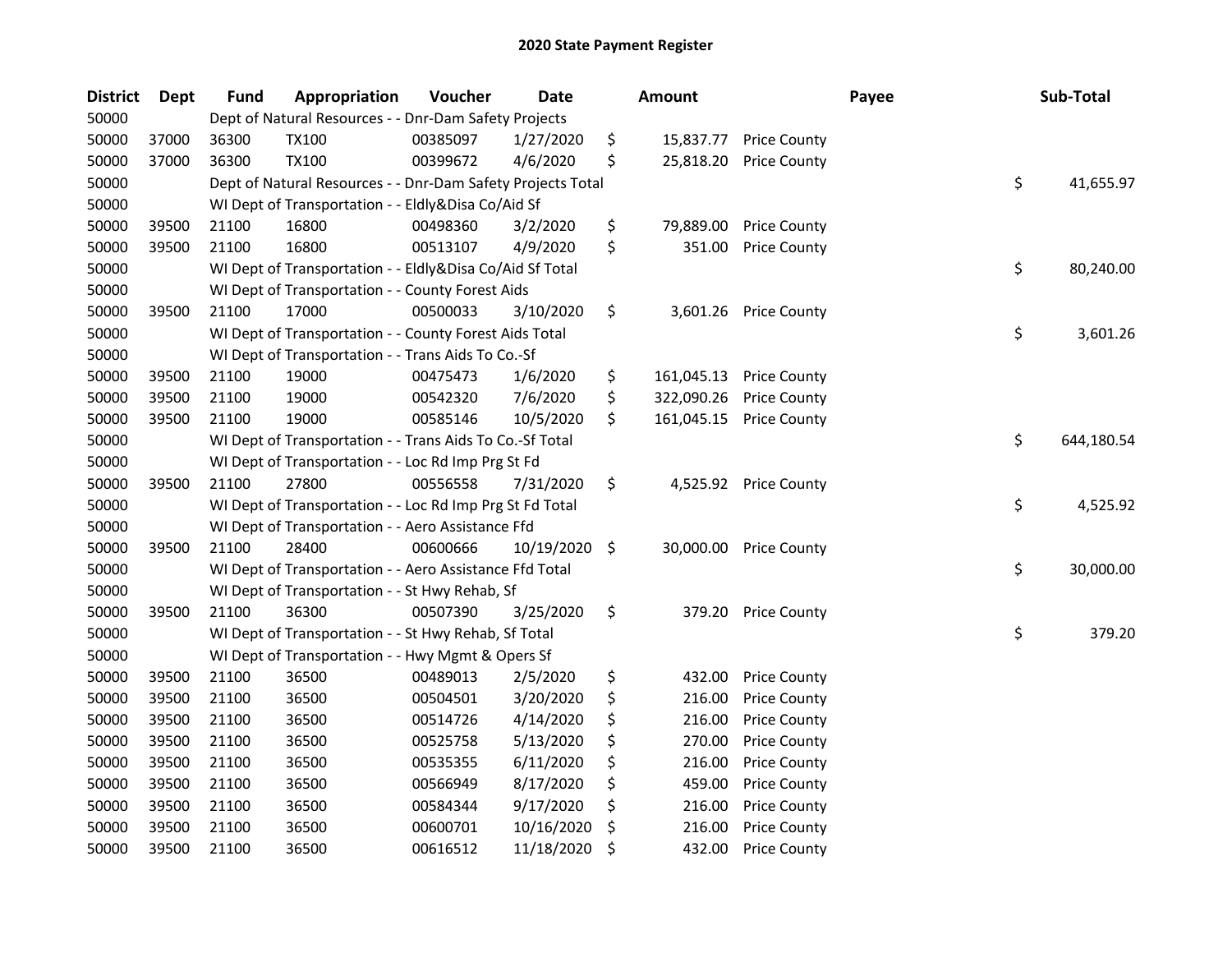| <b>District</b> | <b>Dept</b> | <b>Fund</b> | Appropriation                                           | Voucher  | <b>Date</b> | <b>Amount</b>    |                     | Payee |    | Sub-Total |
|-----------------|-------------|-------------|---------------------------------------------------------|----------|-------------|------------------|---------------------|-------|----|-----------|
| 50000           |             |             | WI Dept of Transportation - - Hwy Mgmt & Opers Sf Total |          |             |                  |                     |       | \$ | 2,673.00  |
| 50000           |             |             | WI Dept of Transportation - - Routine Maint Sf          |          |             |                  |                     |       |    |           |
| 50000           | 39500       | 21100       | 36800                                                   | 00473204 | 1/10/2020   | \$<br>388.00     | <b>Price County</b> |       |    |           |
| 50000           | 39500       | 21100       | 36800                                                   | 00483683 | 1/21/2020   | \$<br>388.00     | <b>Price County</b> |       |    |           |
| 50000           | 39500       | 21100       | 36800                                                   | 00489013 | 2/5/2020    | \$<br>183,511.22 | <b>Price County</b> |       |    |           |
| 50000           | 39500       | 21100       | 36800                                                   | 00492613 | 2/20/2020   | \$<br>72,023.22  | <b>Price County</b> |       |    |           |
| 50000           | 39500       | 21100       | 36800                                                   | 00492614 | 2/20/2020   | \$<br>11,781.94  | <b>Price County</b> |       |    |           |
| 50000           | 39500       | 21100       | 36800                                                   | 00497843 | 2/28/2020   | \$<br>161,831.94 | <b>Price County</b> |       |    |           |
| 50000           | 39500       | 21100       | 36800                                                   | 00499058 | 3/3/2020    | \$<br>599.51     | <b>Price County</b> |       |    |           |
| 50000           | 39500       | 21100       | 36800                                                   | 00507390 | 3/25/2020   | \$<br>1,009.35   | <b>Price County</b> |       |    |           |
| 50000           | 39500       | 21100       | 36800                                                   | 00509753 | 3/31/2020   | \$<br>2,413.69   | <b>Price County</b> |       |    |           |
| 50000           | 39500       | 21100       | 36800                                                   | 00510300 | 4/1/2020    | \$<br>6,234.45   | <b>Price County</b> |       |    |           |
| 50000           | 39500       | 21100       | 36800                                                   | 00516237 | 4/17/2020   | \$<br>546.03     | <b>Price County</b> |       |    |           |
| 50000           | 39500       | 21100       | 36800                                                   | 00519806 | 4/28/2020   | \$<br>86,253.09  | <b>Price County</b> |       |    |           |
| 50000           | 39500       | 21100       | 36800                                                   | 00520742 | 4/30/2020   | \$<br>90,451.05  | <b>Price County</b> |       |    |           |
| 50000           | 39500       | 21100       | 36800                                                   | 00521953 | 5/4/2020    | \$<br>21,546.00  | <b>Price County</b> |       |    |           |
| 50000           | 39500       | 21100       | 36800                                                   | 00524592 | 5/11/2020   | \$<br>1,256.70   | <b>Price County</b> |       |    |           |
| 50000           | 39500       | 21100       | 36800                                                   | 00525758 | 5/13/2020   | \$<br>513.74     | <b>Price County</b> |       |    |           |
| 50000           | 39500       | 21100       | 36800                                                   | 00530812 | 5/27/2020   | \$<br>5,771.75   | <b>Price County</b> |       |    |           |
| 50000           | 39500       | 21100       | 36800                                                   | 00531884 | 6/2/2020    | \$<br>70,339.64  | <b>Price County</b> |       |    |           |
| 50000           | 39500       | 21100       | 36800                                                   | 00537526 | 6/17/2020   | \$<br>539.09     | <b>Price County</b> |       |    |           |
| 50000           | 39500       | 21100       | 36800                                                   | 00545488 | 6/30/2020   | \$<br>30,176.58  | <b>Price County</b> |       |    |           |
| 50000           | 39500       | 21100       | 36800                                                   | 00547194 | 7/6/2020    | \$<br>131,554.20 | <b>Price County</b> |       |    |           |
| 50000           | 39500       | 21100       | 36800                                                   | 00553380 | 7/17/2020   | \$<br>623.76     | <b>Price County</b> |       |    |           |
| 50000           | 39500       | 21100       | 36800                                                   | 00553832 | 7/23/2020   | \$<br>85,067.78  | <b>Price County</b> |       |    |           |
| 50000           | 39500       | 21100       | 36800                                                   | 00562792 | 8/6/2020    | \$<br>11,257.21  | <b>Price County</b> |       |    |           |
| 50000           | 39500       | 21100       | 36800                                                   | 00565530 | 8/12/2020   | \$<br>35,776.61  | <b>Price County</b> |       |    |           |
| 50000           | 39500       | 21100       | 36800                                                   | 00566278 | 8/14/2020   | \$<br>1,763.94   | <b>Price County</b> |       |    |           |
| 50000           | 39500       | 21100       | 36800                                                   | 00566949 | 8/17/2020   | \$<br>828.27     | <b>Price County</b> |       |    |           |
| 50000           | 39500       | 21100       | 36800                                                   | 00571698 | 8/20/2020   | \$<br>4,660.09   | <b>Price County</b> |       |    |           |
| 50000           | 39500       | 21100       | 36800                                                   | 00572613 | 8/24/2020   | \$<br>27,759.92  | <b>Price County</b> |       |    |           |
| 50000           | 39500       | 21100       | 36800                                                   | 00584344 | 9/17/2020   | \$<br>1,952.02   | <b>Price County</b> |       |    |           |
| 50000           | 39500       | 21100       | 36800                                                   | 00590185 | 9/24/2020   | \$<br>406.01     | <b>Price County</b> |       |    |           |
| 50000           | 39500       | 21100       | 36800                                                   | 00590186 | 9/24/2020   | \$<br>546.03     | <b>Price County</b> |       |    |           |
| 50000           | 39500       | 21100       | 36800                                                   | 00590187 | 9/24/2020   | \$<br>513.74     | <b>Price County</b> |       |    |           |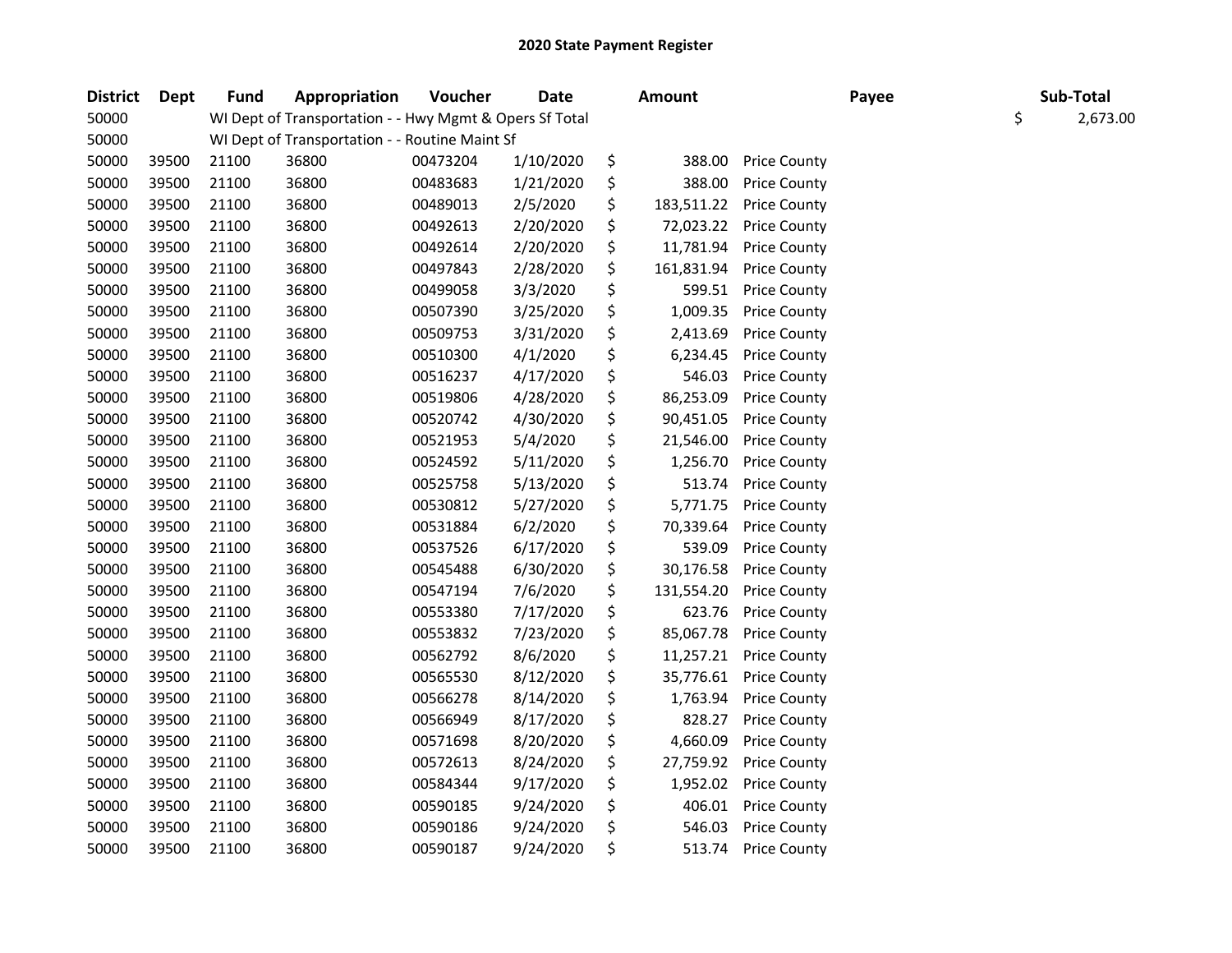| <b>District</b> | <b>Dept</b> | <b>Fund</b> | Appropriation                                                      | Voucher  | <b>Date</b> | <b>Amount</b>    | Payee                                                                                                         |    | Sub-Total    |
|-----------------|-------------|-------------|--------------------------------------------------------------------|----------|-------------|------------------|---------------------------------------------------------------------------------------------------------------|----|--------------|
| 50000           | 39500       | 21100       | 36800                                                              | 00590188 | 9/24/2020   | \$<br>549.34     | <b>Price County</b>                                                                                           |    |              |
| 50000           | 39500       | 21100       | 36800                                                              | 00591307 | 9/28/2020   | \$<br>64,914.80  | <b>Price County</b>                                                                                           |    |              |
| 50000           | 39500       | 21100       | 36800                                                              | 00592597 | 9/30/2020   | \$<br>400.41     | <b>Price County</b>                                                                                           |    |              |
| 50000           | 39500       | 21100       | 36800                                                              | 00592598 | 9/30/2020   | \$<br>164.05     | <b>Price County</b>                                                                                           |    |              |
| 50000           | 39500       | 21100       | 36800                                                              | 00592599 | 9/30/2020   | \$<br>473.50     | <b>Price County</b>                                                                                           |    |              |
| 50000           | 39500       | 21100       | 36800                                                              | 00592600 | 9/30/2020   | \$<br>1,186.60   | <b>Price County</b>                                                                                           |    |              |
| 50000           | 39500       | 21100       | 36800                                                              | 00600701 | 10/16/2020  | \$<br>845.06     | <b>Price County</b>                                                                                           |    |              |
| 50000           | 39500       | 21100       | 36800                                                              | 00600787 | 10/16/2020  | \$<br>625.46     | <b>Price County</b>                                                                                           |    |              |
| 50000           | 39500       | 21100       | 36800                                                              | 00606224 | 10/27/2020  | \$<br>32,575.56  | <b>Price County</b>                                                                                           |    |              |
| 50000           | 39500       | 21100       | 36800                                                              | 00616512 | 11/18/2020  | \$<br>325.33     | <b>Price County</b>                                                                                           |    |              |
| 50000           | 39500       | 21100       | 36800                                                              | 00618470 | 11/23/2020  | \$<br>562.94     | <b>Price County</b>                                                                                           |    |              |
| 50000           | 39500       | 21100       | 36800                                                              | 00626659 | 12/14/2020  | \$<br>343.73     | <b>Price County</b>                                                                                           |    |              |
| 50000           | 39500       | 21100       | 36800                                                              | 00627464 | 12/15/2020  | \$<br>333.71     | <b>Price County</b>                                                                                           |    |              |
| 50000           | 39500       | 21100       | 36800                                                              | 00628503 | 12/16/2020  | \$<br>108,832.25 | <b>Price County</b>                                                                                           |    |              |
| 50000           | 39500       | 21100       | 36800                                                              | 00630682 | 12/22/2020  | \$<br>108,597.35 | <b>Price County</b>                                                                                           |    |              |
| 50000           |             |             | WI Dept of Transportation - - Routine Maint Sf Total               |          |             |                  |                                                                                                               | \$ | 1,371,014.66 |
| 50000           |             |             | Department of Corrections - - Services For Community Correct       |          |             |                  |                                                                                                               |    |              |
| 50000           | 41000       | 10000       | 10200                                                              | 00338020 | 1/29/2020   | \$<br>853.21     | <b>Price County</b>                                                                                           |    |              |
| 50000           | 41000       | 10000       | 10200                                                              | 00344214 | 2/28/2020   | \$<br>3,385.14   | <b>Price County</b>                                                                                           |    |              |
| 50000           | 41000       | 10000       | 10200                                                              | 00349586 | 3/26/2020   | \$<br>3,385.14   | <b>Price County</b>                                                                                           |    |              |
| 50000           | 41000       | 10000       | 10200                                                              | 00356432 | 4/29/2020   | \$<br>3,385.14   | <b>Price County</b>                                                                                           |    |              |
| 50000           | 41000       | 10000       | 10200                                                              | 00361408 | 5/26/2020   | \$<br>3,385.14   | <b>Price County</b>                                                                                           |    |              |
| 50000           | 41000       | 10000       | 10200                                                              | 00370196 | 7/7/2020    | \$<br>3,385.14   | <b>Price County</b>                                                                                           |    |              |
| 50000           | 41000       | 10000       | 10200                                                              | 00374622 | 7/29/2020   | \$<br>3,385.14   | <b>Price County</b>                                                                                           |    |              |
| 50000           | 41000       | 10000       | 10200                                                              | 00380317 | 8/28/2020   | \$<br>3,385.14   | <b>Price County</b>                                                                                           |    |              |
| 50000           | 41000       | 10000       | 10200                                                              | 00385186 | 9/28/2020   | \$<br>3,385.14   | <b>Price County</b>                                                                                           |    |              |
| 50000           | 41000       | 10000       | 10200                                                              | 00391252 | 10/28/2020  | \$<br>3,385.14   | <b>Price County</b>                                                                                           |    |              |
| 50000           | 41000       | 10000       | 10200                                                              | 00396565 | 11/27/2020  | \$<br>3,385.14   | <b>Price County</b>                                                                                           |    |              |
| 50000           | 41000       | 10000       | 10200                                                              | 00401496 | 12/24/2020  | \$<br>3,385.14   | <b>Price County</b>                                                                                           |    |              |
| 50000           |             |             | Department of Corrections - - Services For Community Correct Total |          |             |                  |                                                                                                               | \$ | 38,089.75    |
| 50000           |             |             |                                                                    |          |             |                  | Department of Corrections - - Reimbursing Counties For Probation, Extended Supervision And Parole Holds       |    |              |
| 50000           | 41000       | 10000       | 11600                                                              | 00392605 | 11/5/2020   | \$               | 3,520.00 Price County                                                                                         |    |              |
| 50000           |             |             |                                                                    |          |             |                  | Department of Corrections - - Reimbursing Counties For Probation, Extended Supervision And Parole Holds Total | \$ | 3,520.00     |
| 50000           |             |             | Department of Corrections - - Probation, Parole And Extended       |          |             |                  |                                                                                                               |    |              |
| 50000           | 41000       | 10000       | 18700                                                              | 00339868 | 2/6/2020    | \$<br>57.73      | <b>Price County</b>                                                                                           |    |              |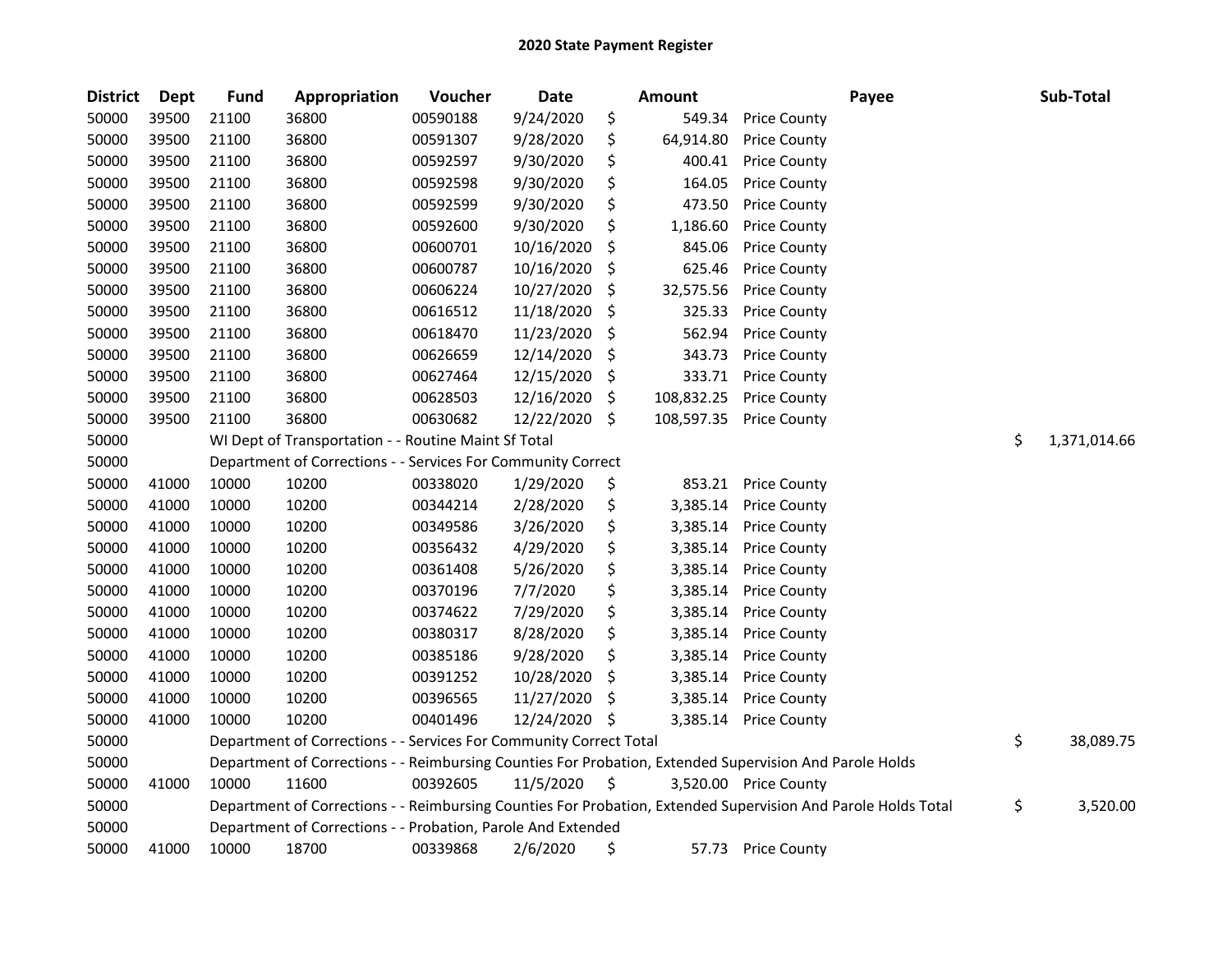| <b>District</b> | <b>Dept</b> | <b>Fund</b> | Appropriation                                                      | Voucher  | <b>Date</b>   |     | Amount     |                     | Payee | Sub-Total          |
|-----------------|-------------|-------------|--------------------------------------------------------------------|----------|---------------|-----|------------|---------------------|-------|--------------------|
| 50000           | 41000       | 10000       | 18700                                                              | 00346586 | 3/10/2020     | \$  | 61.23      | Price County        |       |                    |
| 50000           | 41000       | 10000       | 18700                                                              | 00346651 | 4/1/2020      | \$  | 62.25      | <b>Price County</b> |       |                    |
| 50000           | 41000       | 10000       | 18700                                                              | 00354878 | 5/8/2020      | \$  | 61.55      | <b>Price County</b> |       |                    |
| 50000           | 41000       | 10000       | 18700                                                              | 00360089 | 6/5/2020      | \$  | 64.77      | <b>Price County</b> |       |                    |
| 50000           | 41000       | 10000       | 18700                                                              | 00367084 | 6/30/2020     | \$  | 66.96      | <b>Price County</b> |       |                    |
| 50000           | 41000       | 10000       | 18700                                                              | 00367110 | 6/30/2020     | \$  | 64.46      | <b>Price County</b> |       |                    |
| 50000           | 41000       | 10000       | 18700                                                              | 00378808 | 8/19/2020     | \$  | 69.73      | <b>Price County</b> |       |                    |
| 50000           | 41000       | 10000       | 18700                                                              | 00381751 | 9/18/2020     | \$  | 68.51      | <b>Price County</b> |       |                    |
| 50000           | 41000       | 10000       | 18700                                                              | 00392339 | 11/4/2020     | \$  | 69.17      | <b>Price County</b> |       |                    |
| 50000           | 41000       | 10000       | 18700                                                              | 00392348 | 11/20/2020    | -\$ | 71.77      | <b>Price County</b> |       |                    |
| 50000           |             |             | Department of Corrections - - Probation, Parole And Extended Total |          |               |     |            |                     |       | \$<br>718.13       |
| 50000           |             |             | Child Abuse & Neglect Prev Bd - - General Aids                     |          |               |     |            |                     |       |                    |
| 50000           | 43300       | 10000       | 99000                                                              | 00002386 | 4/24/2020     | \$  | 5,816.96   | <b>Price County</b> |       |                    |
| 50000           |             |             | Child Abuse & Neglect Prev Bd - - General Aids Total               |          |               |     |            |                     |       | \$<br>5,816.96     |
| 50000           |             |             | Department of Health Services - - State/Federal Aids               |          |               |     |            |                     |       |                    |
| 50000           | 43500       | 10000       | 00000                                                              | 92007    | $1/1/2020$ \$ |     | 20,578.00  | <b>Price County</b> |       |                    |
| 50000           | 43500       | 10000       | 00000                                                              | 92008    | $2/1/2020$ \$ |     | 56,826.00  | <b>Price County</b> |       |                    |
| 50000           | 43500       | 10000       | 00000                                                              | 92009    | $3/1/2020$ \$ |     | 55,341.00  | <b>Price County</b> |       |                    |
| 50000           | 43500       | 10000       | 00000                                                              | 92010    | $4/1/2020$ \$ |     | 169,985.00 | <b>Price County</b> |       |                    |
| 50000           | 43500       | 10000       | 00000                                                              | 92011    | $5/1/2020$ \$ |     | 301,589.00 | <b>Price County</b> |       |                    |
| 50000           | 43500       | 10000       | 00000                                                              | 92012    | $6/1/2020$ \$ |     | 163,999.00 | <b>Price County</b> |       |                    |
| 50000           | 43500       | 10000       | 00000                                                              | 92100    | 7/1/2020 \$   |     | 462,037.00 | <b>Price County</b> |       |                    |
| 50000           | 43500       | 10000       | 00000                                                              | 92101    | 8/1/2020 \$   |     | 282,160.00 | <b>Price County</b> |       |                    |
| 50000           | 43500       | 10000       | 00000                                                              | 92102    | $9/1/2020$ \$ |     | 311,835.00 | <b>Price County</b> |       |                    |
| 50000           | 43500       | 10000       | 00000                                                              | 92103    | 10/1/2020 \$  |     | 214,612.00 | <b>Price County</b> |       |                    |
| 50000           | 43500       | 10000       | 00000                                                              | 92104    | 11/1/2020 \$  |     | 186,226.00 | <b>Price County</b> |       |                    |
| 50000           | 43500       | 10000       | 00000                                                              | 92105    | 12/1/2020 \$  |     | 178,669.00 | <b>Price County</b> |       |                    |
| 50000           |             |             | Department of Health Services - - State/Federal Aids Total         |          |               |     |            |                     |       | \$<br>2,403,857.00 |
| 50000           |             |             | Department of Health Services - - General Program Operations       |          |               |     |            |                     |       |                    |
| 50000           | 43500       | 10000       | 40100                                                              | 00347509 | 3/11/2020     | \$  | 1.50       | <b>Price County</b> |       |                    |
| 50000           | 43500       | 10000       | 40100                                                              | 00365106 | 6/30/2020     | \$  | 1.50       | <b>Price County</b> |       |                    |
| 50000           | 43500       | 10000       | 40100                                                              | 00370505 | 7/30/2020     | \$  | 1.00       | <b>Price County</b> |       |                    |
| 50000           | 43500       | 10000       | 40100                                                              | 00370506 | 7/30/2020     | \$  | 15.00      | Price County        |       |                    |
| 50000           | 43500       | 10000       | 40100                                                              | 00397072 | 12/15/2020    | Ŝ.  | 1.50       | <b>Price County</b> |       |                    |
| 50000           |             |             | Department of Health Services - - General Program Operations Total |          |               |     |            |                     |       | \$<br>20.50        |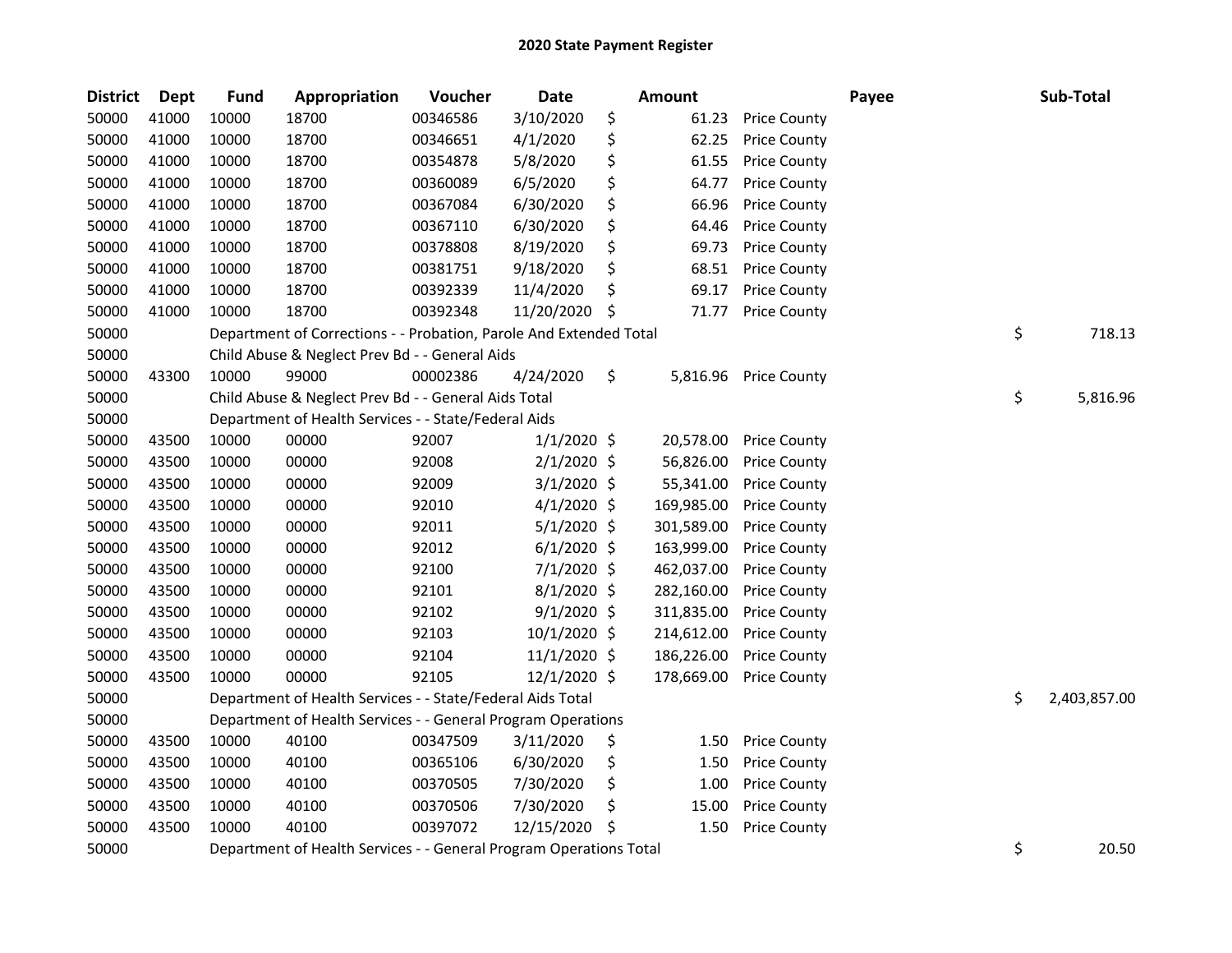| <b>District</b> | Dept  | <b>Fund</b> | Appropriation                                                          | Voucher  | <b>Date</b>   | <b>Amount</b>   |                        | Payee | Sub-Total       |
|-----------------|-------|-------------|------------------------------------------------------------------------|----------|---------------|-----------------|------------------------|-------|-----------------|
| 50000           |       |             | Department of Health Services - - Medical Assistance State Admin       |          |               |                 |                        |       |                 |
| 50000           | 43500 | 10000       | 44000                                                                  | 00347509 | 3/11/2020     | \$<br>1.50      | <b>Price County</b>    |       |                 |
| 50000           | 43500 | 10000       | 44000                                                                  | 00365106 | 6/30/2020     | \$<br>1.50      | <b>Price County</b>    |       |                 |
| 50000           | 43500 | 10000       | 44000                                                                  | 00370505 | 7/30/2020     | \$<br>1.00      | <b>Price County</b>    |       |                 |
| 50000           | 43500 | 10000       | 44000                                                                  | 00370506 | 7/30/2020     | \$<br>15.00     | <b>Price County</b>    |       |                 |
| 50000           | 43500 | 10000       | 44000                                                                  | 00397072 | 12/15/2020    | \$<br>1.50      | <b>Price County</b>    |       |                 |
| 50000           |       |             | Department of Health Services - - Medical Assistance State Admin Total |          |               |                 |                        |       | \$<br>20.50     |
| 50000           |       |             | Department of Health Services - - Local Assistance Clearing            |          |               |                 |                        |       |                 |
| 50000           | 43500 | 10000       | 90300                                                                  | 00396900 | 12/16/2020 \$ |                 | 14,999.00 Price County |       |                 |
| 50000           |       |             | Department of Health Services - - Local Assistance Clearing Total      |          |               |                 |                        |       | \$<br>14,999.00 |
| 50000           |       |             | Dept of Children and Families - - Fees For Administrative Servic       |          |               |                 |                        |       |                 |
| 50000           | 43700 | 10000       | 23100                                                                  | 00065127 | 1/27/2020     | \$<br>15.00     | <b>Price County</b>    |       |                 |
| 50000           | 43700 | 10000       | 23100                                                                  | 00069738 | 5/1/2020      | \$<br>20.00     | <b>Price County</b>    |       |                 |
| 50000           | 43700 | 10000       | 23100                                                                  | 00076542 | 10/22/2020    | \$<br>5.00      | <b>Price County</b>    |       |                 |
| 50000           |       |             | Dept of Children and Families - - Fees For Administrative Servic Total |          |               |                 |                        |       | \$<br>40.00     |
| 50000           |       |             | Dept of Children and Families - - General Aids                         |          |               |                 |                        |       |                 |
| 50000           | 43700 | 10000       | 99000                                                                  | 00064526 | 1/6/2020      | \$<br>4,005.39  | <b>Price County</b>    |       |                 |
| 50000           | 43700 | 10000       | 99000                                                                  | 00065377 | 1/30/2020     | \$<br>24,322.75 | <b>Price County</b>    |       |                 |
| 50000           | 43700 | 10000       | 99000                                                                  | 00065676 | 2/5/2020      | \$<br>5,754.29  | <b>Price County</b>    |       |                 |
| 50000           | 43700 | 10000       | 99000                                                                  | 00065808 | 2/11/2020     | \$<br>108.00    | <b>Price County</b>    |       |                 |
| 50000           | 43700 | 10000       | 99000                                                                  | 00066350 | 2/25/2020     | \$<br>53,734.07 | <b>Price County</b>    |       |                 |
| 50000           | 43700 | 10000       | 99000                                                                  | 00066869 | 3/5/2020      | \$<br>90,911.00 | <b>Price County</b>    |       |                 |
| 50000           | 43700 | 10000       | 99000                                                                  | 00066945 | 3/5/2020      | \$<br>142.44    | <b>Price County</b>    |       |                 |
| 50000           | 43700 | 10000       | 99000                                                                  | 00067681 | 3/26/2020     | \$<br>1,270.27  | <b>Price County</b>    |       |                 |
| 50000           | 43700 | 10000       | 99000                                                                  | 00068293 | 4/3/2020      | \$<br>73,018.13 | <b>Price County</b>    |       |                 |
| 50000           | 43700 | 10000       | 99000                                                                  | 00068748 | 4/10/2020     | \$<br>4,791.00  | <b>Price County</b>    |       |                 |
| 50000           | 43700 | 10000       | 99000                                                                  | 00069154 | 4/21/2020     | \$<br>8,325.00  | <b>Price County</b>    |       |                 |
| 50000           | 43700 | 10000       | 99000                                                                  | 00069396 | 4/30/2020     | \$<br>19,459.57 | <b>Price County</b>    |       |                 |
| 50000           | 43700 | 10000       | 99000                                                                  | 00069925 | 5/5/2020      | \$<br>26,950.51 | <b>Price County</b>    |       |                 |
| 50000           | 43700 | 10000       | 99000                                                                  | 00070066 | 5/8/2020      | \$<br>3,340.00  | <b>Price County</b>    |       |                 |
| 50000           | 43700 | 10000       | 99000                                                                  | 00070789 | 6/4/2020      | \$<br>3,356.64  | <b>Price County</b>    |       |                 |
| 50000           | 43700 | 10000       | 99000                                                                  | 00070886 | 6/5/2020      | \$<br>13,390.83 | <b>Price County</b>    |       |                 |
| 50000           | 43700 | 10000       | 99000                                                                  | 00071492 | 6/17/2020     | \$<br>1,345.00  | <b>Price County</b>    |       |                 |
| 50000           | 43700 | 10000       | 99000                                                                  | 00072061 | 6/30/2020     | \$<br>1,636.00  | <b>Price County</b>    |       |                 |
| 50000           | 43700 | 10000       | 99000                                                                  | 00072340 | 7/6/2020      | \$<br>5,299.55  | <b>Price County</b>    |       |                 |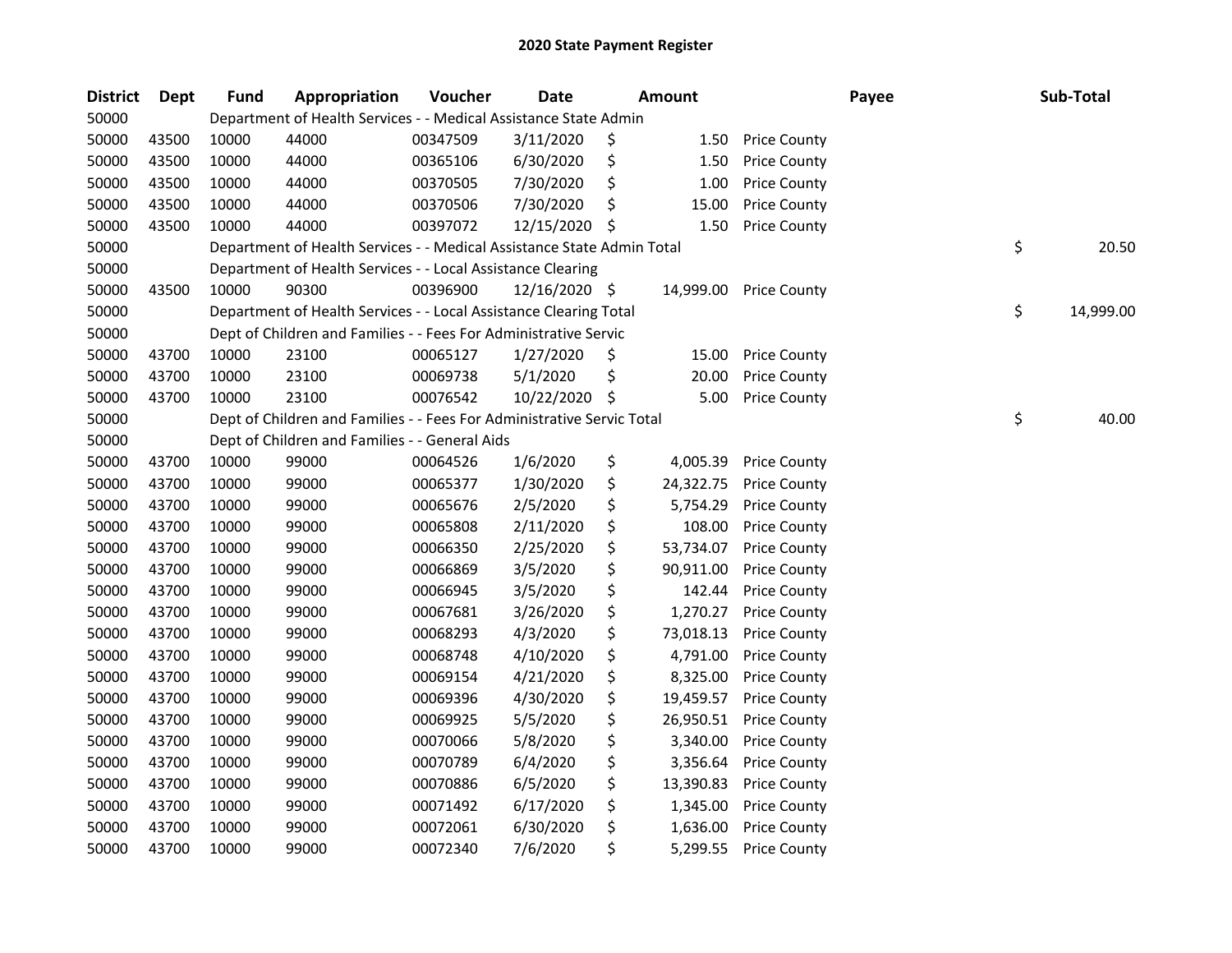| <b>District</b> | Dept  | <b>Fund</b> | Appropriation                                                         | Voucher  | <b>Date</b> | <b>Amount</b>    |                     | Payee | Sub-Total        |
|-----------------|-------|-------------|-----------------------------------------------------------------------|----------|-------------|------------------|---------------------|-------|------------------|
| 50000           | 43700 | 10000       | 99000                                                                 | 00073347 | 7/30/2020   | \$<br>51,028.00  | <b>Price County</b> |       |                  |
| 50000           | 43700 | 10000       | 99000                                                                 | 00073583 | 8/5/2020    | \$<br>4,339.80   | <b>Price County</b> |       |                  |
| 50000           | 43700 | 10000       | 99000                                                                 | 00073899 | 8/12/2020   | \$<br>7,979.00   | <b>Price County</b> |       |                  |
| 50000           | 43700 | 10000       | 99000                                                                 | 00074690 | 9/8/2020    | \$<br>7,666.25   | <b>Price County</b> |       |                  |
| 50000           | 43700 | 10000       | 99000                                                                 | 00074807 | 9/10/2020   | \$<br>342,916.00 | <b>Price County</b> |       |                  |
| 50000           | 43700 | 10000       | 99000                                                                 | 00075135 | 9/17/2020   | \$<br>29,908.00  | <b>Price County</b> |       |                  |
| 50000           | 43700 | 10000       | 99000                                                                 | 00075136 | 9/17/2020   | \$<br>919.00     | <b>Price County</b> |       |                  |
| 50000           | 43700 | 10000       | 99000                                                                 | 00075233 | 9/18/2020   | \$<br>8,030.46   | <b>Price County</b> |       |                  |
| 50000           | 43700 | 10000       | 99000                                                                 | 00075929 | 10/5/2020   | \$<br>6,656.09   | <b>Price County</b> |       |                  |
| 50000           | 43700 | 10000       | 99000                                                                 | 00076821 | 10/30/2020  | \$<br>36,461.09  | <b>Price County</b> |       |                  |
| 50000           | 43700 | 10000       | 99000                                                                 | 00077049 | 11/5/2020   | \$<br>9,333.44   | <b>Price County</b> |       |                  |
| 50000           | 43700 | 10000       | 99000                                                                 | 00077174 | 11/6/2020   | \$<br>14,944.00  | <b>Price County</b> |       |                  |
| 50000           | 43700 | 10000       | 99000                                                                 | 00077276 | 11/10/2020  | \$<br>3,403.00   | <b>Price County</b> |       |                  |
| 50000           | 43700 | 10000       | 99000                                                                 | 00078179 | 12/4/2020   | \$<br>3,000.00   | <b>Price County</b> |       |                  |
| 50000           | 43700 | 10000       | 99000                                                                 | 00078268 | 12/7/2020   | \$<br>6,798.35   | <b>Price County</b> |       |                  |
| 50000           |       |             | Dept of Children and Families - - General Aids Total                  |          |             |                  |                     |       | \$<br>874,542.92 |
| 50000           |       |             | Dept of Workforce Development - - Auxiliary Services                  |          |             |                  |                     |       |                  |
| 50000           | 44500 | 10000       | 13000                                                                 | 00307415 | 12/2/2020   | \$<br>10.00      | <b>Price County</b> |       |                  |
| 50000           |       |             | Dept of Workforce Development - - Auxiliary Services Total            |          |             |                  |                     |       | \$<br>10.00      |
| 50000           |       |             | Dept of Workforce Development - - Ui Admin Fed                        |          |             |                  |                     |       |                  |
| 50000           | 44500 | 10000       | 15100                                                                 | 00267659 | 1/14/2020   | \$<br>10.00      | <b>Price County</b> |       |                  |
| 50000           | 44500 | 10000       | 15100                                                                 | 00270900 | 2/4/2020    | \$<br>5.00       | <b>Price County</b> |       |                  |
| 50000           | 44500 | 10000       | 15100                                                                 | 00275630 | 3/3/2020    | \$<br>5.00       | <b>Price County</b> |       |                  |
| 50000           | 44500 | 10000       | 15100                                                                 | 00280614 | 4/2/2020    | \$<br>15.00      | <b>Price County</b> |       |                  |
| 50000           | 44500 | 10000       | 15100                                                                 | 00284508 | 5/4/2020    | \$<br>10.00      | <b>Price County</b> |       |                  |
| 50000           | 44500 | 10000       | 15100                                                                 | 00293615 | 8/4/2020    | \$<br>10.00      | <b>Price County</b> |       |                  |
| 50000           | 44500 | 10000       | 15100                                                                 | 00296652 | 9/2/2020    | \$<br>5.00       | <b>Price County</b> |       |                  |
| 50000           |       |             | Dept of Workforce Development - - Ui Admin Fed Total                  |          |             |                  |                     |       | \$<br>60.00      |
| 50000           |       |             | Dept of Workforce Development - - Wc Ops Uninsured Emplyr Admin       |          |             |                  |                     |       |                  |
| 50000           | 44500 | 22700       | 17700                                                                 | 00288641 | 6/17/2020   | \$<br>10.00      | <b>Price County</b> |       |                  |
| 50000           | 44500 | 22700       | 17700                                                                 | 00288642 | 6/17/2020   | \$<br>5.00       | <b>Price County</b> |       |                  |
| 50000           | 44500 | 22700       | 17700                                                                 | 00291183 | 7/14/2020   | \$<br>10.00      | <b>Price County</b> |       |                  |
| 50000           |       |             | Dept of Workforce Development - - Wc Ops Uninsured Emplyr Admin Total |          |             |                  |                     |       | \$<br>25.00      |
| 50000           |       |             | Department of Justice - - Legal Expenses                              |          |             |                  |                     |       |                  |
| 50000           | 45500 | 10000       | 10400                                                                 | 00079765 | 2/28/2020   | \$<br>65.00      | <b>Price County</b> |       |                  |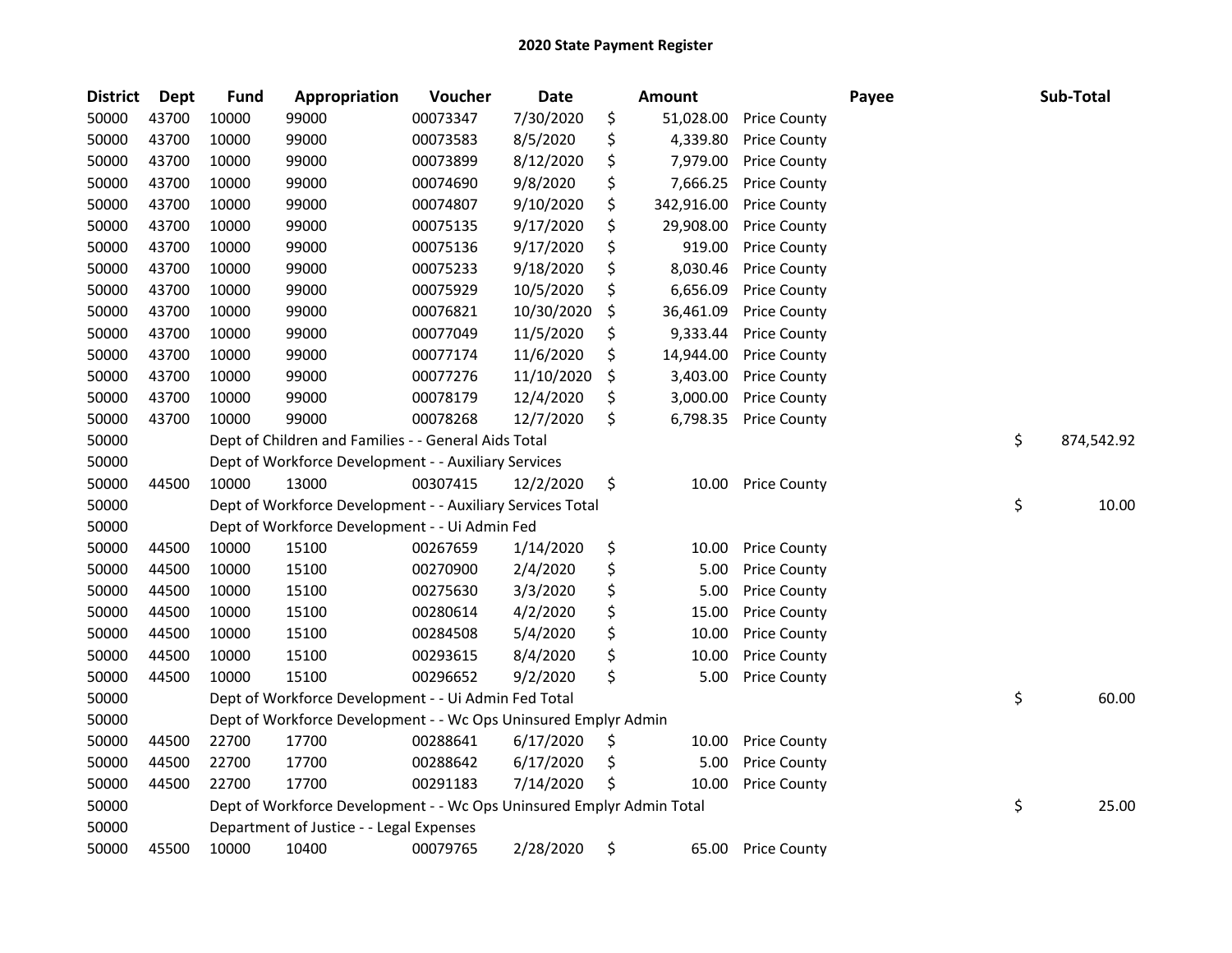| <b>District</b> | <b>Dept</b> | <b>Fund</b> | Appropriation                                                           | Voucher  | <b>Date</b> |     | <b>Amount</b> |                        | Payee | Sub-Total       |
|-----------------|-------------|-------------|-------------------------------------------------------------------------|----------|-------------|-----|---------------|------------------------|-------|-----------------|
| 50000           | 45500       | 10000       | 10400                                                                   | 00079767 | 2/28/2020   | \$  | 65.00         | <b>Price County</b>    |       |                 |
| 50000           | 45500       | 10000       | 10400                                                                   | 00079768 | 2/28/2020   | \$  | 65.00         | <b>Price County</b>    |       |                 |
| 50000           |             |             | Department of Justice - - Legal Expenses Total                          |          |             |     |               |                        |       | \$<br>195.00    |
| 50000           |             |             | Department of Justice - - Crime Laboratories, Dna                       |          |             |     |               |                        |       |                 |
| 50000           | 45500       | 10000       | 22100                                                                   | 00085869 | 7/16/2020   | \$  | 490.00        | <b>Price County</b>    |       |                 |
| 50000           |             |             | Department of Justice - - Crime Laboratories, Dna Total                 |          |             |     |               |                        |       | \$<br>490.00    |
| 50000           |             |             | Department of Justice - - Law Enforcement Train, Local                  |          |             |     |               |                        |       |                 |
| 50000           | 45500       | 10000       | 23100                                                                   | 00091831 | 12/9/2020   | \$  | 4,160.00      | <b>Price County</b>    |       |                 |
| 50000           |             |             | Department of Justice - - Law Enforcement Train, Local Total            |          |             |     |               |                        |       | \$<br>4,160.00  |
| 50000           |             |             | Department of Justice - - Federal Aid, State Operations                 |          |             |     |               |                        |       |                 |
| 50000           | 45500       | 10000       | 24100                                                                   | 00084125 | 6/1/2020    | \$  |               | 254.52 Price County    |       |                 |
| 50000           |             |             | Department of Justice - - Federal Aid, State Operations Total           |          |             |     |               |                        |       | \$<br>254.52    |
| 50000           |             |             | Department of Justice - - Federal Aid, Local Assistance                 |          |             |     |               |                        |       |                 |
| 50000           | 45500       | 10000       | 25100                                                                   | 00088034 | 9/10/2020   | \$  |               | 826.01 Price County    |       |                 |
| 50000           |             |             | Department of Justice - - Federal Aid, Local Assistance Total           |          |             |     |               |                        |       | \$<br>826.01    |
| 50000           |             |             | Department of Justice - - Crime Victim Witness Assist                   |          |             |     |               |                        |       |                 |
| 50000           | 45500       | 10000       | 53200                                                                   | 00080504 | 2/26/2020   | \$  | 8,100.19      | <b>Price County</b>    |       |                 |
| 50000           | 45500       | 10000       | 53200                                                                   | 00086050 | 7/17/2020   | \$  | 7,660.56      | <b>Price County</b>    |       |                 |
| 50000           |             |             | Department of Justice - - Crime Victim Witness Assist Total             |          |             |     |               |                        |       | \$<br>15,760.75 |
| 50000           |             |             | Department of Military Affairs - - Emergency Response Equipment         |          |             |     |               |                        |       |                 |
| 50000           | 46500       | 10000       | 30800                                                                   | 00071928 | 1/15/2020   | \$. | 7,475.13      | <b>Price County</b>    |       |                 |
| 50000           |             |             | Department of Military Affairs - - Emergency Response Equipment Total   |          |             |     |               |                        |       | \$<br>7,475.13  |
| 50000           |             |             | Department of Military Affairs - - Local Emer Planning Grants           |          |             |     |               |                        |       |                 |
| 50000           | 46500       | 10000       | 33700                                                                   | 00072720 | 1/27/2020   | \$  | 7,957.95      | <b>Price County</b>    |       |                 |
| 50000           | 46500       | 10000       | 33700                                                                   | 00086477 | 12/9/2020   | \$  | 8,175.25      | <b>Price County</b>    |       |                 |
| 50000           |             |             | Department of Military Affairs - - Local Emer Planning Grants Total     |          |             |     |               |                        |       | \$<br>16,133.20 |
| 50000           |             |             | Department of Military Affairs - - Federal Aid, Local Assistance        |          |             |     |               |                        |       |                 |
| 50000           | 46500       | 10000       | 34200                                                                   | 00083125 | 9/18/2020   | \$  | 373.94        | <b>Price County</b>    |       |                 |
| 50000           | 46500       | 10000       | 34200                                                                   | 00086450 | 12/9/2020   | \$  |               | 36,830.63 Price County |       |                 |
| 50000           |             |             | Department of Military Affairs - - Federal Aid, Local Assistance Total  |          |             |     |               |                        |       | \$<br>37,204.57 |
| 50000           |             |             | Department of Military Affairs - - Federal Aid, Homeland Security       |          |             |     |               |                        |       |                 |
| 50000           | 46500       | 10000       | 35000                                                                   | 00072470 | 1/24/2020   | \$  |               | 13,458.50 Price County |       |                 |
| 50000           |             |             | Department of Military Affairs - - Federal Aid, Homeland Security Total |          |             |     |               |                        |       | \$<br>13,458.50 |
| 50000           |             |             | Department of Veterans Affairs - - County Grants                        |          |             |     |               |                        |       |                 |
| 50000           | 48500       | 58200       | 26700                                                                   | 00077479 | 2/24/2020   | \$  |               | 8,500.00 Price County  |       |                 |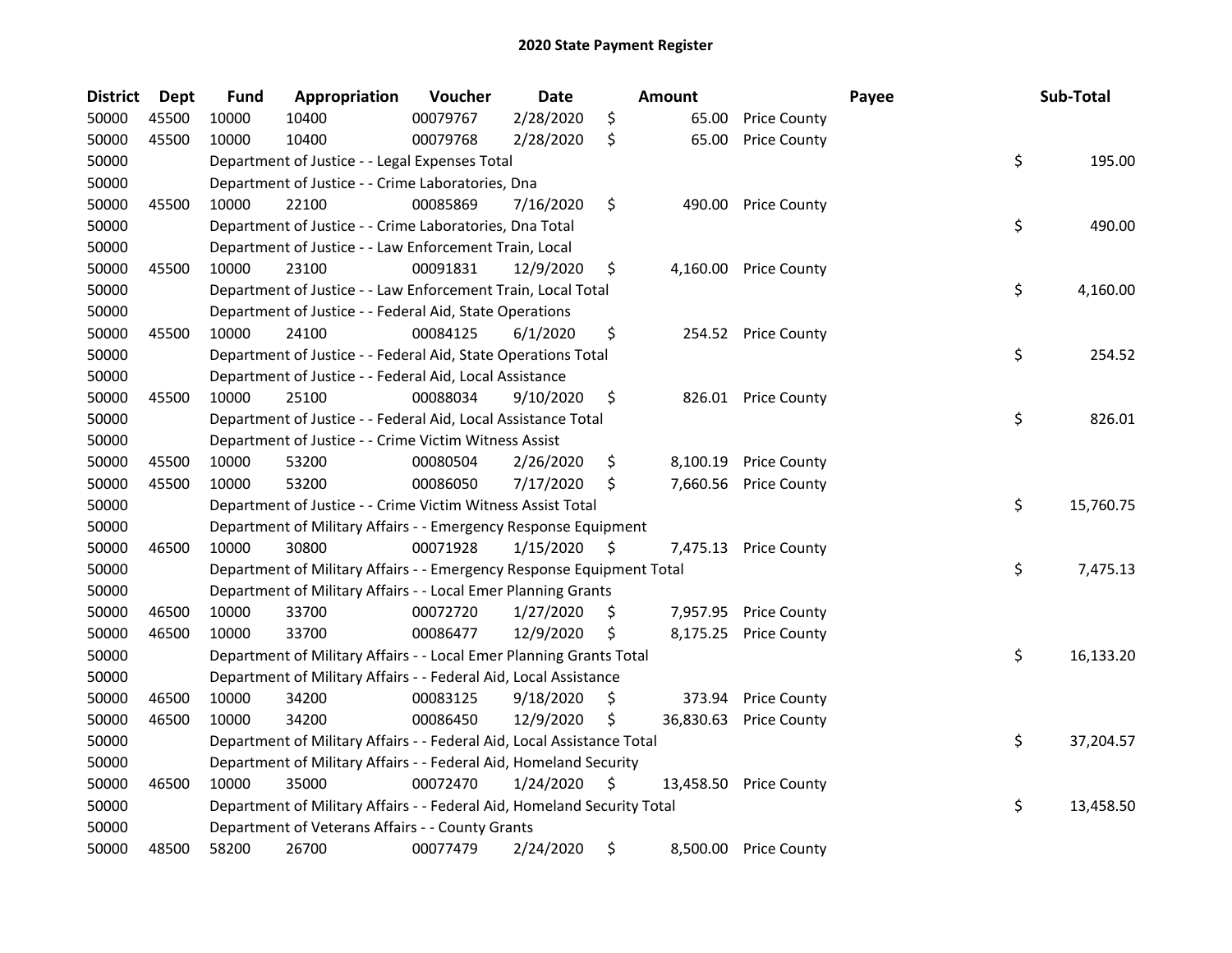| <b>District</b> | <b>Dept</b> | <b>Fund</b> | Appropriation                                                         | Voucher  | <b>Date</b>   |    | <b>Amount</b> |                     | Payee | Sub-Total        |
|-----------------|-------------|-------------|-----------------------------------------------------------------------|----------|---------------|----|---------------|---------------------|-------|------------------|
| 50000           |             |             | Department of Veterans Affairs - - County Grants Total                |          |               |    |               |                     |       | \$<br>8,500.00   |
| 50000           |             |             | Department of Administration - - Federal Aid                          |          |               |    |               |                     |       |                  |
| 50000           | 50500       | 10000       | 14200                                                                 | 00126718 | 8/11/2020     | \$ | 21,006.40     | <b>Price County</b> |       |                  |
| 50000           | 50500       | 10000       | 14200                                                                 | 00130127 | 10/1/2020     | \$ | 29,668.32     | <b>Price County</b> |       |                  |
| 50000           | 50500       | 10000       | 14200                                                                 | 00132247 | 11/13/2020    | S  | 68,576.49     | <b>Price County</b> |       |                  |
| 50000           | 50500       | 10000       | 14200                                                                 | 00134994 | 12/9/2020     | S. | 154,550.80    | <b>Price County</b> |       |                  |
| 50000           | 50500       | 10000       | 14200                                                                 | 00136479 | 12/16/2020    | \$ | 24,528.93     | <b>Price County</b> |       |                  |
| 50000           |             |             | Department of Administration - - Federal Aid Total                    |          |               |    |               |                     |       | \$<br>298,330.94 |
| 50000           |             |             | Department of Administration - - Low-Income Assistance Grants         |          |               |    |               |                     |       |                  |
| 50000           | 50500       | 23500       | 37100                                                                 | 00115848 | 1/15/2020     | \$ | 5,959.00      | <b>Price County</b> |       |                  |
| 50000           | 50500       | 23500       | 37100                                                                 | 00116679 | 1/29/2020     | \$ | 5,097.00      | <b>Price County</b> |       |                  |
| 50000           | 50500       | 23500       | 37100                                                                 | 00117644 | 2/18/2020     | \$ | 3,540.00      | <b>Price County</b> |       |                  |
| 50000           | 50500       | 23500       | 37100                                                                 | 00119382 | 3/17/2020     | \$ | 3,242.00      | <b>Price County</b> |       |                  |
| 50000           | 50500       | 23500       | 37100                                                                 | 00120974 | 4/15/2020     | \$ | 3,605.00      | <b>Price County</b> |       |                  |
| 50000           | 50500       | 23500       | 37100                                                                 | 00122611 | 5/15/2020     | \$ | 2,918.00      | <b>Price County</b> |       |                  |
| 50000           | 50500       | 23500       | 37100                                                                 | 00124766 | 6/30/2020     | \$ | 2,997.00      | <b>Price County</b> |       |                  |
| 50000           | 50500       | 23500       | 37100                                                                 | 00125567 | 7/15/2020     | \$ | 2,374.00      | <b>Price County</b> |       |                  |
| 50000           | 50500       | 23500       | 37100                                                                 | 00127229 | 8/17/2020     | \$ | 3,301.00      | <b>Price County</b> |       |                  |
| 50000           | 50500       | 23500       | 37100                                                                 | 00127907 | 8/31/2020     | \$ | 2,574.00      | <b>Price County</b> |       |                  |
| 50000           | 50500       | 23500       | 37100                                                                 | 00129621 | 9/29/2020     | \$ | 6,075.00      | <b>Price County</b> |       |                  |
| 50000           | 50500       | 23500       | 37100                                                                 | 00133630 | 12/1/2020     | \$ | 16,558.00     | <b>Price County</b> |       |                  |
| 50000           | 50500       | 23500       | 37100                                                                 | 00133631 | 12/1/2020     | \$ | 5,687.00      | <b>Price County</b> |       |                  |
| 50000           |             |             | Department of Administration - - Low-Income Assistance Grants Total   |          |               |    |               |                     |       | \$<br>63,927.00  |
| 50000           |             |             | Department of Administration - - Land Information Program; Loca       |          |               |    |               |                     |       |                  |
| 50000           | 50500       | 26900       | 17300                                                                 | 00117366 | 2/13/2020     | \$ | 1,000.00      | <b>Price County</b> |       |                  |
| 50000           | 50500       | 26900       | 17300                                                                 | 00119445 | 4/2/2020      | \$ | 74,368.00     | <b>Price County</b> |       |                  |
| 50000           | 50500       | 26900       | 17300                                                                 | 00120886 | 4/20/2020     | \$ | 20,000.00     | <b>Price County</b> |       |                  |
| 50000           | 50500       | 26900       | 17300                                                                 | 00128807 | 9/22/2020     | \$ | 20,000.00     | <b>Price County</b> |       |                  |
| 50000           |             |             | Department of Administration - - Land Information Program; Loca Total |          |               |    |               |                     |       | \$<br>115,368.00 |
| 50000           |             |             | Commissioners of Public Lands - - General Program Operations          |          |               |    |               |                     |       |                  |
| 50000           | 50700       | 10000       | 10100                                                                 | 00003442 | 12/23/2020 \$ |    | 15.00         | <b>Price County</b> |       |                  |
| 50000           |             |             | Commissioners of Public Lands - - General Program Operations Total    |          |               |    |               |                     |       | \$<br>15.00      |
| 50000           |             |             | Elections Commission - - 2018 Hava Election Security                  |          |               |    |               |                     |       |                  |
| 50000           | 51000       | 22000       | 18200                                                                 | 00004313 | 8/21/2020     | \$ | 38,496.80     | <b>Price County</b> |       |                  |
| 50000           | 51000       | 22000       | 18200                                                                 | 00004941 | 12/8/2020     | \$ | 6,187.00      | <b>Price County</b> |       |                  |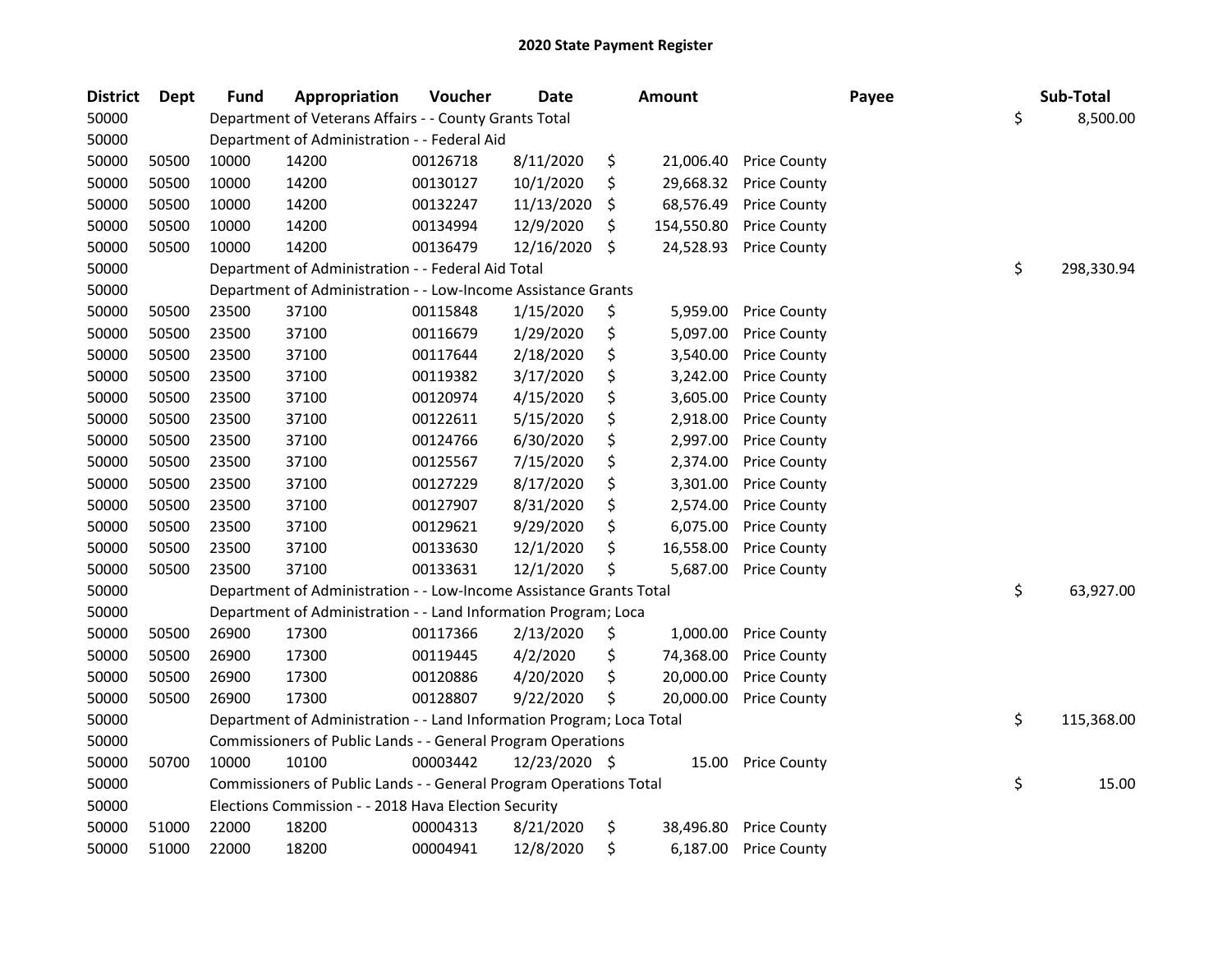| <b>District</b> | <b>Dept</b> | Fund  | Appropriation                                                    | Voucher  | <b>Date</b>   |     | <b>Amount</b> | Payee                                                                                                   | Sub-Total        |
|-----------------|-------------|-------|------------------------------------------------------------------|----------|---------------|-----|---------------|---------------------------------------------------------------------------------------------------------|------------------|
| 50000           |             |       | Elections Commission - - 2018 Hava Election Security Total       |          |               |     |               |                                                                                                         | \$<br>44,683.80  |
| 50000           |             |       |                                                                  |          |               |     |               | Public Defender Board - - Transcript, Discovery and Records Provided to the Public Defender Board       |                  |
| 50000           | 55000       | 10000 | 10600                                                            | 00234883 | 2/14/2020     | \$  |               | 3.20 Price County                                                                                       |                  |
| 50000           | 55000       | 10000 | 10600                                                            | 00235706 | 2/21/2020     | \$  | 387.80        | <b>Price County</b>                                                                                     |                  |
| 50000           | 55000       | 10000 | 10600                                                            | 00237246 | 3/6/2020      | \$  | 494.40        | <b>Price County</b>                                                                                     |                  |
| 50000           | 55000       | 10000 | 10600                                                            | 00247423 | 5/13/2020     | \$  | 7.20          | <b>Price County</b>                                                                                     |                  |
| 50000           | 55000       | 10000 | 10600                                                            | 00250125 | 6/8/2020      | \$  | 539.20        | <b>Price County</b>                                                                                     |                  |
| 50000           | 55000       | 10000 | 10600                                                            | 00253322 | 6/26/2020     | \$  | 40.60         | <b>Price County</b>                                                                                     |                  |
| 50000           | 55000       | 10000 | 10600                                                            | 00255964 | 7/15/2020     | \$  | 292.80        | <b>Price County</b>                                                                                     |                  |
| 50000           | 55000       | 10000 | 10600                                                            | 00257603 | 7/31/2020     | \$  | 18.80         | <b>Price County</b>                                                                                     |                  |
| 50000           | 55000       | 10000 | 10600                                                            | 00265213 | 10/23/2020    | \$  | 17.40         | <b>Price County</b>                                                                                     |                  |
| 50000           | 55000       | 10000 | 10600                                                            | 00270866 | 12/15/2020    | \$  | 632.80        | <b>Price County</b>                                                                                     |                  |
| 50000           |             |       |                                                                  |          |               |     |               | Public Defender Board - - Transcript, Discovery and Records Provided to the Public Defender Board Total | \$<br>2,434.20   |
| 50000           |             |       | Department of Revenue - - Warrants and Satisfactions             |          |               |     |               |                                                                                                         |                  |
| 50000           | 56600       | 10000 | 10100                                                            | 00155934 | 1/31/2020     | \$  | 110.00        | <b>Price County</b>                                                                                     |                  |
| 50000           | 56600       | 10000 | 10100                                                            | 00174848 | 6/25/2020     | \$  | 55.00         | <b>Price County</b>                                                                                     |                  |
| 50000           | 56600       | 10000 | 10100                                                            | 00176545 | 7/31/2020     | \$  | 80.00         | <b>Price County</b>                                                                                     |                  |
| 50000           | 56600       | 10000 | 10100                                                            | 00184233 | 10/30/2020    | Ŝ.  | 140.00        | <b>Price County</b>                                                                                     |                  |
| 50000           |             |       | Department of Revenue - - Warrants and Satisfactions Total       |          |               |     |               |                                                                                                         | \$<br>385.00     |
| 50000           |             |       | Circuit Courts - - Circuit Court Costs                           |          |               |     |               |                                                                                                         |                  |
| 50000           | 62500       | 10000 | 10500                                                            | 00001979 | 7/17/2020     | \$  | 52,095.00     | <b>Price County</b>                                                                                     |                  |
| 50000           |             |       | Circuit Courts - - Circuit Court Costs Total                     |          |               |     |               |                                                                                                         | \$<br>52,095.00  |
| 50000           |             |       | Circuit Courts - - Court Interpreters                            |          |               |     |               |                                                                                                         |                  |
| 50000           | 62500       | 10000 | 12100                                                            | 00001785 | 1/17/2020     | \$  |               | 26,637.00 Price County                                                                                  |                  |
| 50000           |             |       | Circuit Courts - - Court Interpreters Total                      |          |               |     |               |                                                                                                         | \$<br>26,637.00  |
| 50000           |             |       | Supreme Court - - Federal Aid                                    |          |               |     |               |                                                                                                         |                  |
| 50000           | 68000       | 10000 | 24100                                                            | 00011169 | 10/19/2020 \$ |     | 1,724.40      | <b>Price County</b>                                                                                     |                  |
| 50000           |             |       | Supreme Court - - Federal Aid Total                              |          |               |     |               |                                                                                                         | \$<br>1,724.40   |
| 50000           |             |       | Shared Revenue and Tax Relief - - County And Municipal Aid       |          |               |     |               |                                                                                                         |                  |
| 50000           | 83500       | 10000 | 10500                                                            | 00068754 | 7/27/2020     | \$. | 70,303.22     | <b>Price County</b>                                                                                     |                  |
| 50000           | 83500       | 10000 | 10500                                                            | 00072722 | 11/16/2020    | -\$ | 398,384.89    | <b>Price County</b>                                                                                     |                  |
| 50000           |             |       | Shared Revenue and Tax Relief - - County And Municipal Aid Total |          |               |     |               |                                                                                                         | \$<br>468,688.11 |
| 50000           |             |       | Shared Revenue and Tax Relief - - Exempt Computer Aid            |          |               |     |               |                                                                                                         |                  |
| 50000           | 83500       | 10000 | 10900                                                            | 00064622 | 7/27/2020     | \$  |               | 9,970.62 Price County                                                                                   |                  |
| 50000           |             |       | Shared Revenue and Tax Relief - - Exempt Computer Aid Total      |          |               |     |               |                                                                                                         | \$<br>9,970.62   |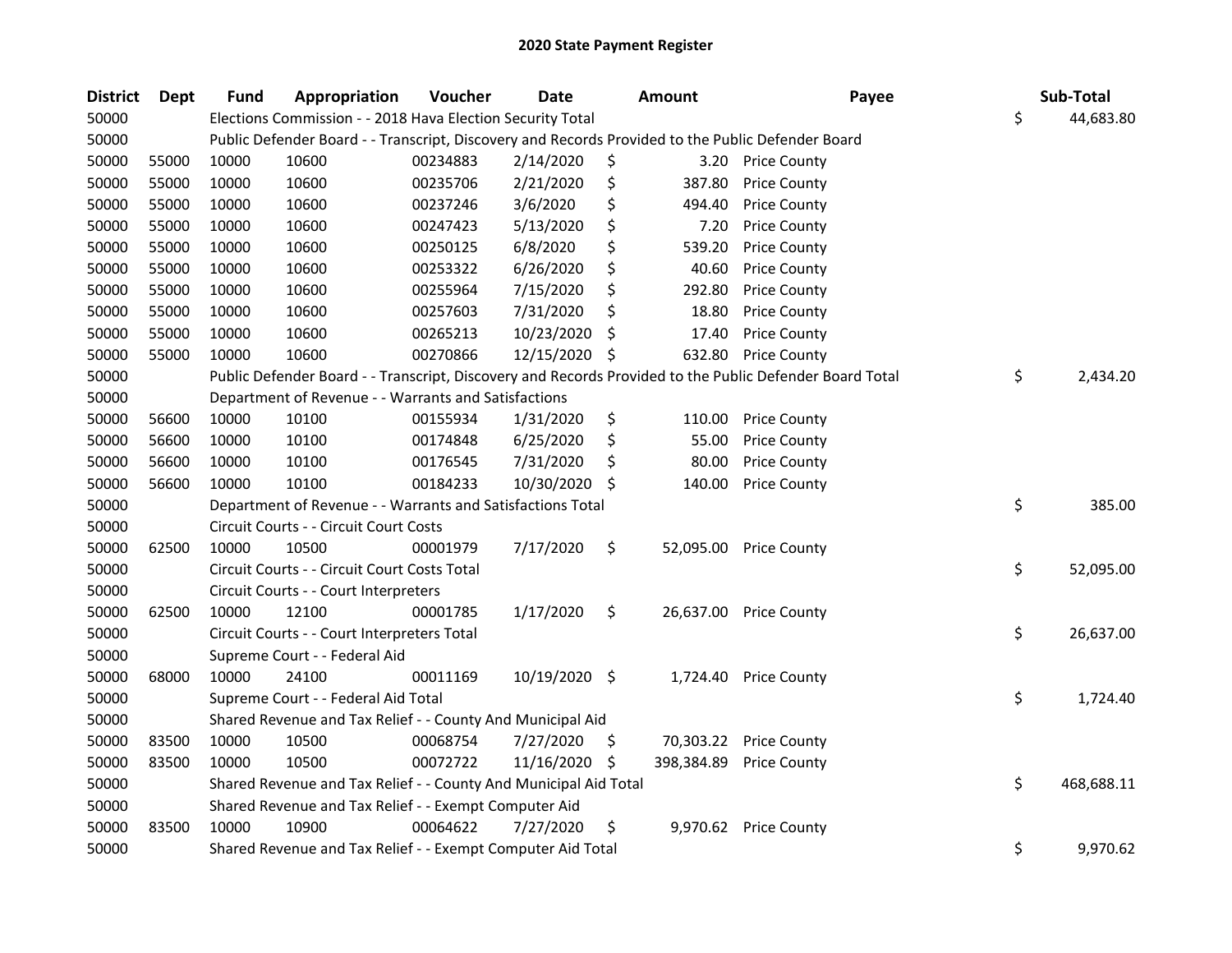| <b>District</b>    | Dept  | Fund  | Appropriation                                                         | <b>Voucher</b> | Date       |    | <b>Amount</b> |                     | Payee | Sub-Total          |
|--------------------|-------|-------|-----------------------------------------------------------------------|----------------|------------|----|---------------|---------------------|-------|--------------------|
| 50000              |       |       | Shared Revenue and Tax Relief - - Utility Aid                         |                |            |    |               |                     |       |                    |
| 50000              | 83500 | 10000 | 11000                                                                 | 00068754       | 7/27/2020  | S  | 18,847.47     | <b>Price County</b> |       |                    |
| 50000              | 83500 | 10000 | 11000                                                                 | 00072722       | 11/16/2020 | S  | 111,413.64    | <b>Price County</b> |       |                    |
| 50000              |       |       | Shared Revenue and Tax Relief - - Utility Aid Total                   |                |            |    |               |                     |       | \$<br>130,261.11   |
| 50000              |       |       | Shared Revenue and Tax Relief - - Personal Property Aid               |                |            |    |               |                     |       |                    |
| 50000              | 83500 | 10000 | 11100                                                                 | 00059985       | 5/4/2020   | S. | 19,974.16     | <b>Price County</b> |       |                    |
| 50000              |       |       | Shared Revenue and Tax Relief - - Personal Property Aid Total         |                |            |    |               |                     |       | \$<br>19,974.16    |
| 50000              |       |       | Shared Revenue and Tax Relief - - School Lvy Tx/First Dollar Cr       |                |            |    |               |                     |       |                    |
| 50000              | 83500 | 10000 | 30200                                                                 | 00064005       | 7/27/2020  | S. | 450,120.93    | <b>Price County</b> |       |                    |
| 50000              | 83500 | 10000 | 30200                                                                 | 00067397       | 7/27/2020  | Ś. | 1,569,184.41  | <b>Price County</b> |       |                    |
| 50000              |       |       | Shared Revenue and Tax Relief - - School Lvy Tx/First Dollar Cr Total |                |            |    |               |                     |       | \$<br>2,019,305.34 |
| 50000              |       |       | Shared Revenue and Tax Relief - - Lottery & Gaming Credit             |                |            |    |               |                     |       |                    |
| 50000              | 83500 | 52100 | 36300                                                                 | 00055728       | 3/23/2020  | Ś. | 562,130.90    | <b>Price County</b> |       |                    |
| 50000              |       |       | Shared Revenue and Tax Relief - - Lottery & Gaming Credit Total       |                |            |    |               |                     |       | \$<br>562,130.90   |
| <b>50000 Total</b> |       |       |                                                                       |                |            |    |               |                     |       | 10,295,050.95      |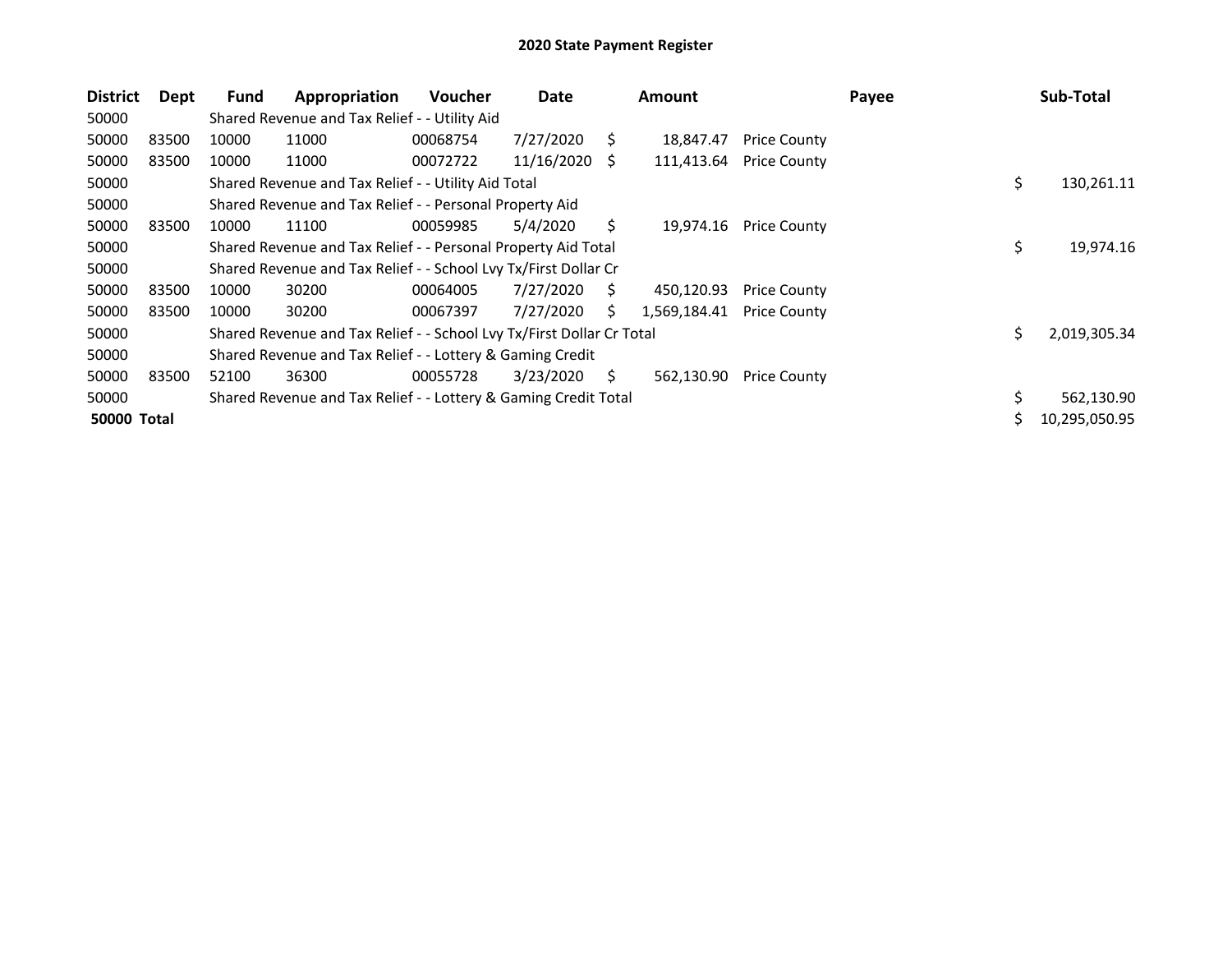| <b>District</b>    | <b>Dept</b> | <b>Fund</b> | Appropriation                                                         | Voucher  | Date          |     | Amount    | Payee                     | Sub-Total        |
|--------------------|-------------|-------------|-----------------------------------------------------------------------|----------|---------------|-----|-----------|---------------------------|------------------|
| 50002              |             |             | Dept of Safety & Prof Services - - Fire Dues Distribution             |          |               |     |           |                           |                  |
| 50002              | 16500       | 10000       | 22500                                                                 | 00036797 | 7/20/2020     | \$  | 644.53    | Town Of Catawba           |                  |
| 50002              |             |             | Dept of Safety & Prof Services - - Fire Dues Distribution Total       |          |               |     |           |                           | \$<br>644.53     |
| 50002              |             |             | Dept of Natural Resources - - Resaids - Cnty Forst, CI & Mfl          |          |               |     |           |                           |                  |
| 50002              | 37000       | 21200       | 57100                                                                 | 00417596 | 6/18/2020     | \$. | 3.447.84  | Town Of Catawba           |                  |
| 50002              |             |             | Dept of Natural Resources - - Resaids - Cnty Forst, Cl & Mfl Total    |          |               |     |           |                           | \$<br>3,447.84   |
| 50002              |             |             | WI Dept of Transportation - - Trns Aids To Mnc.-Sf                    |          |               |     |           |                           |                  |
| 50002              | 39500       | 21100       | 19100                                                                 | 00476744 | 1/6/2020      | \$  |           | 17,502.48 Town Of Catawba |                  |
| 50002              | 39500       | 21100       | 19100                                                                 | 00506599 | 4/6/2020      | \$  | 17,502.48 | Town Of Catawba           |                  |
| 50002              | 39500       | 21100       | 19100                                                                 | 00543591 | 7/6/2020      | \$  | 17,502.48 | Town Of Catawba           |                  |
| 50002              | 39500       | 21100       | 19100                                                                 | 00586417 | 10/5/2020     | Ŝ.  |           | 17,502.48 Town Of Catawba |                  |
| 50002              |             |             | WI Dept of Transportation - - Trns Aids To Mnc.-Sf Total              |          |               |     |           |                           | \$<br>70,009.92  |
| 50002              |             |             | Department of Administration - - Federal Aid                          |          |               |     |           |                           |                  |
| 50002              | 50500       | 10000       | 14200                                                                 | 00134995 | 12/10/2020 \$ |     | 5,000.00  | Town Of Catawba           |                  |
| 50002              | 50500       | 10000       | 14200                                                                 | 00136480 | 12/17/2020 \$ |     | 8.56      | Town Of Catawba           |                  |
| 50002              |             |             | Department of Administration - - Federal Aid Total                    |          |               |     |           |                           | \$<br>5,008.56   |
| 50002              |             |             | Shared Revenue and Tax Relief - - County And Municipal Aid            |          |               |     |           |                           |                  |
| 50002              | 83500       | 10000       | 10500                                                                 | 00068732 | 7/27/2020     | \$  | 1,920.53  | Town Of Catawba           |                  |
| 50002              | 83500       | 10000       | 10500                                                                 | 00072700 | 11/16/2020    | S   | 10,883.00 | Town Of Catawba           |                  |
| 50002              |             |             | Shared Revenue and Tax Relief - - County And Municipal Aid Total      |          |               |     |           |                           | \$<br>12,803.53  |
| 50002              |             |             | Shared Revenue and Tax Relief - - School Lvy Tx/First Dollar Cr       |          |               |     |           |                           |                  |
| 50002              | 83500       | 10000       | 30200                                                                 | 00063997 | 7/27/2020     | \$  | 12,042.50 | Town Of Catawba           |                  |
| 50002              | 83500       | 10000       | 30200                                                                 | 00067389 | 7/27/2020     | S   | 37,433.60 | Town Of Catawba           |                  |
| 50002              |             |             | Shared Revenue and Tax Relief - - School Lvy Tx/First Dollar Cr Total |          |               |     |           |                           | \$<br>49,476.10  |
| 50002              |             |             | Shared Revenue and Tax Relief - - Lottery & Gaming Credit             |          |               |     |           |                           |                  |
| 50002              | 83500       | 52100       | 36300                                                                 | 00055720 | 3/23/2020     | \$  | 15,328.87 | Town Of Catawba           |                  |
| 50002              |             |             | Shared Revenue and Tax Relief - - Lottery & Gaming Credit Total       |          |               |     |           |                           | \$<br>15,328.87  |
| <b>50002 Total</b> |             |             |                                                                       |          |               |     |           |                           | \$<br>156,719.35 |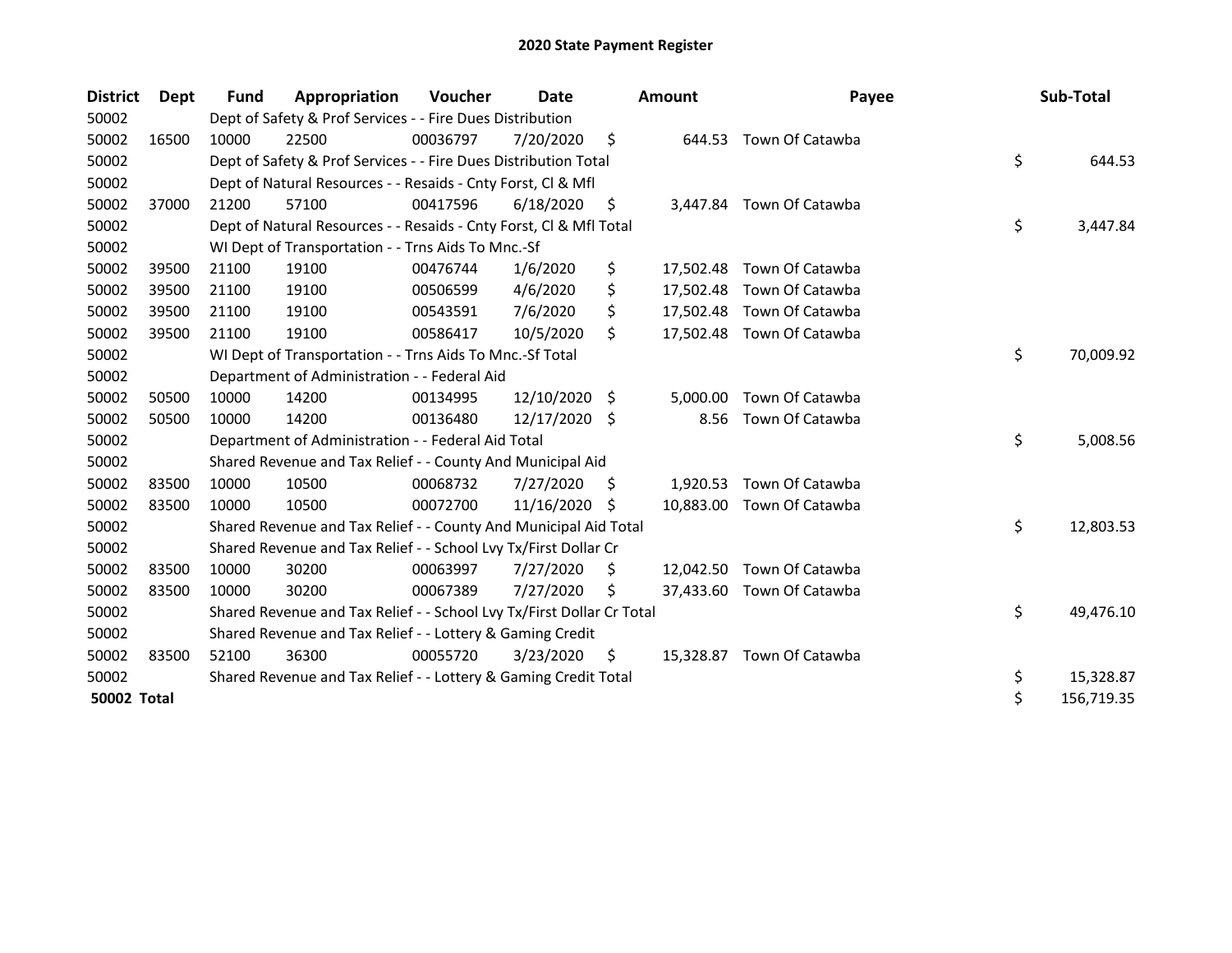| <b>District</b> | Dept  | <b>Fund</b> | Appropriation                                                          | Voucher  | Date          |     | <b>Amount</b> | Payee                        | Sub-Total        |
|-----------------|-------|-------------|------------------------------------------------------------------------|----------|---------------|-----|---------------|------------------------------|------------------|
| 50004           |       |             | Dept of Safety & Prof Services - - Fire Dues Distribution              |          |               |     |               |                              |                  |
| 50004           | 16500 | 10000       | 22500                                                                  | 00036798 | 7/20/2020     | \$  |               | 2,198.03 Town Of Eisenstein  |                  |
| 50004           |       |             | Dept of Safety & Prof Services - - Fire Dues Distribution Total        |          |               |     |               |                              | \$<br>2,198.03   |
| 50004           |       |             | Educational Communications Bd - - Gifts, Grants, Contracts, Leas       |          |               |     |               |                              |                  |
| 50004           | 22500 | 10000       | 13100                                                                  | 00010662 | 10/9/2020     | S   |               | 176.00 Town Of Eisenstein    |                  |
| 50004           |       |             | Educational Communications Bd - - Gifts, Grants, Contracts, Leas Total |          |               |     |               |                              | \$<br>176.00     |
| 50004           |       |             | Dept of Natural Resources - - Resaids - Cnty Forst, Cl & Mfl           |          |               |     |               |                              |                  |
| 50004           | 37000 | 21200       | 57100                                                                  | 00417597 | 6/18/2020     | \$  |               | 693.41 Town Of Eisenstein    |                  |
| 50004           |       |             | Dept of Natural Resources - - Resaids - Cnty Forst, Cl & Mfl Total     |          |               |     |               |                              | \$<br>693.41     |
| 50004           |       |             | Dept of Natural Resources - - Aids In Lieu Of Taxes - Sum S            |          |               |     |               |                              |                  |
| 50004           | 37000 | 21200       | 57900                                                                  | 00403815 | 4/21/2020     | \$. |               | 2.72 Town Of Eisenstein      |                  |
| 50004           |       |             | Dept of Natural Resources - - Aids In Lieu Of Taxes - Sum S Total      |          |               |     |               |                              | \$<br>2.72       |
| 50004           |       |             | Dept of Natural Resources - - Resaids - Pymt In Lieu Tax Fed           |          |               |     |               |                              |                  |
| 50004           | 37000 | 21200       | 58400                                                                  | 00439127 | 10/1/2020     | \$. |               | 68,561.91 Town Of Eisenstein |                  |
| 50004           |       |             | Dept of Natural Resources - - Resaids - Pymt In Lieu Tax Fed Total     |          |               |     |               |                              | \$<br>68,561.91  |
| 50004           |       |             | Dept of Natural Resources - - Fin Asst For Responsible Units           |          |               |     |               |                              |                  |
| 50004           | 37000 | 27400       | 67000                                                                  | 00413058 | 5/29/2020     | \$  |               | 3,444.97 Town Of Eisenstein  |                  |
| 50004           |       |             | Dept of Natural Resources - - Fin Asst For Responsible Units Total     |          |               |     |               |                              | \$<br>3,444.97   |
| 50004           |       |             | WI Dept of Transportation - - Trns Aids To Mnc.-Sf                     |          |               |     |               |                              |                  |
| 50004           | 39500 | 21100       | 19100                                                                  | 00476745 | 1/6/2020      | \$  |               | 50,883.76 Town Of Eisenstein |                  |
| 50004           | 39500 | 21100       | 19100                                                                  | 00506600 | 4/6/2020      | \$  |               | 50,883.76 Town Of Eisenstein |                  |
| 50004           | 39500 | 21100       | 19100                                                                  | 00543592 | 7/6/2020      | \$  |               | 50,883.76 Town Of Eisenstein |                  |
| 50004           | 39500 | 21100       | 19100                                                                  | 00586418 | 10/5/2020     | \$  |               | 50,883.77 Town Of Eisenstein |                  |
| 50004           |       |             | WI Dept of Transportation - - Trns Aids To Mnc.-Sf Total               |          |               |     |               |                              | \$<br>203,535.05 |
| 50004           |       |             | WI Dept of Transportation - - Supplemental Transportation Aids         |          |               |     |               |                              |                  |
| 50004           | 39500 | 21100       | 19600                                                                  | 00477553 | 1/6/2020      | \$  |               | 31,356.20 Town Of Eisenstein |                  |
| 50004           |       |             | WI Dept of Transportation - - Supplemental Transportation Aids Total   |          |               |     |               |                              | \$<br>31,356.20  |
| 50004           |       |             | Elections Commission - - 2018 Hava Election Security                   |          |               |     |               |                              |                  |
| 50004           | 51000 | 22000       | 18200                                                                  | 00003990 | 7/30/2020     | \$  |               | 632.30 Town Of Eisenstein    |                  |
| 50004           |       |             | Elections Commission - - 2018 Hava Election Security Total             |          |               |     |               |                              | \$<br>632.30     |
| 50004           |       |             | Shared Revenue and Tax Relief - - County And Municipal Aid             |          |               |     |               |                              |                  |
| 50004           | 83500 | 10000       | 10500                                                                  | 00068733 | 7/27/2020     | \$. |               | 2,777.01 Town Of Eisenstein  |                  |
| 50004           | 83500 | 10000       | 10500                                                                  | 00072701 | 11/16/2020 \$ |     |               | 15,736.38 Town Of Eisenstein |                  |
| 50004           |       |             | Shared Revenue and Tax Relief - - County And Municipal Aid Total       |          |               |     |               |                              | \$<br>18,513.39  |
| 50004           |       |             | Shared Revenue and Tax Relief - - Utility Aid                          |          |               |     |               |                              |                  |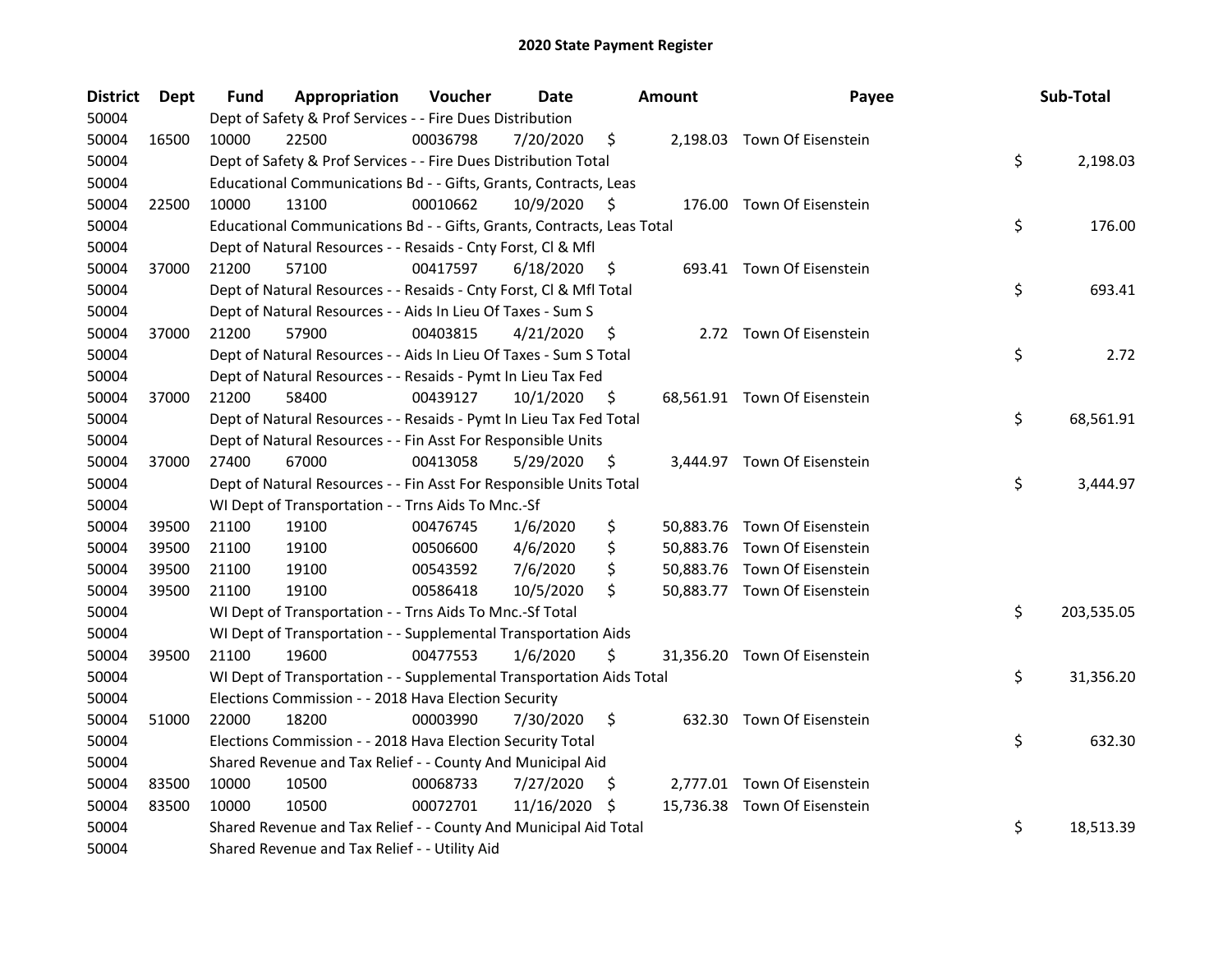| <b>District</b> | Dept  | Fund  | Appropriation                                                       | <b>Voucher</b> | Date       |    | Amount | Payee              |     | Sub-Total  |
|-----------------|-------|-------|---------------------------------------------------------------------|----------------|------------|----|--------|--------------------|-----|------------|
| 50004           | 83500 | 10000 | 11000                                                               | 00068733       | 7/27/2020  | S  | 11.60  | Town Of Eisenstein |     |            |
| 50004           | 83500 | 10000 | 11000                                                               | 00072701       | 11/16/2020 | -S | 62.15  | Town Of Eisenstein |     |            |
| 50004           |       |       | Shared Revenue and Tax Relief - - Utility Aid Total                 |                |            |    |        |                    |     | 73.75      |
| 50004           |       |       | Shared Revenue and Tax Relief - - Personal Property Aid             |                |            |    |        |                    |     |            |
| 50004           | 83500 | 10000 | 11100                                                               | 00061229       | 5/4/2020   | S  | 5.73   | Town Of Eisenstein |     |            |
| 50004           |       |       | Shared Revenue and Tax Relief - - Personal Property Aid Total       |                |            |    |        |                    |     | 5.73       |
| 50004           |       |       | Shared Revenue and Tax Relief - - Payments For Municipal Svcs       |                |            |    |        |                    |     |            |
| 50004           | 83500 | 10000 | 50100                                                               | 00054652       | 2/3/2020   |    | 534.50 | Town Of Eisenstein |     |            |
| 50004           |       |       | Shared Revenue and Tax Relief - - Payments For Municipal Svcs Total |                |            |    |        |                    | \$. | 534.50     |
| 50004 Total     |       |       |                                                                     |                |            |    |        |                    |     | 329.727.96 |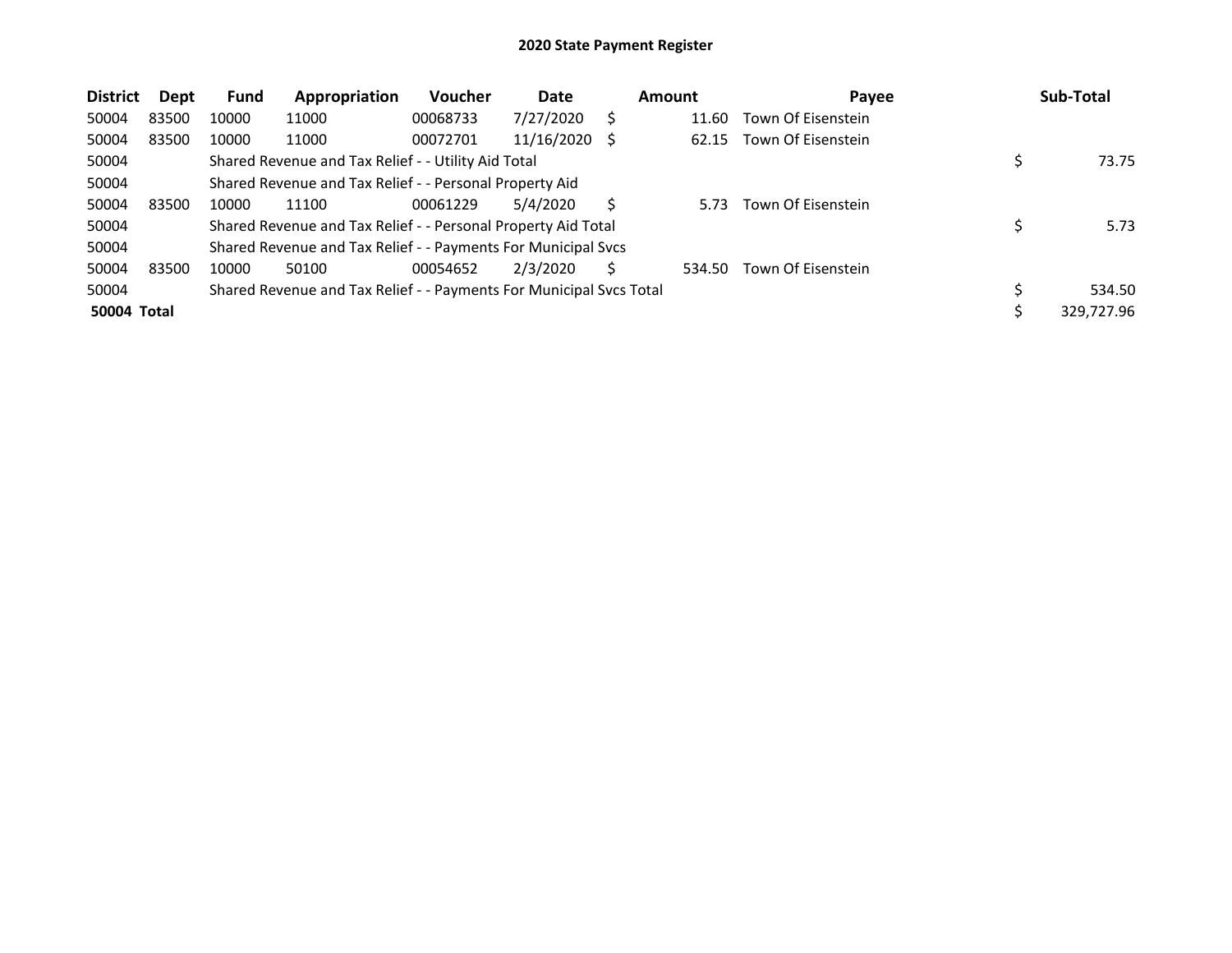| District | Dept  | Fund  | Appropriation                                                      | Voucher  | Date          |    | <b>Amount</b> |                       | Payee | Sub-Total        |
|----------|-------|-------|--------------------------------------------------------------------|----------|---------------|----|---------------|-----------------------|-------|------------------|
| 50006    |       |       | Dept of Safety & Prof Services - - Fire Dues Distribution          |          |               |    |               |                       |       |                  |
| 50006    | 16500 | 10000 | 22500                                                              | 00036799 | 7/20/2020     | \$ |               | 4,712.24 Town Of Elk  |       |                  |
| 50006    |       |       | Dept of Safety & Prof Services - - Fire Dues Distribution Total    |          |               |    |               |                       |       | \$<br>4,712.24   |
| 50006    |       |       | Dept of Natural Resources - - Aids In Lieu Of Taxes - Gener        |          |               |    |               |                       |       |                  |
| 50006    | 37000 | 10000 | 50300                                                              | 00404103 | 4/21/2020     | \$ |               | 18.15 Town Of Elk     |       |                  |
| 50006    | 37000 | 10000 | 50300                                                              | 00404105 | 4/21/2020     | \$ | 73.89         | Town Of Elk           |       |                  |
| 50006    |       |       | Dept of Natural Resources - - Aids In Lieu Of Taxes - Gener Total  |          |               |    |               |                       |       | \$<br>92.04      |
| 50006    |       |       | Dept of Natural Resources - - Resaids - Cnty Forst, Cl & Mfl       |          |               |    |               |                       |       |                  |
| 50006    | 37000 | 21200 | 57100                                                              | 00417598 | 6/18/2020     | \$ |               | 2,259.93 Town Of Elk  |       |                  |
| 50006    |       |       | Dept of Natural Resources - - Resaids - Cnty Forst, Cl & Mfl Total |          |               |    |               |                       |       | \$<br>2,259.93   |
| 50006    |       |       | Dept of Natural Resources - - Aids In Lieu Of Taxes - Sum S        |          |               |    |               |                       |       |                  |
| 50006    | 37000 | 21200 | 57900                                                              | 00404104 | 4/21/2020     | \$ |               | 300.27 Town Of Elk    |       |                  |
| 50006    |       |       | Dept of Natural Resources - - Aids In Lieu Of Taxes - Sum S Total  |          |               |    |               |                       |       | \$<br>300.27     |
| 50006    |       |       | Dept of Natural Resources - - Fin Asst For Responsible Units       |          |               |    |               |                       |       |                  |
| 50006    | 37000 | 27400 | 67000                                                              | 00413411 | 5/29/2020     | \$ |               | 4,194.88 Town Of Elk  |       |                  |
| 50006    |       |       | Dept of Natural Resources - - Fin Asst For Responsible Units Total |          |               |    |               |                       |       | \$<br>4,194.88   |
| 50006    |       |       | WI Dept of Transportation - - Trns Aids To Mnc.-Sf                 |          |               |    |               |                       |       |                  |
| 50006    | 39500 | 21100 | 19100                                                              | 00476746 | 1/6/2020      | \$ |               | 32,337.54 Town Of Elk |       |                  |
| 50006    | 39500 | 21100 | 19100                                                              | 00506601 | 4/6/2020      | \$ |               | 32,337.54 Town Of Elk |       |                  |
| 50006    | 39500 | 21100 | 19100                                                              | 00543593 | 7/6/2020      | \$ |               | 32,337.54 Town Of Elk |       |                  |
| 50006    | 39500 | 21100 | 19100                                                              | 00586419 | 10/5/2020     | \$ |               | 32,337.54 Town Of Elk |       |                  |
| 50006    |       |       | WI Dept of Transportation - - Trns Aids To Mnc.-Sf Total           |          |               |    |               |                       |       | \$<br>129,350.16 |
| 50006    |       |       | WI Dept of Transportation - - Loc Rd Imp Prg St Fd                 |          |               |    |               |                       |       |                  |
| 50006    | 39500 | 21100 | 27800                                                              | 00613338 | 11/12/2020 \$ |    |               | 23,734.65 Town Of Elk |       |                  |
| 50006    |       |       | WI Dept of Transportation - - Loc Rd Imp Prg St Fd Total           |          |               |    |               |                       |       | \$<br>23,734.65  |
| 50006    |       |       | Department of Administration - - Federal Aid                       |          |               |    |               |                       |       |                  |
| 50006    | 50500 | 10000 | 14200                                                              | 00132248 | 11/13/2020 \$ |    | 6,691.20      | Town Of Elk           |       |                  |
| 50006    | 50500 | 10000 | 14200                                                              | 00134996 | 12/10/2020    | S. |               | 1,208.46 Town Of Elk  |       |                  |
| 50006    |       |       | Department of Administration - - Federal Aid Total                 |          |               |    |               |                       |       | \$<br>7,899.66   |
| 50006    |       |       | Elections Commission - - 2018 Hava Election Security               |          |               |    |               |                       |       |                  |
| 50006    | 51000 | 22000 | 18200                                                              | 00004295 | 8/20/2020     | \$ |               | 988.70 Town Of Elk    |       |                  |
| 50006    |       |       | Elections Commission - - 2018 Hava Election Security Total         |          |               |    |               |                       |       | \$<br>988.70     |
| 50006    |       |       | Shared Revenue and Tax Relief - - County And Municipal Aid         |          |               |    |               |                       |       |                  |
| 50006    | 83500 | 10000 | 10500                                                              | 00068734 | 7/27/2020     | \$ |               | 2,087.41 Town Of Elk  |       |                  |
| 50006    | 83500 | 10000 | 10500                                                              | 00072702 | 11/16/2020    | \$ |               | 11,828.66 Town Of Elk |       |                  |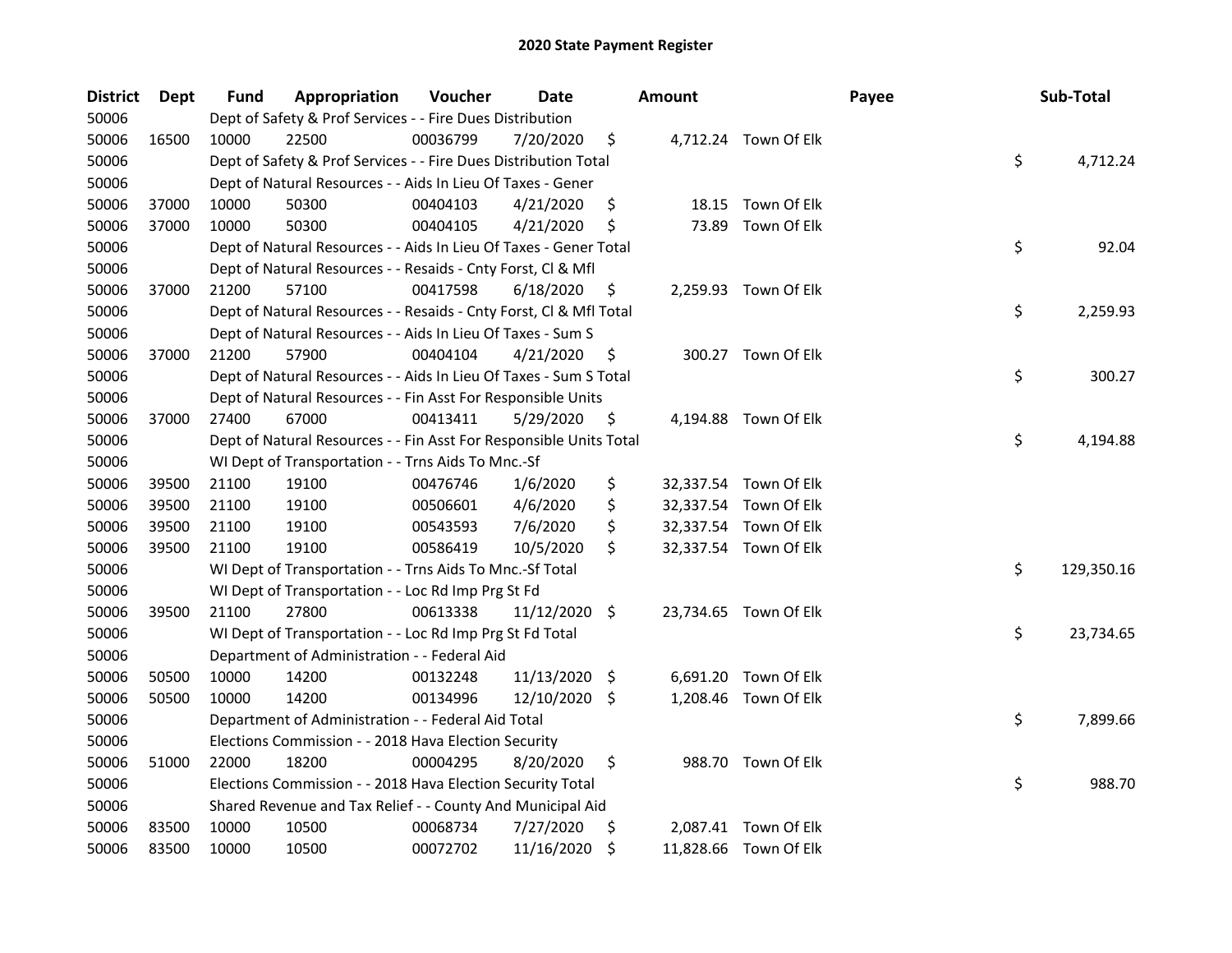| <b>District</b> | <b>Dept</b> | Fund  | Appropriation                                                    | <b>Voucher</b> | Date     | Amount |             | Payee | Sub-Total  |
|-----------------|-------------|-------|------------------------------------------------------------------|----------------|----------|--------|-------------|-------|------------|
| 50006           |             |       | Shared Revenue and Tax Relief - - County And Municipal Aid Total |                |          |        |             |       | 13.916.07  |
| 50006           |             |       | Shared Revenue and Tax Relief - - Personal Property Aid          |                |          |        |             |       |            |
| 50006           | 83500       | 10000 | 11100                                                            | 00061230       | 5/4/2020 | 345.47 | Town Of Elk |       |            |
| 50006           |             |       | Shared Revenue and Tax Relief - - Personal Property Aid Total    |                |          |        |             |       | 345.47     |
| 50006 Total     |             |       |                                                                  |                |          |        |             |       | 187,794.07 |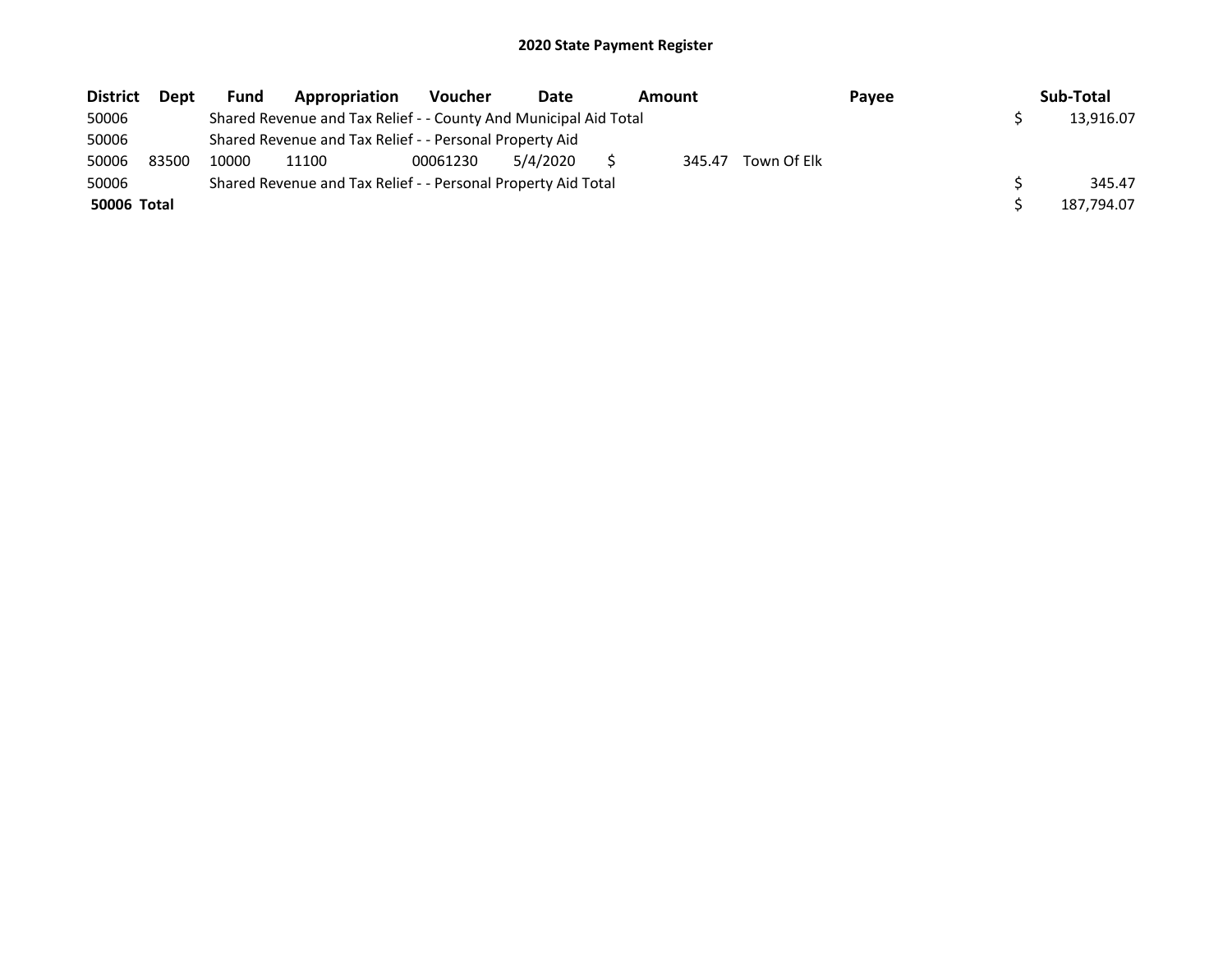| District | Dept  | Fund  | Appropriation                                                       | Voucher  | Date          |    | <b>Amount</b> | Payee                   | Sub-Total        |
|----------|-------|-------|---------------------------------------------------------------------|----------|---------------|----|---------------|-------------------------|------------------|
| 50008    |       |       | Dept of Safety & Prof Services - - Fire Dues Distribution           |          |               |    |               |                         |                  |
| 50008    | 16500 | 10000 | 22500                                                               | 00036800 | 7/20/2020     | \$ |               | 935.23 Town Of Emery    |                  |
| 50008    |       |       | Dept of Safety & Prof Services - - Fire Dues Distribution Total     |          |               |    |               |                         | \$<br>935.23     |
| 50008    |       |       | Dept of Natural Resources - - Resaids - Cnty Forst, Cl & Mfl        |          |               |    |               |                         |                  |
| 50008    | 37000 | 21200 | 57100                                                               | 00417599 | 6/18/2020     | \$ |               | 2,524.69 Town Of Emery  |                  |
| 50008    |       |       | Dept of Natural Resources - - Resaids - Cnty Forst, CI & Mfl Total  |          |               |    |               |                         | \$<br>2,524.69   |
| 50008    |       |       | Dept of Natural Resources - - Resaids - Pymt In Lieu Tax Fed        |          |               |    |               |                         |                  |
| 50008    | 37000 | 21200 | 58400                                                               | 00439128 | 10/1/2020     | \$ |               | 81,589.62 Town Of Emery |                  |
| 50008    |       |       | Dept of Natural Resources - - Resaids - Pymt In Lieu Tax Fed Total  |          |               |    |               |                         | \$<br>81,589.62  |
| 50008    |       |       | Dept of Natural Resources - - Fin Asst For Responsible Units        |          |               |    |               |                         |                  |
| 50008    | 37000 | 27400 | 67000                                                               | 00412940 | 5/29/2020     | \$ |               | 1,368.51 Town Of Emery  |                  |
| 50008    |       |       | Dept of Natural Resources - - Fin Asst For Responsible Units Total  |          |               |    |               |                         | \$<br>1,368.51   |
| 50008    |       |       | WI Dept of Transportation - - Disastr Damag Aid Sf                  |          |               |    |               |                         |                  |
| 50008    | 39500 | 21100 | 17400                                                               | 00620315 | 11/25/2020 \$ |    |               | 2,539.00 Town Of Emery  |                  |
| 50008    |       |       | WI Dept of Transportation - - Disastr Damag Aid Sf Total            |          |               |    |               |                         | \$<br>2,539.00   |
| 50008    |       |       | WI Dept of Transportation - - Trns Aids To Mnc.-Sf                  |          |               |    |               |                         |                  |
| 50008    | 39500 | 21100 | 19100                                                               | 00476747 | 1/6/2020      | \$ |               | 53,328.69 Town Of Emery |                  |
| 50008    | 39500 | 21100 | 19100                                                               | 00506602 | 4/6/2020      | \$ |               | 53,328.69 Town Of Emery |                  |
| 50008    | 39500 | 21100 | 19100                                                               | 00543594 | 7/6/2020      | \$ |               | 53,328.69 Town Of Emery |                  |
| 50008    | 39500 | 21100 | 19100                                                               | 00586420 | 10/5/2020     | \$ |               | 53,328.69 Town Of Emery |                  |
| 50008    |       |       | WI Dept of Transportation - - Trns Aids To Mnc.-Sf Total            |          |               |    |               |                         | \$<br>213,314.76 |
| 50008    |       |       | Department of Military Affairs - - Major Disaster Assist; Pif       |          |               |    |               |                         |                  |
| 50008    | 46500 | 27200 | 36500                                                               | 00086563 | 12/11/2020 \$ |    |               | 7,776.15 Town Of Emery  |                  |
| 50008    |       |       | Department of Military Affairs - - Major Disaster Assist; Pif Total |          |               |    |               |                         | \$<br>7,776.15   |
| 50008    |       |       | Department of Administration - - Federal Aid                        |          |               |    |               |                         |                  |
| 50008    | 50500 | 10000 | 14200                                                               | 00134997 | 12/10/2020 \$ |    |               | 3,303.74 Town Of Emery  |                  |
| 50008    |       |       | Department of Administration - - Federal Aid Total                  |          |               |    |               |                         | \$<br>3,303.74   |
| 50008    |       |       | Shared Revenue and Tax Relief - - County And Municipal Aid          |          |               |    |               |                         |                  |
| 50008    | 83500 | 10000 | 10500                                                               | 00068735 | 7/27/2020     | S  |               | 2,309.28 Town Of Emery  |                  |
| 50008    | 83500 | 10000 | 10500                                                               | 00072703 | 11/16/2020 \$ |    |               | 13,090.74 Town Of Emery |                  |
| 50008    |       |       | Shared Revenue and Tax Relief - - County And Municipal Aid Total    |          |               |    |               |                         | \$<br>15,400.02  |
| 50008    |       |       | Shared Revenue and Tax Relief - - Exempt Computer Aid               |          |               |    |               |                         |                  |
| 50008    | 83500 | 10000 | 10900                                                               | 00065831 | 7/27/2020     | \$ |               | 1.03 Town Of Emery      |                  |
| 50008    |       |       | Shared Revenue and Tax Relief - - Exempt Computer Aid Total         |          |               |    |               |                         | \$<br>1.03       |
| 50008    |       |       | Shared Revenue and Tax Relief - - Personal Property Aid             |          |               |    |               |                         |                  |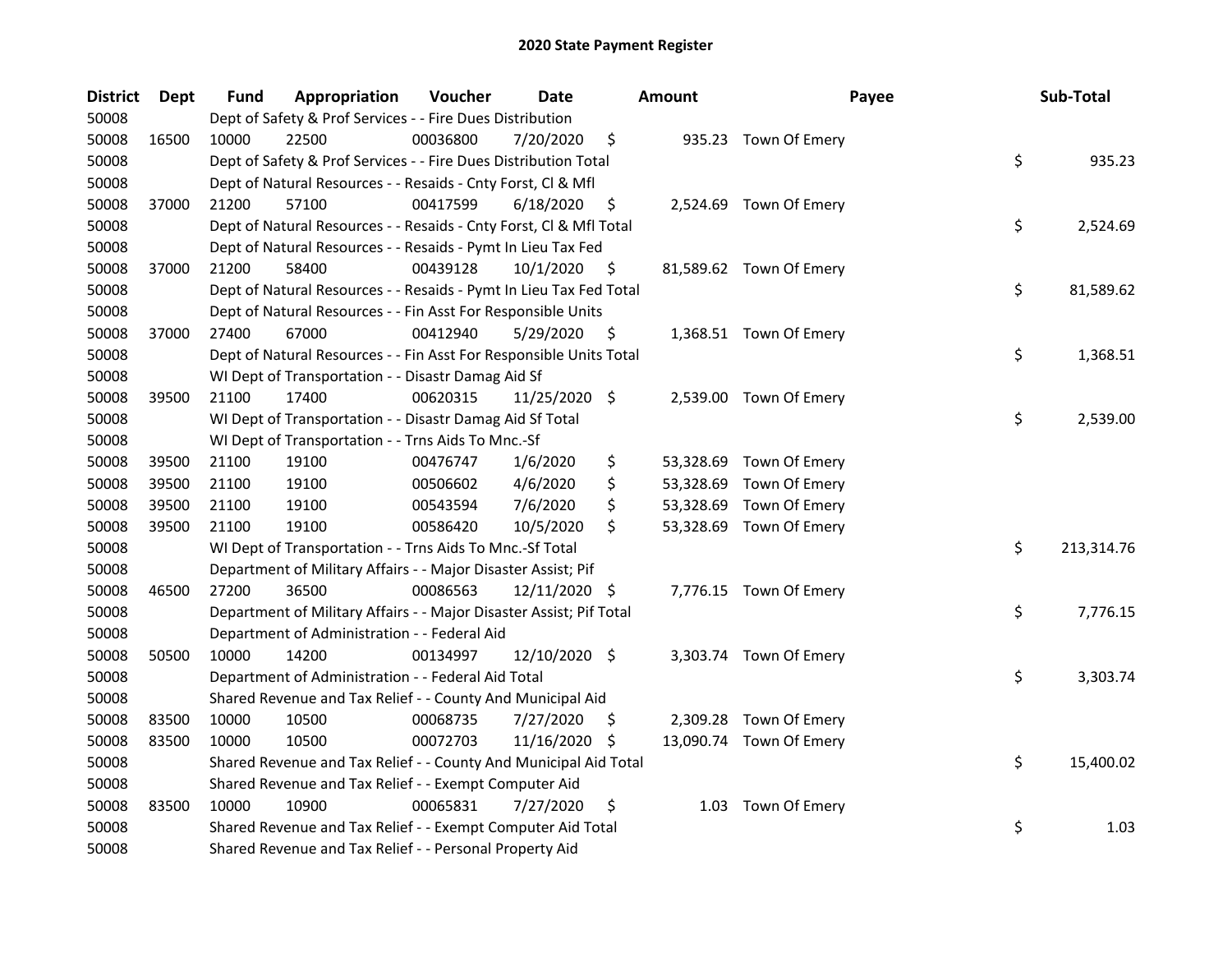| <b>District</b>    | Dept  | <b>Fund</b> | Appropriation                                                         | <b>Voucher</b> | Date      |   | Amount    | Payee         | Sub-Total  |
|--------------------|-------|-------------|-----------------------------------------------------------------------|----------------|-----------|---|-----------|---------------|------------|
| 50008              | 83500 | 10000       | 11100                                                                 | 00061231       | 5/4/2020  |   | 14.63     | Town Of Emery |            |
| 50008              |       |             | Shared Revenue and Tax Relief - - Personal Property Aid Total         |                |           |   |           |               | 14.63      |
| 50008              |       |             | Shared Revenue and Tax Relief - - School Lvy Tx/First Dollar Cr       |                |           |   |           |               |            |
| 50008              | 83500 | 10000       | 30200                                                                 | 00063998       | 7/27/2020 | S | 15,336.12 | Town Of Emery |            |
| 50008              | 83500 | 10000       | 30200                                                                 | 00067390       | 7/27/2020 |   | 53.480.83 | Town Of Emery |            |
| 50008              |       |             | Shared Revenue and Tax Relief - - School Lvy Tx/First Dollar Cr Total |                |           |   |           |               | 68,816.95  |
| 50008              |       |             | Shared Revenue and Tax Relief - - Lottery & Gaming Credit             |                |           |   |           |               |            |
| 50008              | 83500 | 52100       | 36300                                                                 | 00055721       | 3/23/2020 |   | 17.805.99 | Town Of Emery |            |
| 50008              |       |             | Shared Revenue and Tax Relief - - Lottery & Gaming Credit Total       |                |           |   |           |               | 17,805.99  |
| <b>50008 Total</b> |       |             |                                                                       |                |           |   |           |               | 415,390.32 |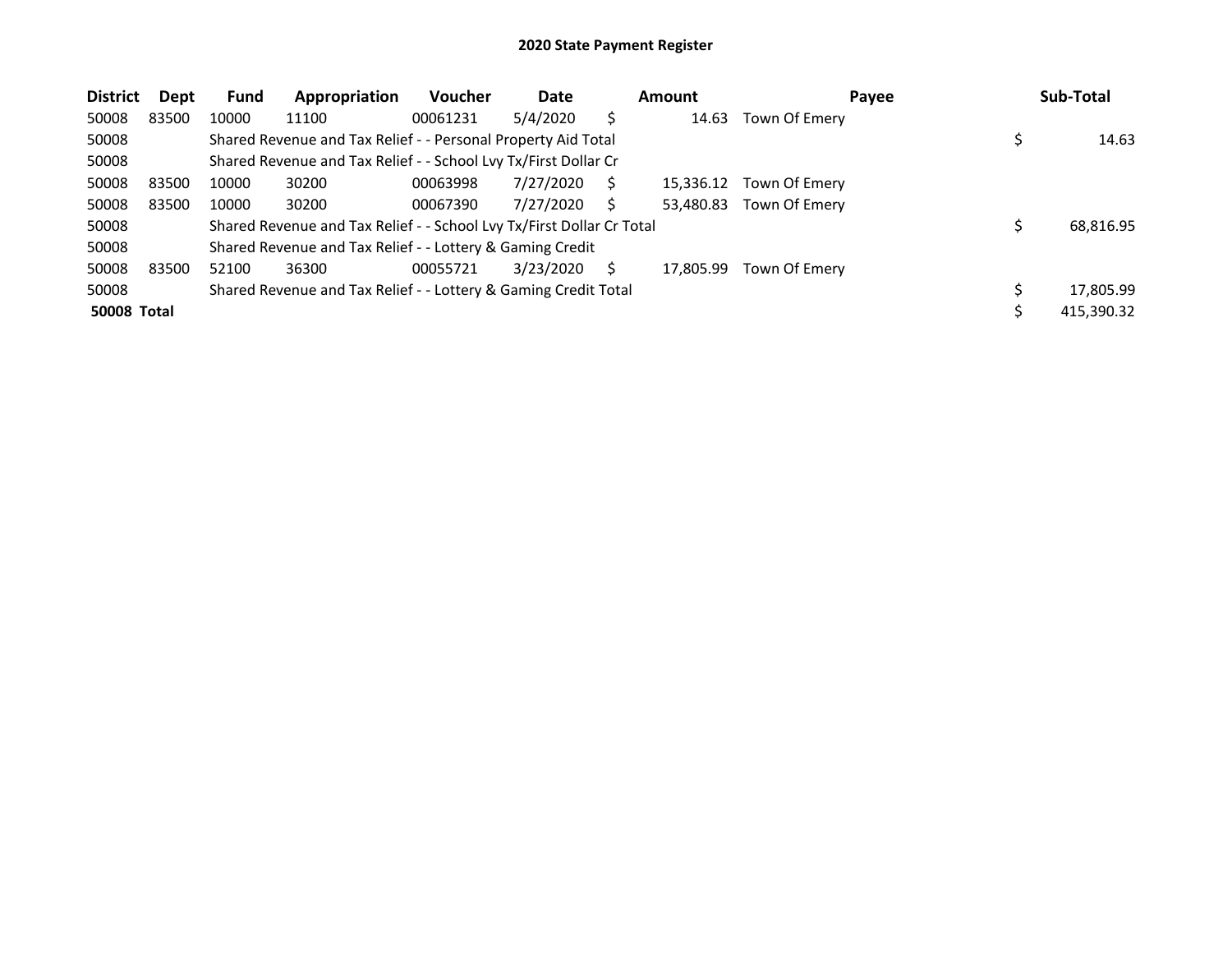| District | Dept  | <b>Fund</b> | Appropriation                                                      | Voucher  | Date      | <b>Amount</b> | Payee                      | Sub-Total        |
|----------|-------|-------------|--------------------------------------------------------------------|----------|-----------|---------------|----------------------------|------------------|
| 50010    |       |             | Dept of Safety & Prof Services - - Fire Dues Distribution          |          |           |               |                            |                  |
| 50010    | 16500 | 10000       | 22500                                                              | 00036801 | 7/20/2020 | \$            | 4,967.59 Town Of Fifield   |                  |
| 50010    |       |             | Dept of Safety & Prof Services - - Fire Dues Distribution Total    |          |           |               |                            | \$<br>4,967.59   |
| 50010    |       |             | Dept of Natural Resources - - Aids In Lieu Of Taxes - Gener        |          |           |               |                            |                  |
| 50010    | 37000 | 10000       | 50300                                                              | 00404754 | 4/21/2020 | \$            | 66.17 Town Of Fifield      |                  |
| 50010    |       |             | Dept of Natural Resources - - Aids In Lieu Of Taxes - Gener Total  |          |           |               |                            | \$<br>66.17      |
| 50010    |       |             | Dept of Natural Resources - - Resaids - Cnty Forst, Cl & Mfl       |          |           |               |                            |                  |
| 50010    | 37000 | 21200       | 57100                                                              | 00417600 | 6/18/2020 | \$            | 1,806.95 Town Of Fifield   |                  |
| 50010    |       |             | Dept of Natural Resources - - Resaids - Cnty Forst, Cl & Mfl Total |          |           |               |                            | \$<br>1,806.95   |
| 50010    |       |             | Dept of Natural Resources - - Aids In Lieu Of Taxes - Sum S        |          |           |               |                            |                  |
| 50010    | 37000 | 21200       | 57900                                                              | 00404753 | 4/21/2020 | \$<br>3.10    | Town Of Fifield            |                  |
| 50010    | 37000 | 21200       | 57900                                                              | 00404755 | 4/21/2020 | \$<br>0.94    | Town Of Fifield            |                  |
| 50010    |       |             | Dept of Natural Resources - - Aids In Lieu Of Taxes - Sum S Total  |          |           |               |                            | \$<br>4.04       |
| 50010    |       |             | Dept of Natural Resources - - Rec & Resource Aids, Fed             |          |           |               |                            |                  |
| 50010    | 37000 | 21200       | 58300                                                              | 00421228 | 7/7/2020  | \$            | 2,788.69 Town Of Fifield   |                  |
| 50010    |       |             | Dept of Natural Resources - - Rec & Resource Aids, Fed Total       |          |           |               |                            | \$<br>2,788.69   |
| 50010    |       |             | Dept of Natural Resources - - Resaids - Pymt In Lieu Tax Fed       |          |           |               |                            |                  |
| 50010    | 37000 | 21200       | 58400                                                              | 00439129 | 10/1/2020 | \$            | 154,699.42 Town Of Fifield |                  |
| 50010    |       |             | Dept of Natural Resources - - Resaids - Pymt In Lieu Tax Fed Total |          |           |               |                            | \$<br>154,699.42 |
| 50010    |       |             | Dept of Natural Resources - - Fin Asst For Responsible Units       |          |           |               |                            |                  |
| 50010    | 37000 | 27400       | 67000                                                              | 00412761 | 5/29/2020 | \$            | 2,362.57 Town Of Fifield   |                  |
| 50010    |       |             | Dept of Natural Resources - - Fin Asst For Responsible Units Total |          |           |               |                            | \$<br>2,362.57   |
| 50010    |       |             | WI Dept of Transportation - - Trns Aids To Mnc.-Sf                 |          |           |               |                            |                  |
| 50010    | 39500 | 21100       | 19100                                                              | 00476748 | 1/6/2020  | \$            | 78,366.96 Town Of Fifield  |                  |
| 50010    | 39500 | 21100       | 19100                                                              | 00506603 | 4/6/2020  | \$            | 78,366.96 Town Of Fifield  |                  |
| 50010    | 39500 | 21100       | 19100                                                              | 00543595 | 7/6/2020  | \$            | 78,366.96 Town Of Fifield  |                  |
| 50010    | 39500 | 21100       | 19100                                                              | 00586421 | 10/5/2020 | \$            | 78,366.96 Town Of Fifield  |                  |
| 50010    |       |             | WI Dept of Transportation - - Trns Aids To Mnc.-Sf Total           |          |           |               |                            | \$<br>313,467.84 |
| 50010    |       |             | Dept of Workforce Development - - Title Ib Aids Federal Prf        |          |           |               |                            |                  |
| 50010    | 44500 | 10000       | 54400                                                              | 00268140 | 1/17/2020 | \$            | 20.00 Town Of Fifield      |                  |
| 50010    |       |             | Dept of Workforce Development - - Title Ib Aids Federal Prf Total  |          |           |               |                            | \$<br>20.00      |
| 50010    |       |             | Department of Administration - - Federal Aid                       |          |           |               |                            |                  |
| 50010    | 50500 | 10000       | 14200                                                              | 00126719 | 8/12/2020 | \$            | 680.00 Town Of Fifield     |                  |
| 50010    |       |             | Department of Administration - - Federal Aid Total                 |          |           |               |                            | \$<br>680.00     |
| 50010    |       |             | Elections Commission - - 2018 Hava Election Security               |          |           |               |                            |                  |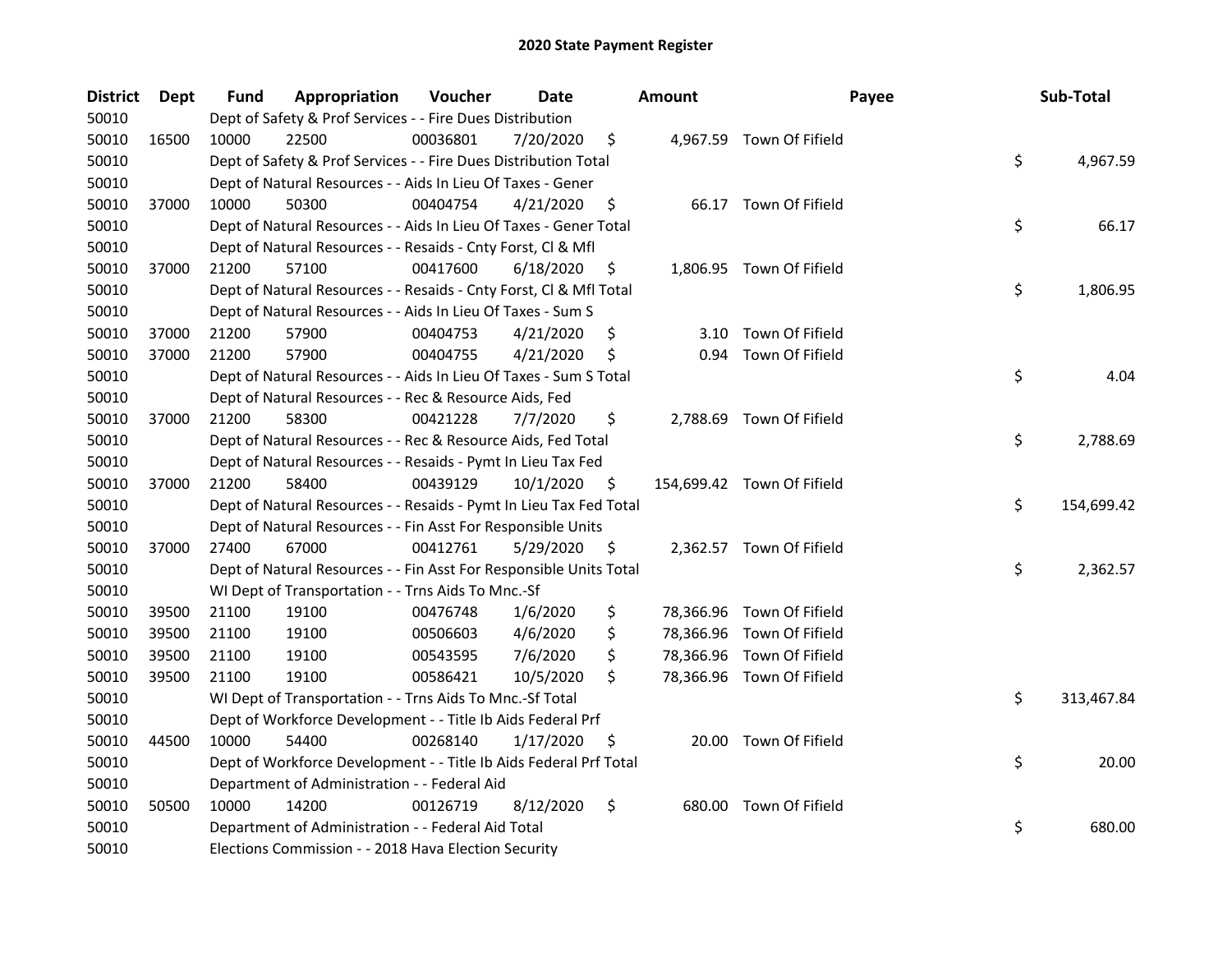| <b>District</b>    | Dept  | <b>Fund</b> | Appropriation                                                    | <b>Voucher</b> | Date            |    | <b>Amount</b> |                           | Payee | Sub-Total       |
|--------------------|-------|-------------|------------------------------------------------------------------|----------------|-----------------|----|---------------|---------------------------|-------|-----------------|
| 50010              | 51000 | 22000       | 18200                                                            | 00003801       | 7/9/2020        | \$ | 879.80        | Town Of Fifield           |       |                 |
| 50010              |       |             | Elections Commission - - 2018 Hava Election Security Total       |                |                 |    |               |                           |       | \$<br>879.80    |
| 50010              |       |             | Shared Revenue and Tax Relief - - County And Municipal Aid       |                |                 |    |               |                           |       |                 |
| 50010              | 83500 | 10000       | 10500                                                            | 00068736       | 7/27/2020       | S  | 3,427.10      | Town Of Fifield           |       |                 |
| 50010              | 83500 | 10000       | 10500                                                            | 00072704       | 11/16/2020      | S  |               | 19,420.24 Town Of Fifield |       |                 |
| 50010              |       |             | Shared Revenue and Tax Relief - - County And Municipal Aid Total |                |                 |    |               |                           |       | \$<br>22,847.34 |
| 50010              |       |             | Shared Revenue and Tax Relief - - Exempt Computer Aid            |                |                 |    |               |                           |       |                 |
| 50010              | 83500 | 10000       | 10900                                                            | 00065832       | 7/27/2020       | S  | 32.22         | Town Of Fifield           |       |                 |
| 50010              |       |             | Shared Revenue and Tax Relief - - Exempt Computer Aid Total      |                |                 |    |               |                           |       | \$<br>32.22     |
| 50010              |       |             | Shared Revenue and Tax Relief - - Utility Aid                    |                |                 |    |               |                           |       |                 |
| 50010              | 83500 | 10000       | 11000                                                            | 00068736       | 7/27/2020       | S  | 1.72          | Town Of Fifield           |       |                 |
| 50010              | 83500 | 10000       | 11000                                                            | 00072704       | $11/16/2020$ \$ |    | 9.32          | Town Of Fifield           |       |                 |
| 50010              |       |             | Shared Revenue and Tax Relief - - Utility Aid Total              |                |                 |    |               |                           |       | \$<br>11.04     |
| 50010              |       |             | Shared Revenue and Tax Relief - - Personal Property Aid          |                |                 |    |               |                           |       |                 |
| 50010              | 83500 | 10000       | 11100                                                            | 00061232       | 5/4/2020        | \$ | 281.08        | Town Of Fifield           |       |                 |
| 50010              |       |             | Shared Revenue and Tax Relief - - Personal Property Aid Total    |                |                 |    |               |                           |       | \$<br>281.08    |
| <b>50010 Total</b> |       |             |                                                                  |                |                 |    |               |                           |       | 504,914.75      |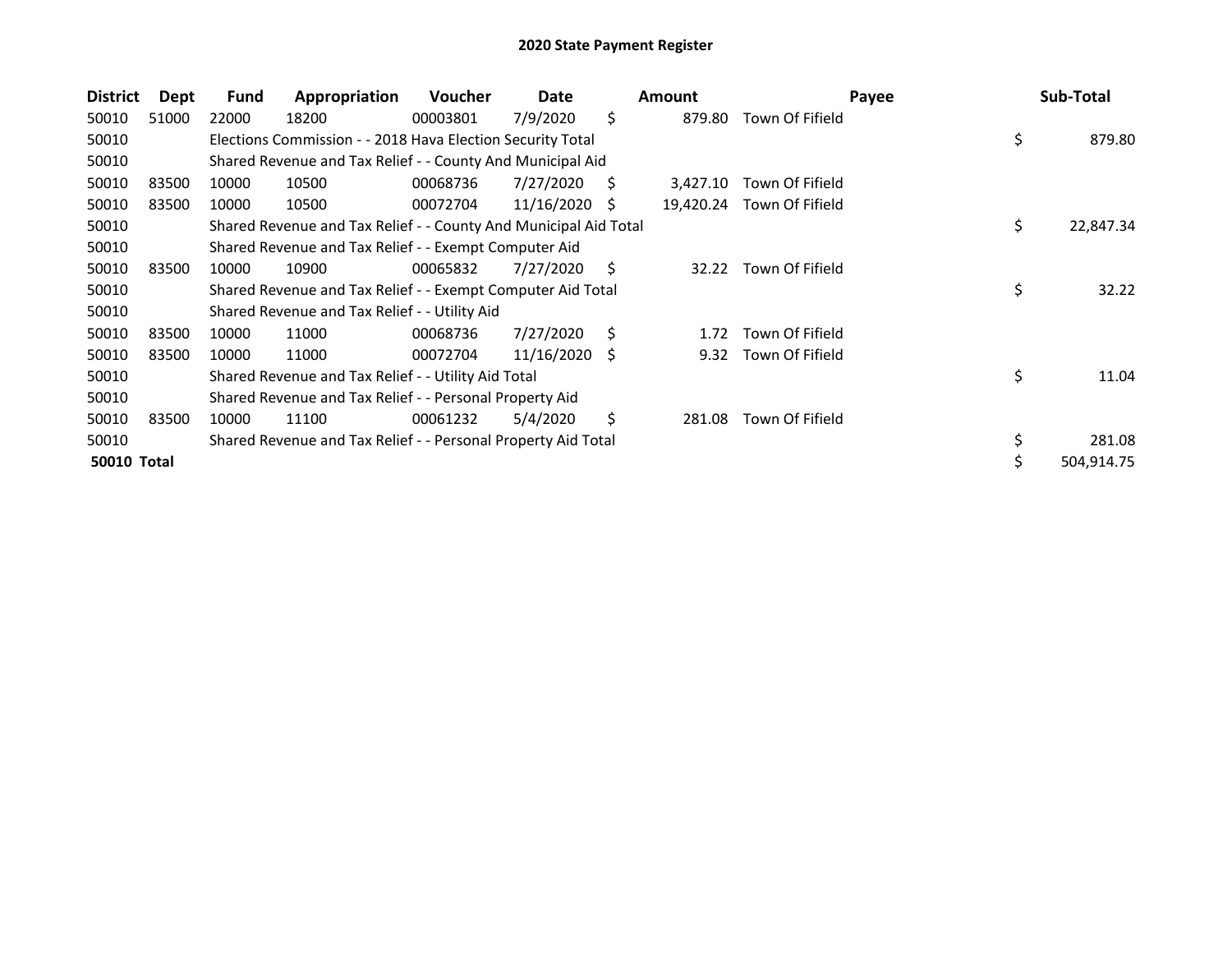| <b>District</b> | <b>Dept</b> | Fund  | Appropriation                                                        | Voucher  | <b>Date</b> | <b>Amount</b>  | Payee                      | Sub-Total        |
|-----------------|-------------|-------|----------------------------------------------------------------------|----------|-------------|----------------|----------------------------|------------------|
| 50012           |             |       | Dept of Safety & Prof Services - - Fire Dues Distribution            |          |             |                |                            |                  |
| 50012           | 16500       | 10000 | 22500                                                                | 00036802 | 7/20/2020   | \$             | 1,922.74 Town Of Flambeau  |                  |
| 50012           |             |       | Dept of Safety & Prof Services - - Fire Dues Distribution Total      |          |             |                |                            | \$<br>1,922.74   |
| 50012           |             |       | Dept of Natural Resources - - Aids In Lieu Of Taxes - Gener          |          |             |                |                            |                  |
| 50012           | 37000       | 10000 | 50300                                                                | 00383594 | 1/17/2020   | \$             | 2,561.18 Town Of Flambeau  |                  |
| 50012           | 37000       | 10000 | 50300                                                                | 00383595 | 1/17/2020   | \$<br>844.20   | Town Of Flambeau           |                  |
| 50012           | 37000       | 10000 | 50300                                                                | 00404177 | 4/21/2020   | \$<br>164.80   | Town Of Flambeau           |                  |
| 50012           | 37000       | 10000 | 50300                                                                | 00404180 | 4/21/2020   | \$<br>701.08   | Town Of Flambeau           |                  |
| 50012           |             |       | Dept of Natural Resources - - Aids In Lieu Of Taxes - Gener Total    |          |             |                |                            | \$<br>4,271.26   |
| 50012           |             |       | Dept of Natural Resources - - Resaids - Cnty Forst, Cl & Mfl         |          |             |                |                            |                  |
| 50012           | 37000       | 21200 | 57100                                                                | 00417601 | 6/18/2020   | \$             | 4,596.67 Town Of Flambeau  |                  |
| 50012           |             |       | Dept of Natural Resources - - Resaids - Cnty Forst, Cl & Mfl Total   |          |             |                |                            | \$<br>4,596.67   |
| 50012           |             |       | Dept of Natural Resources - - Aids In Lieu Of Taxes - Sum S          |          |             |                |                            |                  |
| 50012           | 37000       | 21200 | 57900                                                                | 00404176 | 4/21/2020   | \$<br>1,861.80 | Town Of Flambeau           |                  |
| 50012           | 37000       | 21200 | 57900                                                                | 00404178 | 4/21/2020   | \$<br>16.48    | Town Of Flambeau           |                  |
| 50012           | 37000       | 21200 | 57900                                                                | 00404179 | 4/21/2020   | \$             | 6,163.24 Town Of Flambeau  |                  |
| 50012           |             |       | Dept of Natural Resources - - Aids In Lieu Of Taxes - Sum S Total    |          |             |                |                            | \$<br>8,041.52   |
| 50012           |             |       | Dept of Natural Resources - - Resource Maint Develop Sp Frst         |          |             |                |                            |                  |
| 50012           | 37000       | 21200 | 77900                                                                | 00432457 | 9/9/2020    | \$             | 80,000.00 Town Of Flambeau |                  |
| 50012           |             |       | Dept of Natural Resources - - Resource Maint Develop Sp Frst Total   |          |             |                |                            | \$<br>80,000.00  |
| 50012           |             |       | Dept of Natural Resources - - Fin Asst For Responsible Units         |          |             |                |                            |                  |
| 50012           | 37000       | 27400 | 67000                                                                | 00413439 | 5/29/2020   | \$             | 2,398.90 Town Of Flambeau  |                  |
| 50012           |             |       | Dept of Natural Resources - - Fin Asst For Responsible Units Total   |          |             |                |                            | \$<br>2,398.90   |
| 50012           |             |       | WI Dept of Transportation - - Trns Aids To Mnc.-Sf                   |          |             |                |                            |                  |
| 50012           | 39500       | 21100 | 19100                                                                | 00476749 | 1/6/2020    | \$             | 38,305.03 Town Of Flambeau |                  |
| 50012           | 39500       | 21100 | 19100                                                                | 00506604 | 4/6/2020    | \$             | 38,305.03 Town Of Flambeau |                  |
| 50012           | 39500       | 21100 | 19100                                                                | 00543596 | 7/6/2020    | \$             | 38,305.03 Town Of Flambeau |                  |
| 50012           | 39500       | 21100 | 19100                                                                | 00586422 | 10/5/2020   | \$             | 38,305.06 Town Of Flambeau |                  |
| 50012           |             |       | WI Dept of Transportation - - Trns Aids To Mnc.-Sf Total             |          |             |                |                            | \$<br>153,220.15 |
| 50012           |             |       | WI Dept of Transportation - - Supplemental Transportation Aids       |          |             |                |                            |                  |
| 50012           | 39500       | 21100 | 19600                                                                | 00477554 | 1/6/2020    | \$             | 24,101.08 Town Of Flambeau |                  |
| 50012           |             |       | WI Dept of Transportation - - Supplemental Transportation Aids Total |          |             |                |                            | \$<br>24,101.08  |
| 50012           |             |       | Department of Administration - - Federal Aid                         |          |             |                |                            |                  |
| 50012           | 50500       | 10000 | 14200                                                                | 00134998 | 12/10/2020  | \$<br>3,306.05 | Town Of Flambeau           |                  |
| 50012           |             |       | Department of Administration - - Federal Aid Total                   |          |             |                |                            | \$<br>3,306.05   |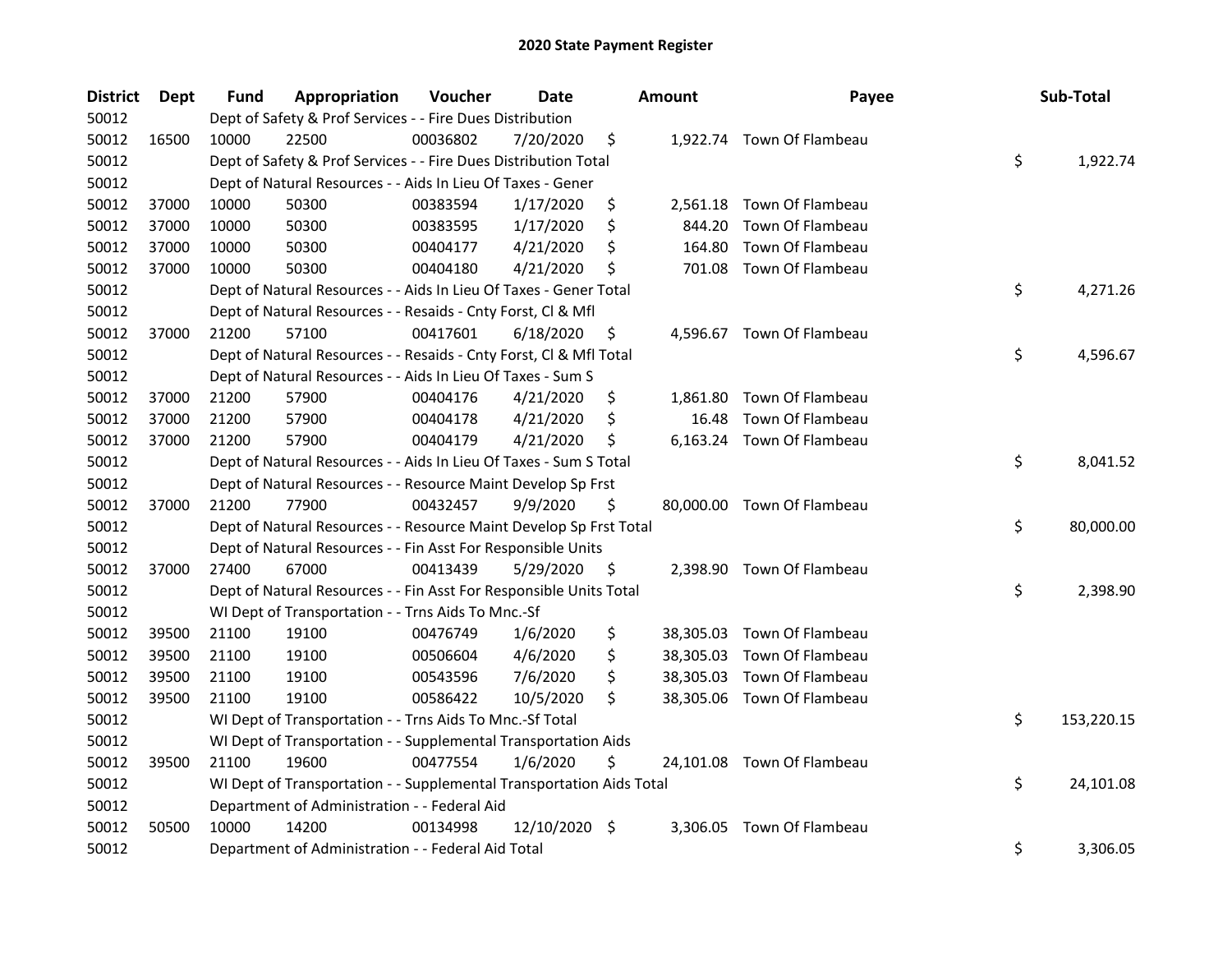| <b>District</b>    | Dept  | Fund  | Appropriation                                                    | <b>Voucher</b> | Date       |    | <b>Amount</b> | Payee            | Sub-Total        |
|--------------------|-------|-------|------------------------------------------------------------------|----------------|------------|----|---------------|------------------|------------------|
| 50012              |       |       | Elections Commission - - 2018 Hava Election Security             |                |            |    |               |                  |                  |
| 50012              | 51000 | 22000 | 18200                                                            | 00004629       | 9/18/2020  | S. | 590.50        | Town Of Flambeau |                  |
| 50012              |       |       | Elections Commission - - 2018 Hava Election Security Total       |                |            |    |               |                  | \$<br>590.50     |
| 50012              |       |       | Shared Revenue and Tax Relief - - County And Municipal Aid       |                |            |    |               |                  |                  |
| 50012              | 83500 | 10000 | 10500                                                            | 00068737       | 7/27/2020  | S  | 2,085.54      | Town Of Flambeau |                  |
| 50012              | 83500 | 10000 | 10500                                                            | 00072705       | 11/16/2020 | -S | 11,818.03     | Town Of Flambeau |                  |
| 50012              |       |       | Shared Revenue and Tax Relief - - County And Municipal Aid Total |                |            |    |               |                  | \$<br>13,903.57  |
| 50012              |       |       | Shared Revenue and Tax Relief - - Exempt Computer Aid            |                |            |    |               |                  |                  |
| 50012              | 83500 | 10000 | 10900                                                            | 00065833       | 7/27/2020  | S  | 2.08          | Town Of Flambeau |                  |
| 50012              |       |       | Shared Revenue and Tax Relief - - Exempt Computer Aid Total      |                |            |    |               |                  | \$<br>2.08       |
| 50012              |       |       | Shared Revenue and Tax Relief - - Utility Aid                    |                |            |    |               |                  |                  |
| 50012              | 83500 | 10000 | 11000                                                            | 00068737       | 7/27/2020  | Ŝ. | 101.86        | Town Of Flambeau |                  |
| 50012              | 83500 | 10000 | 11000                                                            | 00072705       | 11/16/2020 | S  | 600.00        | Town Of Flambeau |                  |
| 50012              |       |       | Shared Revenue and Tax Relief - - Utility Aid Total              |                |            |    |               |                  | \$<br>701.86     |
| 50012              |       |       | Shared Revenue and Tax Relief - - Personal Property Aid          |                |            |    |               |                  |                  |
| 50012              | 83500 | 10000 | 11100                                                            | 00061233       | 5/4/2020   | \$ | 244.40        | Town Of Flambeau |                  |
| 50012              |       |       | Shared Revenue and Tax Relief - - Personal Property Aid Total    |                |            |    |               |                  | \$<br>244.40     |
| <b>50012 Total</b> |       |       |                                                                  |                |            |    |               |                  | \$<br>297,300.78 |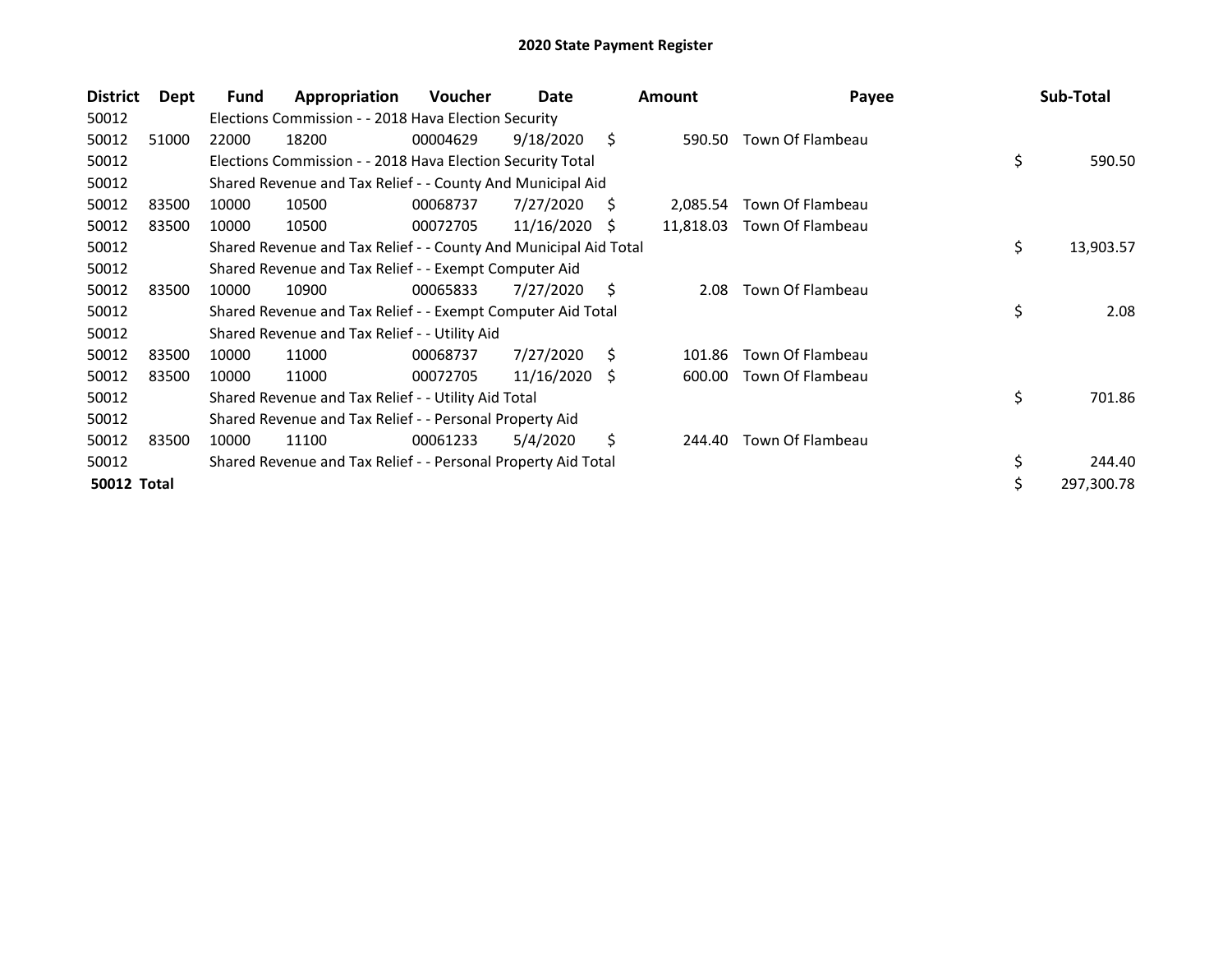| <b>District</b> | <b>Dept</b> | <b>Fund</b> | Appropriation                                                         | Voucher  | Date          |     | <b>Amount</b> | Payee                        | Sub-Total        |
|-----------------|-------------|-------------|-----------------------------------------------------------------------|----------|---------------|-----|---------------|------------------------------|------------------|
| 50014           |             |             | Dept of Safety & Prof Services - - Fire Dues Distribution             |          |               |     |               |                              |                  |
| 50014           | 16500       | 10000       | 22500                                                                 | 00036803 | 7/20/2020     | \$  |               | 441.02 Town Of Georgetown    |                  |
| 50014           |             |             | Dept of Safety & Prof Services - - Fire Dues Distribution Total       |          |               |     |               |                              | \$<br>441.02     |
| 50014           |             |             | Dept of Natural Resources - - Resaids - Cnty Forst, Cl & Mfl          |          |               |     |               |                              |                  |
| 50014           | 37000       | 21200       | 57100                                                                 | 00417602 | 6/18/2020     | \$. |               | 6,918.24 Town Of Georgetown  |                  |
| 50014           |             |             | Dept of Natural Resources - - Resaids - Cnty Forst, Cl & Mfl Total    |          |               |     |               |                              | \$<br>6,918.24   |
| 50014           |             |             | WI Dept of Transportation - - Trns Aids To Mnc.-Sf                    |          |               |     |               |                              |                  |
| 50014           | 39500       | 21100       | 19100                                                                 | 00476750 | 1/6/2020      | \$  |               | 20,621.78 Town Of Georgetown |                  |
| 50014           | 39500       | 21100       | 19100                                                                 | 00506605 | 4/6/2020      | \$  |               | 20,621.78 Town Of Georgetown |                  |
| 50014           | 39500       | 21100       | 19100                                                                 | 00543597 | 7/6/2020      | \$  |               | 20,621.78 Town Of Georgetown |                  |
| 50014           | 39500       | 21100       | 19100                                                                 | 00586423 | 10/5/2020     | \$  |               | 20,621.78 Town Of Georgetown |                  |
| 50014           |             |             | WI Dept of Transportation - - Trns Aids To Mnc.-Sf Total              |          |               |     |               |                              | \$<br>82,487.12  |
| 50014           |             |             | WI Dept of Transportation - - Supplemental Transportation Aids        |          |               |     |               |                              |                  |
| 50014           | 39500       | 21100       | 19600                                                                 | 00477555 | 1/6/2020      | \$  |               | 14,556.55 Town Of Georgetown |                  |
| 50014           |             |             | WI Dept of Transportation - - Supplemental Transportation Aids Total  |          |               |     |               |                              | \$<br>14,556.55  |
| 50014           |             |             | Department of Administration - - Federal Aid                          |          |               |     |               |                              |                  |
| 50014           | 50500       | 10000       | 14200                                                                 | 00134999 | 12/10/2020 \$ |     | 450.00        | Town Of Georgetown           |                  |
| 50014           |             |             | Department of Administration - - Federal Aid Total                    |          |               |     |               |                              | \$<br>450.00     |
| 50014           |             |             | Shared Revenue and Tax Relief - - County And Municipal Aid            |          |               |     |               |                              |                  |
| 50014           | 83500       | 10000       | 10500                                                                 | 00068738 | 7/27/2020     | S.  |               | 4,139.14 Town Of Georgetown  |                  |
| 50014           | 83500       | 10000       | 10500                                                                 | 00072706 | 11/16/2020 \$ |     |               | 23,455.15 Town Of Georgetown |                  |
| 50014           |             |             | Shared Revenue and Tax Relief - - County And Municipal Aid Total      |          |               |     |               |                              | \$<br>27,594.29  |
| 50014           |             |             | Shared Revenue and Tax Relief - - School Lvy Tx/First Dollar Cr       |          |               |     |               |                              |                  |
| 50014           | 83500       | 10000       | 30200                                                                 | 00063999 | 7/27/2020     | S   | 7,314.30      | Town Of Georgetown           |                  |
| 50014           | 83500       | 10000       | 30200                                                                 | 00067391 | 7/27/2020     | \$  |               | 24,333.70 Town Of Georgetown |                  |
| 50014           |             |             | Shared Revenue and Tax Relief - - School Lvy Tx/First Dollar Cr Total |          |               |     |               |                              | \$<br>31,648.00  |
| 50014           |             |             | Shared Revenue and Tax Relief - - Lottery & Gaming Credit             |          |               |     |               |                              |                  |
| 50014           | 83500       | 52100       | 36300                                                                 | 00055722 | 3/23/2020     | \$  |               | 8,963.80 Town Of Georgetown  |                  |
| 50014           |             |             | Shared Revenue and Tax Relief - - Lottery & Gaming Credit Total       |          |               |     |               |                              | \$<br>8,963.80   |
| 50014 Total     |             |             |                                                                       |          |               |     |               |                              | \$<br>173,059.02 |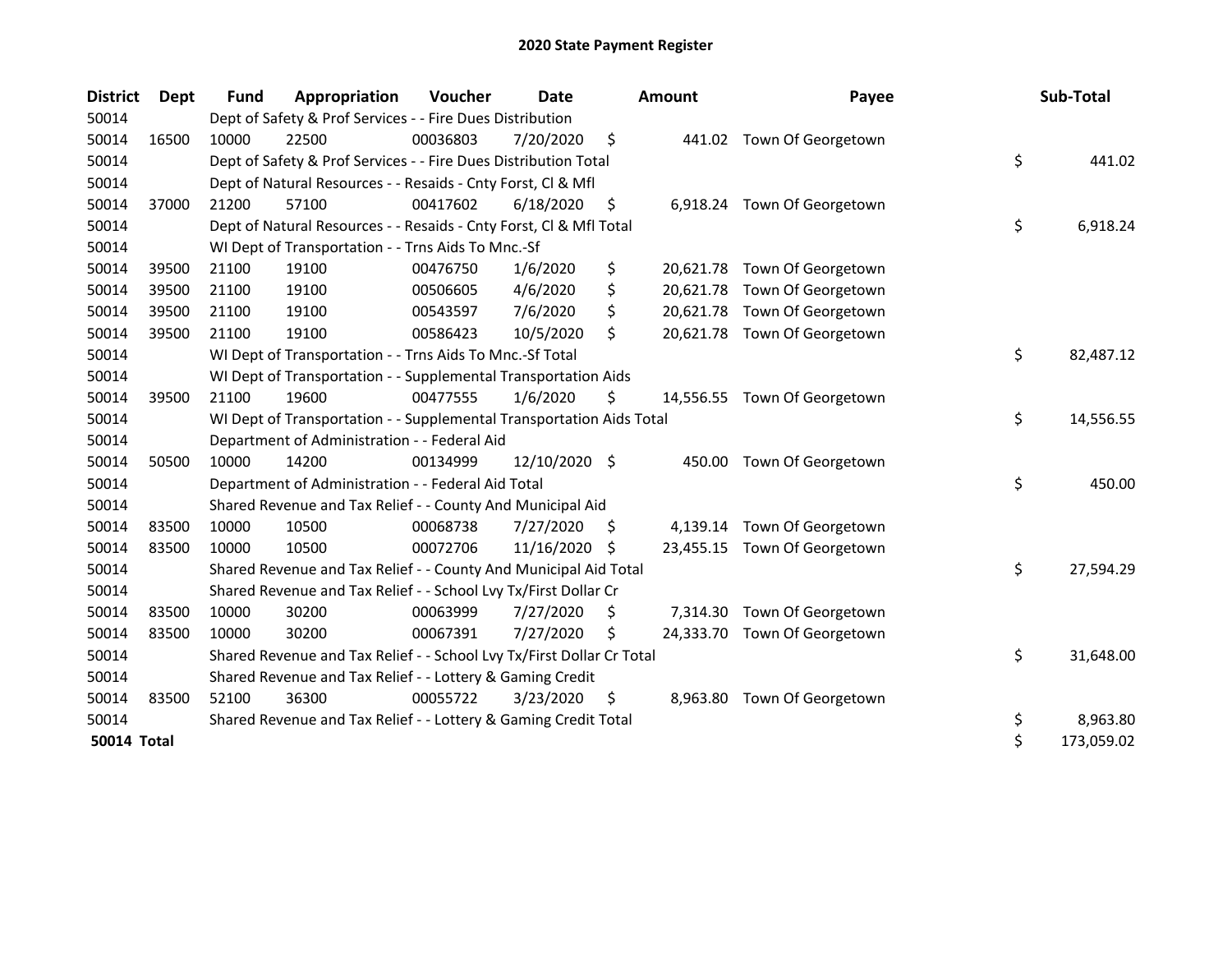| <b>District</b>    | Dept  | <b>Fund</b> | Appropriation                                                      | Voucher  | Date       |     | Amount    | Payee                     | Sub-Total        |
|--------------------|-------|-------------|--------------------------------------------------------------------|----------|------------|-----|-----------|---------------------------|------------------|
| 50016              |       |             | Dept of Safety & Prof Services - - Fire Dues Distribution          |          |            |     |           |                           |                  |
| 50016              | 16500 | 10000       | 22500                                                              | 00036804 | 7/20/2020  | \$  |           | 621.25 Town Of Hackett    |                  |
| 50016              |       |             | Dept of Safety & Prof Services - - Fire Dues Distribution Total    |          |            |     |           |                           | \$<br>621.25     |
| 50016              |       |             | Dept of Natural Resources - - Aids In Lieu Of Taxes - Gener        |          |            |     |           |                           |                  |
| 50016              | 37000 | 10000       | 50300                                                              | 00404167 | 4/21/2020  | \$  | 8.00      | Town Of Hackett           |                  |
| 50016              |       |             | Dept of Natural Resources - - Aids In Lieu Of Taxes - Gener Total  |          |            |     |           |                           | \$<br>8.00       |
| 50016              |       |             | Dept of Natural Resources - - Resaids - Cnty Forst, Cl & Mfl       |          |            |     |           |                           |                  |
| 50016              | 37000 | 21200       | 57100                                                              | 00417603 | 6/18/2020  | \$  |           | 4,859.91 Town Of Hackett  |                  |
| 50016              |       |             | Dept of Natural Resources - - Resaids - Cnty Forst, Cl & Mfl Total |          |            |     |           |                           | \$<br>4,859.91   |
| 50016              |       |             | Dept of Natural Resources - - Aids In Lieu Of Taxes - Sum S        |          |            |     |           |                           |                  |
| 50016              | 37000 | 21200       | 57900                                                              | 00404168 | 4/21/2020  | \$  | 0.26      | Town Of Hackett           |                  |
| 50016              | 37000 | 21200       | 57900                                                              | 00404169 | 4/21/2020  | S   | 0.80      | Town Of Hackett           |                  |
| 50016              |       |             | Dept of Natural Resources - - Aids In Lieu Of Taxes - Sum S Total  |          |            |     |           |                           | \$<br>1.06       |
| 50016              |       |             | WI Dept of Transportation - - Trns Aids To Mnc.-Sf                 |          |            |     |           |                           |                  |
| 50016              | 39500 | 21100       | 19100                                                              | 00476751 | 1/6/2020   | \$  | 23,901.66 | Town Of Hackett           |                  |
| 50016              | 39500 | 21100       | 19100                                                              | 00506606 | 4/6/2020   | \$  |           | 23,901.66 Town Of Hackett |                  |
| 50016              | 39500 | 21100       | 19100                                                              | 00543598 | 7/6/2020   | \$  |           | 23,901.66 Town Of Hackett |                  |
| 50016              | 39500 | 21100       | 19100                                                              | 00586424 | 10/5/2020  | \$  |           | 23,901.66 Town Of Hackett |                  |
| 50016              |       |             | WI Dept of Transportation - - Trns Aids To Mnc.-Sf Total           |          |            |     |           |                           | \$<br>95,606.64  |
| 50016              |       |             | Department of Administration - - Federal Aid                       |          |            |     |           |                           |                  |
| 50016              | 50500 | 10000       | 14200                                                              | 00135000 | 12/10/2020 | \$  | 5,000.00  | Town Of Hackett           |                  |
| 50016              | 50500 | 10000       | 14200                                                              | 00136481 | 12/17/2020 | -\$ | 530.66    | Town Of Hackett           |                  |
| 50016              |       |             | Department of Administration - - Federal Aid Total                 |          |            |     |           |                           | \$<br>5,530.66   |
| 50016              |       |             | Shared Revenue and Tax Relief - - County And Municipal Aid         |          |            |     |           |                           |                  |
| 50016              | 83500 | 10000       | 10500                                                              | 00068739 | 7/27/2020  | \$. |           | 1,345.75 Town Of Hackett  |                  |
| 50016              | 83500 | 10000       | 10500                                                              | 00072707 | 11/16/2020 | -Ş  |           | 7,625.91 Town Of Hackett  |                  |
| 50016              |       |             | Shared Revenue and Tax Relief - - County And Municipal Aid Total   |          |            |     |           |                           | \$<br>8,971.66   |
| 50016              |       |             | Shared Revenue and Tax Relief - - Personal Property Aid            |          |            |     |           |                           |                  |
| 50016              | 83500 | 10000       | 11100                                                              | 00061234 | 5/4/2020   | \$  |           | 60.86 Town Of Hackett     |                  |
| 50016              |       |             | Shared Revenue and Tax Relief - - Personal Property Aid Total      |          |            |     |           |                           | \$<br>60.86      |
| <b>50016 Total</b> |       |             |                                                                    |          |            |     |           |                           | \$<br>115,660.04 |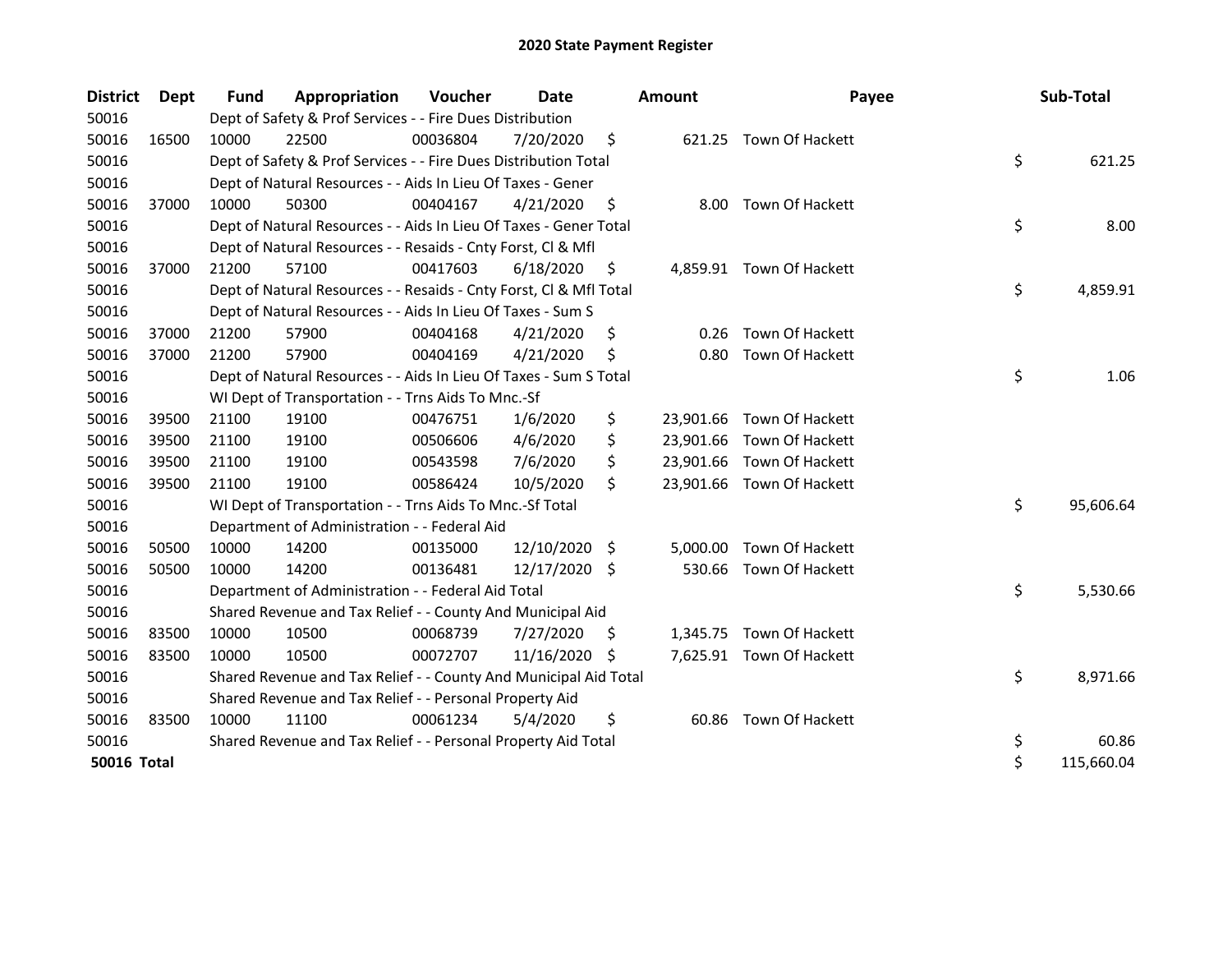| <b>District</b> | Dept  | Fund  | Appropriation                                                      | Voucher  | Date          |     | <b>Amount</b> | Payee                      | Sub-Total       |
|-----------------|-------|-------|--------------------------------------------------------------------|----------|---------------|-----|---------------|----------------------------|-----------------|
| 50018           |       |       | Dept of Safety & Prof Services - - Fire Dues Distribution          |          |               |     |               |                            |                 |
| 50018           | 16500 | 10000 | 22500                                                              | 00036805 | 7/20/2020     | \$  |               | 727.70 Harmony, Town of    |                 |
| 50018           |       |       | Dept of Safety & Prof Services - - Fire Dues Distribution Total    |          |               |     |               |                            | \$<br>727.70    |
| 50018           |       |       | Dept of Natural Resources - - Resaids - Cnty Forst, Cl & Mfl       |          |               |     |               |                            |                 |
| 50018           | 37000 | 21200 | 57100                                                              | 00417604 | 6/18/2020     | \$  |               | 2,072.02 Harmony, Town of  |                 |
| 50018           |       |       | Dept of Natural Resources - - Resaids - Cnty Forst, Cl & Mfl Total |          |               |     |               |                            | \$<br>2,072.02  |
| 50018           |       |       | Dept of Natural Resources - - Aids In Lieu Of Taxes - Sum S        |          |               |     |               |                            |                 |
| 50018           | 37000 | 21200 | 57900                                                              | 00404127 | 4/21/2020     | \$  |               | 812.42 Harmony, Town of    |                 |
| 50018           | 37000 | 21200 | 57900                                                              | 00404128 | 4/21/2020     | \$  | 6.44          | Harmony, Town of           |                 |
| 50018           |       |       | Dept of Natural Resources - - Aids In Lieu Of Taxes - Sum S Total  |          |               |     |               |                            | \$<br>818.86    |
| 50018           |       |       | Dept of Natural Resources - - Fin Asst For Responsible Units       |          |               |     |               |                            |                 |
| 50018           | 37000 | 27400 | 67000                                                              | 00413214 | 5/29/2020     | \$  |               | 883.23 Harmony, Town of    |                 |
| 50018           |       |       | Dept of Natural Resources - - Fin Asst For Responsible Units Total |          |               |     |               |                            | \$<br>883.23    |
| 50018           |       |       | WI Dept of Transportation - - Trns Aids To Mnc.-Sf                 |          |               |     |               |                            |                 |
| 50018           | 39500 | 21100 | 19100                                                              | 00476752 | 1/6/2020      | \$  |               | 15,216.12 Harmony, Town of |                 |
| 50018           | 39500 | 21100 | 19100                                                              | 00506607 | 4/6/2020      | \$  |               | 15,216.12 Harmony, Town of |                 |
| 50018           | 39500 | 21100 | 19100                                                              | 00543599 | 7/6/2020      | \$  |               | 15,216.12 Harmony, Town of |                 |
| 50018           | 39500 | 21100 | 19100                                                              | 00586425 | 10/5/2020     | \$  |               | 15,216.12 Harmony, Town of |                 |
| 50018           |       |       | WI Dept of Transportation - - Trns Aids To Mnc.-Sf Total           |          |               |     |               |                            | \$<br>60,864.48 |
| 50018           |       |       | WI Dept of Transportation - - Loc Rd Imp Prg St Fd                 |          |               |     |               |                            |                 |
| 50018           | 39500 | 21100 | 27800                                                              | 00627999 | 12/17/2020 \$ |     |               | 26,470.82 Harmony, Town of |                 |
| 50018           |       |       | WI Dept of Transportation - - Loc Rd Imp Prg St Fd Total           |          |               |     |               |                            | \$<br>26,470.82 |
| 50018           |       |       | Shared Revenue and Tax Relief - - County And Municipal Aid         |          |               |     |               |                            |                 |
| 50018           | 83500 | 10000 | 10500                                                              | 00068740 | 7/27/2020     | \$. | 2,151.06      | Harmony, Town of           |                 |
| 50018           | 83500 | 10000 | 10500                                                              | 00072708 | 11/16/2020    | \$  | 12,189.34     | Harmony, Town of           |                 |
| 50018           |       |       | Shared Revenue and Tax Relief - - County And Municipal Aid Total   |          |               |     |               |                            | \$<br>14,340.40 |
| 50018           |       |       | Shared Revenue and Tax Relief - - Utility Aid                      |          |               |     |               |                            |                 |
| 50018           | 83500 | 10000 | 11000                                                              | 00068740 | 7/27/2020     | \$  | 13.19         | Harmony, Town of           |                 |
| 50018           | 83500 | 10000 | 11000                                                              | 00072708 | 11/16/2020    | \$. | 664.82        | Harmony, Town of           |                 |
| 50018           |       |       | Shared Revenue and Tax Relief - - Utility Aid Total                |          |               |     |               |                            | \$<br>678.01    |
| 50018           |       |       | Shared Revenue and Tax Relief - - Personal Property Aid            |          |               |     |               |                            |                 |
| 50018           | 83500 | 10000 | 11100                                                              | 00061235 | 5/4/2020      | \$  | 3.26          | Harmony, Town of           |                 |
| 50018           |       |       | Shared Revenue and Tax Relief - - Personal Property Aid Total      |          |               |     |               |                            | \$<br>3.26      |
| 50018           |       |       | Shared Revenue and Tax Relief - - School Lvy Tx/First Dollar Cr    |          |               |     |               |                            |                 |
| 50018           | 83500 | 10000 | 30200                                                              | 00064000 | 7/27/2020     | \$  |               | 10,097.00 Harmony, Town of |                 |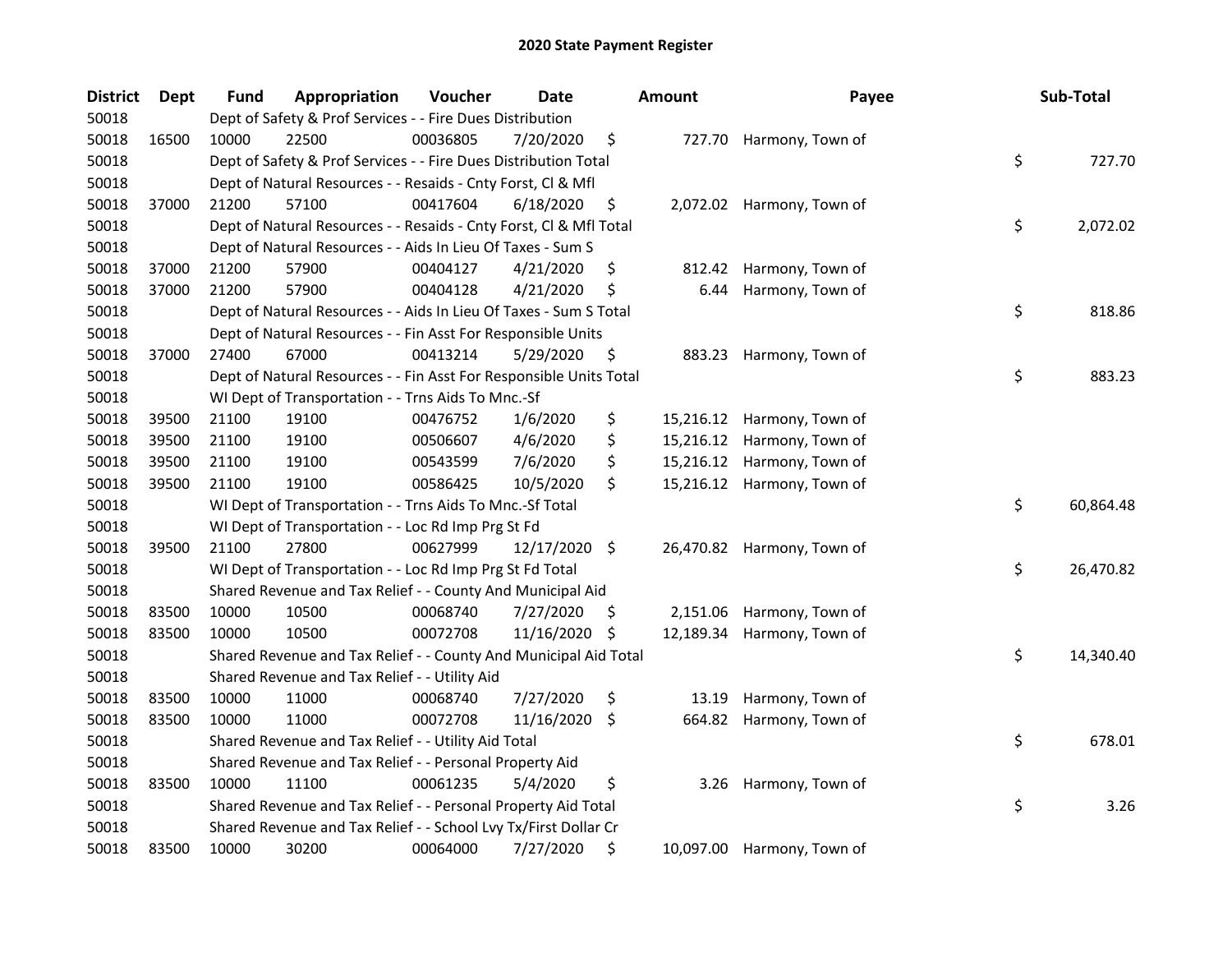| <b>District</b>    | Dept  | <b>Fund</b> | Appropriation                                                         | <b>Voucher</b> | Date      | Amount    | Pavee            | Sub-Total  |
|--------------------|-------|-------------|-----------------------------------------------------------------------|----------------|-----------|-----------|------------------|------------|
| 50018              | 83500 | 10000       | 30200                                                                 | 00067392       | 7/27/2020 | 34,331.00 | Harmony, Town of |            |
| 50018              |       |             | Shared Revenue and Tax Relief - - School Lvy Tx/First Dollar Cr Total |                |           |           |                  | 44,428.00  |
| 50018              |       |             | Shared Revenue and Tax Relief - - Lottery & Gaming Credit             |                |           |           |                  |            |
| 50018              | 83500 | 52100       | 36300                                                                 | 00055723       | 3/23/2020 | 13.645.45 | Harmony, Town of |            |
| 50018              |       |             | Shared Revenue and Tax Relief - - Lottery & Gaming Credit Total       |                |           |           |                  | 13.645.45  |
| <b>50018 Total</b> |       |             |                                                                       |                |           |           |                  | 164,932.23 |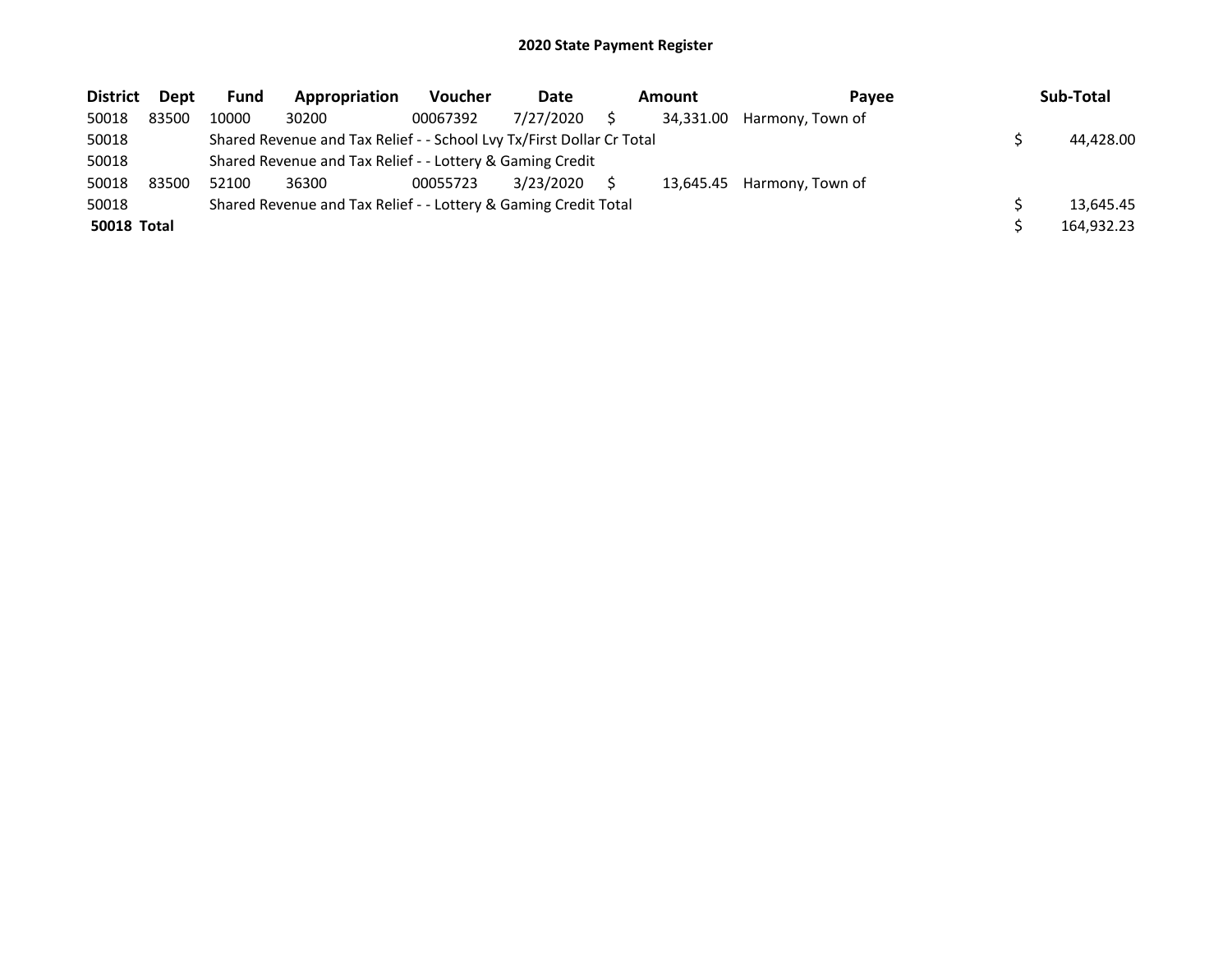| <b>District</b> | <b>Dept</b> | Fund  | Appropriation                                                      | Voucher  | Date          |     | Amount   |                        | Payee | Sub-Total        |
|-----------------|-------------|-------|--------------------------------------------------------------------|----------|---------------|-----|----------|------------------------|-------|------------------|
| 50020           |             |       | Dept of Safety & Prof Services - - Fire Dues Distribution          |          |               |     |          |                        |       |                  |
| 50020           | 16500       | 10000 | 22500                                                              | 00036806 | 7/20/2020     | \$  |          | 1,230.55 Town Of Hill  |       |                  |
| 50020           |             |       | Dept of Safety & Prof Services - - Fire Dues Distribution Total    |          |               |     |          |                        |       | \$<br>1,230.55   |
| 50020           |             |       | Dept of Natural Resources - - Resaids - Cnty Forst, Cl & Mfl       |          |               |     |          |                        |       |                  |
| 50020           | 37000       | 21200 | 57100                                                              | 00417605 | 6/18/2020     | \$  |          | 1,777.81 Town Of Hill  |       |                  |
| 50020           |             |       | Dept of Natural Resources - - Resaids - Cnty Forst, Cl & Mfl Total |          |               |     |          |                        |       | \$<br>1,777.81   |
| 50020           |             |       | WI Dept of Transportation - - Trns Aids To Mnc.-Sf                 |          |               |     |          |                        |       |                  |
| 50020           | 39500       | 21100 | 19100                                                              | 00476753 | 1/6/2020      | \$  |          | 20,721.78 Town Of Hill |       |                  |
| 50020           | 39500       | 21100 | 19100                                                              | 00506608 | 4/6/2020      | \$  |          | 20,721.78 Town Of Hill |       |                  |
| 50020           | 39500       | 21100 | 19100                                                              | 00543600 | 7/6/2020      | \$  |          | 20,721.78 Town Of Hill |       |                  |
| 50020           | 39500       | 21100 | 19100                                                              | 00586426 | 10/5/2020     | \$  |          | 20,721.78 Town Of Hill |       |                  |
| 50020           |             |       | WI Dept of Transportation - - Trns Aids To Mnc.-Sf Total           |          |               |     |          |                        |       | \$<br>82,887.12  |
| 50020           |             |       | Department of Administration - - Federal Aid                       |          |               |     |          |                        |       |                  |
| 50020           | 50500       | 10000 | 14200                                                              | 00135001 | 12/10/2020 \$ |     |          | 4,387.33 Town Of Hill  |       |                  |
| 50020           |             |       | Department of Administration - - Federal Aid Total                 |          |               |     |          |                        |       | \$<br>4,387.33   |
| 50020           |             |       | Elections Commission - - 2018 Hava Election Security               |          |               |     |          |                        |       |                  |
| 50020           | 51000       | 22000 | 18200                                                              | 00003503 | 6/30/2020     | \$  | 448.60   | Town Of Hill           |       |                  |
| 50020           |             |       | Elections Commission - - 2018 Hava Election Security Total         |          |               |     |          |                        |       | \$<br>448.60     |
| 50020           |             |       | Shared Revenue and Tax Relief - - County And Municipal Aid         |          |               |     |          |                        |       |                  |
| 50020           | 83500       | 10000 | 10500                                                              | 00068741 | 7/27/2020     | \$. | 2,816.80 | Town Of Hill           |       |                  |
| 50020           | 83500       | 10000 | 10500                                                              | 00072709 | 11/16/2020    | S   |          | 15,961.89 Town Of Hill |       |                  |
| 50020           |             |       | Shared Revenue and Tax Relief - - County And Municipal Aid Total   |          |               |     |          |                        |       | \$<br>18,778.69  |
| 50020           |             |       | Shared Revenue and Tax Relief - - Utility Aid                      |          |               |     |          |                        |       |                  |
| 50020           | 83500       | 10000 | 11000                                                              | 00068741 | 7/27/2020     | \$  |          | 112.52 Town Of Hill    |       |                  |
| 50020           | 83500       | 10000 | 11000                                                              | 00072709 | 11/16/2020    | Ŝ.  | 842.63   | Town Of Hill           |       |                  |
| 50020           |             |       | Shared Revenue and Tax Relief - - Utility Aid Total                |          |               |     |          |                        |       | \$<br>955.15     |
| 50020           |             |       | Shared Revenue and Tax Relief - - Personal Property Aid            |          |               |     |          |                        |       |                  |
| 50020           | 83500       | 10000 | 11100                                                              | 00061236 | 5/4/2020      | \$  |          | 23.93 Town Of Hill     |       |                  |
| 50020           |             |       | Shared Revenue and Tax Relief - - Personal Property Aid Total      |          |               |     |          |                        |       | \$<br>23.93      |
| 50020 Total     |             |       |                                                                    |          |               |     |          |                        |       | \$<br>110,489.18 |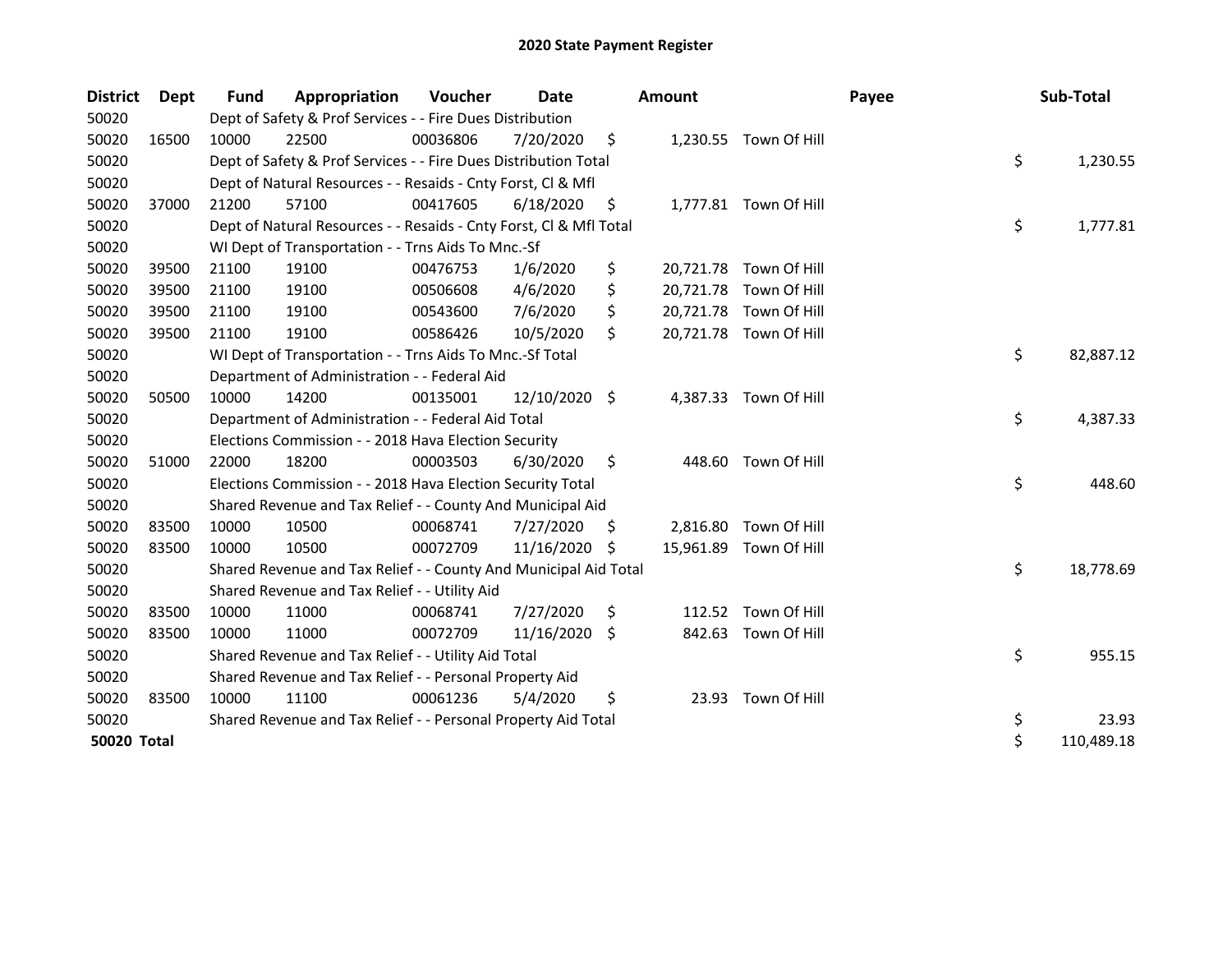| <b>District</b> | <b>Dept</b> | <b>Fund</b> | Appropriation                                                        | Voucher  | <b>Date</b> |     | <b>Amount</b> | Payee                  | Sub-Total        |
|-----------------|-------------|-------------|----------------------------------------------------------------------|----------|-------------|-----|---------------|------------------------|------------------|
| 50022           |             |             | Dept of Safety & Prof Services - - Fire Dues Distribution            |          |             |     |               |                        |                  |
| 50022           | 16500       | 10000       | 22500                                                                | 00036807 | 7/20/2020   | \$  |               | 872.62 Kennan, Town of |                  |
| 50022           |             |             | Dept of Safety & Prof Services - - Fire Dues Distribution Total      |          |             |     |               |                        | \$<br>872.62     |
| 50022           |             |             | Dept of Natural Resources - - Resaids - Cnty Forst, CI & Mfl         |          |             |     |               |                        |                  |
| 50022           | 37000       | 21200       | 57100                                                                | 00417606 | 6/18/2020   | \$  | 7,413.35      | Kennan, Town of        |                  |
| 50022           |             |             | Dept of Natural Resources - - Resaids - Cnty Forst, Cl & Mfl Total   |          |             |     |               |                        | \$<br>7,413.35   |
| 50022           |             |             | Dept of Natural Resources - - Fin Asst For Responsible Units         |          |             |     |               |                        |                  |
| 50022           | 37000       | 27400       | 67000                                                                | 00413751 | 6/26/2020   | \$  | 1,963.64      | Kennan, Town of        |                  |
| 50022           |             |             | Dept of Natural Resources - - Fin Asst For Responsible Units Total   |          |             |     |               |                        | \$<br>1,963.64   |
| 50022           |             |             | WI Dept of Transportation - - Trns Aids To Mnc.-Sf                   |          |             |     |               |                        |                  |
| 50022           | 39500       | 21100       | 19100                                                                | 00476754 | 1/6/2020    | \$  | 34,825.20     | Kennan, Town of        |                  |
| 50022           | 39500       | 21100       | 19100                                                                | 00506609 | 4/6/2020    | \$  | 34,825.20     | Kennan, Town of        |                  |
| 50022           | 39500       | 21100       | 19100                                                                | 00543601 | 7/6/2020    | \$  | 34,825.20     | Kennan, Town of        |                  |
| 50022           | 39500       | 21100       | 19100                                                                | 00586427 | 10/5/2020   | \$  | 34,825.23     | Kennan, Town of        |                  |
| 50022           |             |             | WI Dept of Transportation - - Trns Aids To Mnc.-Sf Total             |          |             |     |               |                        | \$<br>139,300.83 |
| 50022           |             |             | WI Dept of Transportation - - Supplemental Transportation Aids       |          |             |     |               |                        |                  |
| 50022           | 39500       | 21100       | 19600                                                                | 00477556 | 1/6/2020    | \$  | 24,285.07     | Kennan, Town of        |                  |
| 50022           |             |             | WI Dept of Transportation - - Supplemental Transportation Aids Total |          |             |     |               |                        | \$<br>24,285.07  |
| 50022           |             |             | Elections Commission - - 2018 Hava Election Security                 |          |             |     |               |                        |                  |
| 50022           | 51000       | 22000       | 18200                                                                | 00003855 | 7/14/2020   | \$  | 420.00        | Kennan, Town of        |                  |
| 50022           |             |             | Elections Commission - - 2018 Hava Election Security Total           |          |             |     |               |                        | \$<br>420.00     |
| 50022           |             |             | Shared Revenue and Tax Relief - - County And Municipal Aid           |          |             |     |               |                        |                  |
| 50022           | 83500       | 10000       | 10500                                                                | 00068742 | 7/27/2020   | \$. | 4,843.73      | Kennan, Town of        |                  |
| 50022           | 83500       | 10000       | 10500                                                                | 00072710 | 11/16/2020  | -\$ | 27,447.79     | Kennan, Town of        |                  |
| 50022           |             |             | Shared Revenue and Tax Relief - - County And Municipal Aid Total     |          |             |     |               |                        | \$<br>32,291.52  |
| 50022           |             |             | Shared Revenue and Tax Relief - - Utility Aid                        |          |             |     |               |                        |                  |
| 50022           | 83500       | 10000       | 11000                                                                | 00068742 | 7/27/2020   | \$  | 22.05         | Kennan, Town of        |                  |
| 50022           | 83500       | 10000       | 11000                                                                | 00072710 | 11/16/2020  | -\$ | 128.19        | Kennan, Town of        |                  |
| 50022           |             |             | Shared Revenue and Tax Relief - - Utility Aid Total                  |          |             |     |               |                        | \$<br>150.24     |
| 50022           |             |             | Shared Revenue and Tax Relief - - Personal Property Aid              |          |             |     |               |                        |                  |
| 50022           | 83500       | 10000       | 11100                                                                | 00061237 | 5/4/2020    | \$  | 2.06          | Kennan, Town of        |                  |
| 50022           |             |             | Shared Revenue and Tax Relief - - Personal Property Aid Total        |          |             |     |               |                        | \$<br>2.06       |
| 50022 Total     |             |             |                                                                      |          |             |     |               |                        | \$<br>206,699.33 |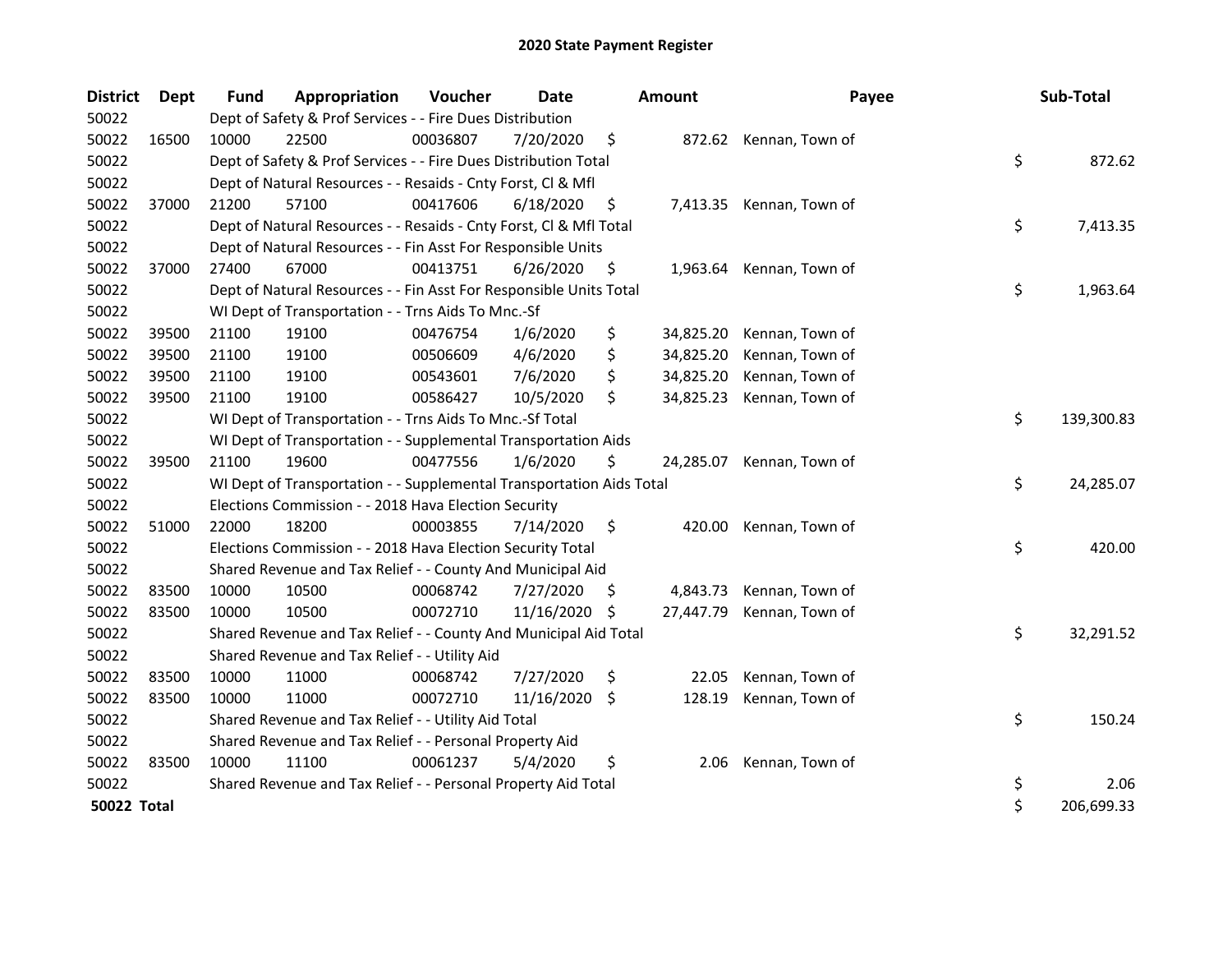| <b>District</b> | <b>Dept</b> | <b>Fund</b> | Appropriation                                                        | Voucher  | Date       |     | <b>Amount</b> |                        | Payee | Sub-Total        |
|-----------------|-------------|-------------|----------------------------------------------------------------------|----------|------------|-----|---------------|------------------------|-------|------------------|
| 50024           |             |             | Dept of Safety & Prof Services - - Fire Dues Distribution            |          |            |     |               |                        |       |                  |
| 50024           | 16500       | 10000       | 22500                                                                | 00036808 | 7/20/2020  | \$  |               | 885.16 Town Of Knox    |       |                  |
| 50024           |             |             | Dept of Safety & Prof Services - - Fire Dues Distribution Total      |          |            |     |               |                        |       | \$<br>885.16     |
| 50024           |             |             | Dept of Natural Resources - - Resaids - Cnty Forst, Cl & Mfl         |          |            |     |               |                        |       |                  |
| 50024           | 37000       | 21200       | 57100                                                                | 00417607 | 6/18/2020  | \$, |               | 1,450.03 Town Of Knox  |       |                  |
| 50024           |             |             | Dept of Natural Resources - - Resaids - Cnty Forst, Cl & Mfl Total   |          |            |     |               |                        |       | \$<br>1,450.03   |
| 50024           |             |             | Dept of Natural Resources - - Fin Asst For Responsible Units         |          |            |     |               |                        |       |                  |
| 50024           | 37000       | 27400       | 67000                                                                | 00412619 | 5/29/2020  | S   |               | 2,566.77 Town Of Knox  |       |                  |
| 50024           |             |             | Dept of Natural Resources - - Fin Asst For Responsible Units Total   |          |            |     |               |                        |       | \$<br>2,566.77   |
| 50024           |             |             | WI Dept of Transportation - - Trns Aids To Mnc.-Sf                   |          |            |     |               |                        |       |                  |
| 50024           | 39500       | 21100       | 19100                                                                | 00476755 | 1/6/2020   | \$  | 22,584.57     | Town Of Knox           |       |                  |
| 50024           | 39500       | 21100       | 19100                                                                | 00506610 | 4/6/2020   | \$  | 22,584.57     | Town Of Knox           |       |                  |
| 50024           | 39500       | 21100       | 19100                                                                | 00543602 | 7/6/2020   | \$  |               | 22,584.57 Town Of Knox |       |                  |
| 50024           | 39500       | 21100       | 19100                                                                | 00586428 | 10/5/2020  | \$  |               | 22,584.57 Town Of Knox |       |                  |
| 50024           |             |             | WI Dept of Transportation - - Trns Aids To Mnc.-Sf Total             |          |            |     |               |                        |       | \$<br>90,338.28  |
| 50024           |             |             | WI Dept of Transportation - - Supplemental Transportation Aids       |          |            |     |               |                        |       |                  |
| 50024           | 39500       | 21100       | 19600                                                                | 00477557 | 1/6/2020   | \$  |               | 15,942.05 Town Of Knox |       |                  |
| 50024           |             |             | WI Dept of Transportation - - Supplemental Transportation Aids Total |          |            |     |               |                        |       | \$<br>15,942.05  |
| 50024           |             |             | Department of Military Affairs - - Major Disaster Assist; Pif        |          |            |     |               |                        |       |                  |
| 50024           | 46500       | 27200       | 36500                                                                | 00084944 | 11/3/2020  | \$  |               | 4,203.66 Town Of Knox  |       |                  |
| 50024           |             |             | Department of Military Affairs - - Major Disaster Assist; Pif Total  |          |            |     |               |                        |       | \$<br>4,203.66   |
| 50024           |             |             | Elections Commission - - 2018 Hava Election Security                 |          |            |     |               |                        |       |                  |
| 50024           | 51000       | 22000       | 18200                                                                | 00004056 | 8/4/2020   | \$  |               | 432.10 Town Of Knox    |       |                  |
| 50024           |             |             | Elections Commission - - 2018 Hava Election Security Total           |          |            |     |               |                        |       | \$<br>432.10     |
| 50024           |             |             | Shared Revenue and Tax Relief - - County And Municipal Aid           |          |            |     |               |                        |       |                  |
| 50024           | 83500       | 10000       | 10500                                                                | 00068743 | 7/27/2020  | \$. |               | 3,725.12 Town Of Knox  |       |                  |
| 50024           | 83500       | 10000       | 10500                                                                | 00072711 | 11/16/2020 | -S  |               | 21,109.02 Town Of Knox |       |                  |
| 50024           |             |             | Shared Revenue and Tax Relief - - County And Municipal Aid Total     |          |            |     |               |                        |       | \$<br>24,834.14  |
| 50024           |             |             | Shared Revenue and Tax Relief - - Personal Property Aid              |          |            |     |               |                        |       |                  |
| 50024           | 83500       | 10000       | 11100                                                                | 00061238 | 5/4/2020   | \$  |               | 13.82 Town Of Knox     |       |                  |
| 50024           |             |             | Shared Revenue and Tax Relief - - Personal Property Aid Total        |          |            |     |               |                        |       | \$<br>13.82      |
| 50024 Total     |             |             |                                                                      |          |            |     |               |                        |       | \$<br>140,666.01 |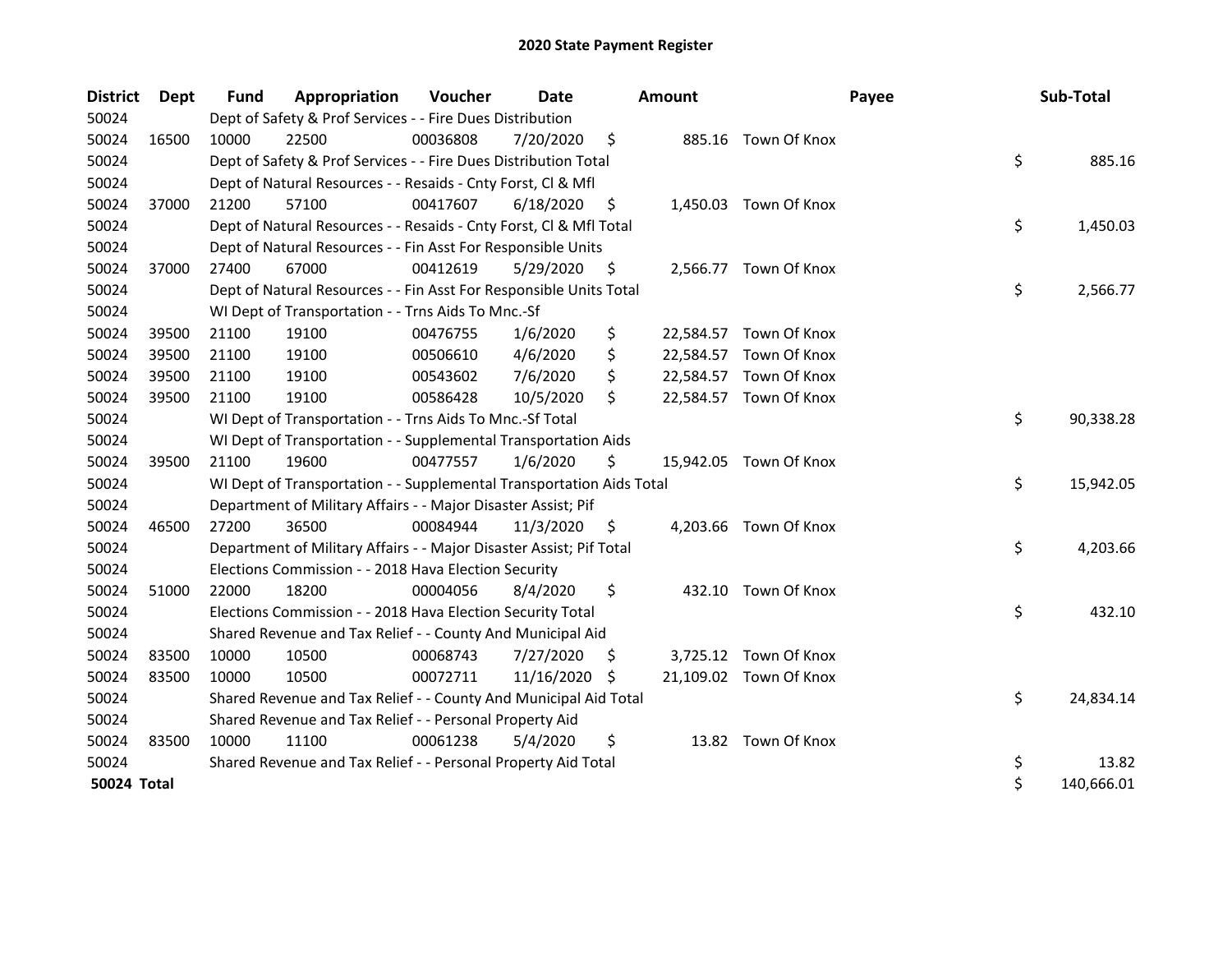| <b>District</b> | <b>Dept</b> | Fund  | Appropriation                                                      | Voucher  | <b>Date</b> |     | <b>Amount</b> |                        | Payee | Sub-Total        |
|-----------------|-------------|-------|--------------------------------------------------------------------|----------|-------------|-----|---------------|------------------------|-------|------------------|
| 50026           |             |       | Dept of Safety & Prof Services - - Fire Dues Distribution          |          |             |     |               |                        |       |                  |
| 50026           | 16500       | 10000 | 22500                                                              | 00036809 | 7/17/2020   | \$  |               | 5,365.92 Town Of Lake  |       |                  |
| 50026           |             |       | Dept of Safety & Prof Services - - Fire Dues Distribution Total    |          |             |     |               |                        |       | \$<br>5,365.92   |
| 50026           |             |       | Dept of Natural Resources - - Aids In Lieu Of Taxes - Gener        |          |             |     |               |                        |       |                  |
| 50026           | 37000       | 10000 | 50300                                                              | 00383621 | 1/16/2020   | \$  |               | 3,213.48 Town Of Lake  |       |                  |
| 50026           | 37000       | 10000 | 50300                                                              | 00404813 | 4/21/2020   | \$  |               | 182.71 Town Of Lake    |       |                  |
| 50026           |             |       | Dept of Natural Resources - - Aids In Lieu Of Taxes - Gener Total  |          |             |     |               |                        |       | \$<br>3,396.19   |
| 50026           |             |       | Dept of Natural Resources - - Resaids - Cnty Forst, Cl & Mfl       |          |             |     |               |                        |       |                  |
| 50026           | 37000       | 21200 | 57100                                                              | 00417608 | 6/18/2020   | \$  |               | 4,486.71 Town Of Lake  |       |                  |
| 50026           |             |       | Dept of Natural Resources - - Resaids - Cnty Forst, Cl & Mfl Total |          |             |     |               |                        |       | \$<br>4,486.71   |
| 50026           |             |       | Dept of Natural Resources - - Aids In Lieu Of Taxes - Sum S        |          |             |     |               |                        |       |                  |
| 50026           | 37000       | 21200 | 57900                                                              | 00404814 | 4/21/2020   | \$  | 9.16          | Town Of Lake           |       |                  |
| 50026           | 37000       | 21200 | 57900                                                              | 00404815 | 4/21/2020   | \$  |               | 5,793.04 Town Of Lake  |       |                  |
| 50026           |             |       | Dept of Natural Resources - - Aids In Lieu Of Taxes - Sum S Total  |          |             |     |               |                        |       | \$<br>5,802.20   |
| 50026           |             |       | Dept of Natural Resources - - Fin Asst For Responsible Units       |          |             |     |               |                        |       |                  |
| 50026           | 37000       | 27400 | 67000                                                              | 00413634 | 6/9/2020    | \$  |               | 1,392.03 Town Of Lake  |       |                  |
| 50026           |             |       | Dept of Natural Resources - - Fin Asst For Responsible Units Total |          |             |     |               |                        |       | \$<br>1,392.03   |
| 50026           |             |       | WI Dept of Transportation - - Trns Aids To Mnc.-Sf                 |          |             |     |               |                        |       |                  |
| 50026           | 39500       | 21100 | 19100                                                              | 00476756 | 1/6/2020    | \$  | 56,226.06     | Town Of Lake           |       |                  |
| 50026           | 39500       | 21100 | 19100                                                              | 00506611 | 4/6/2020    | \$  | 56,226.06     | Town Of Lake           |       |                  |
| 50026           | 39500       | 21100 | 19100                                                              | 00543603 | 7/6/2020    | \$  | 56,226.06     | Town Of Lake           |       |                  |
| 50026           | 39500       | 21100 | 19100                                                              | 00586429 | 10/5/2020   | \$  |               | 56,226.06 Town Of Lake |       |                  |
| 50026           |             |       | WI Dept of Transportation - - Trns Aids To Mnc.-Sf Total           |          |             |     |               |                        |       | \$<br>224,904.24 |
| 50026           |             |       | Department of Administration - - Federal Aid                       |          |             |     |               |                        |       |                  |
| 50026           | 50500       | 10000 | 14200                                                              | 00132249 | 11/12/2020  | \$  | 2,254.03      | Town Of Lake           |       |                  |
| 50026           | 50500       | 10000 | 14200                                                              | 00135002 | 12/9/2020   | \$  |               | 1,560.33 Town Of Lake  |       |                  |
| 50026           |             |       | Department of Administration - - Federal Aid Total                 |          |             |     |               |                        |       | \$<br>3,814.36   |
| 50026           |             |       | Shared Revenue and Tax Relief - - County And Municipal Aid         |          |             |     |               |                        |       |                  |
| 50026           | 83500       | 10000 | 10500                                                              | 00068744 | 7/27/2020   | S   |               | 12,008.49 Town Of Lake |       |                  |
| 50026           | 83500       | 10000 | 10500                                                              | 00072712 | 11/16/2020  | \$. |               | 68,048.10 Town Of Lake |       |                  |
| 50026           |             |       | Shared Revenue and Tax Relief - - County And Municipal Aid Total   |          |             |     |               |                        |       | \$<br>80,056.59  |
| 50026           |             |       | Shared Revenue and Tax Relief - - Exempt Computer Aid              |          |             |     |               |                        |       |                  |
| 50026           | 83500       | 10000 | 10900                                                              | 00065834 | 7/27/2020   | \$  |               | 5.19 Town Of Lake      |       |                  |
| 50026           |             |       | Shared Revenue and Tax Relief - - Exempt Computer Aid Total        |          |             |     |               |                        |       | \$<br>5.19       |
| 50026           |             |       | Shared Revenue and Tax Relief - - Utility Aid                      |          |             |     |               |                        |       |                  |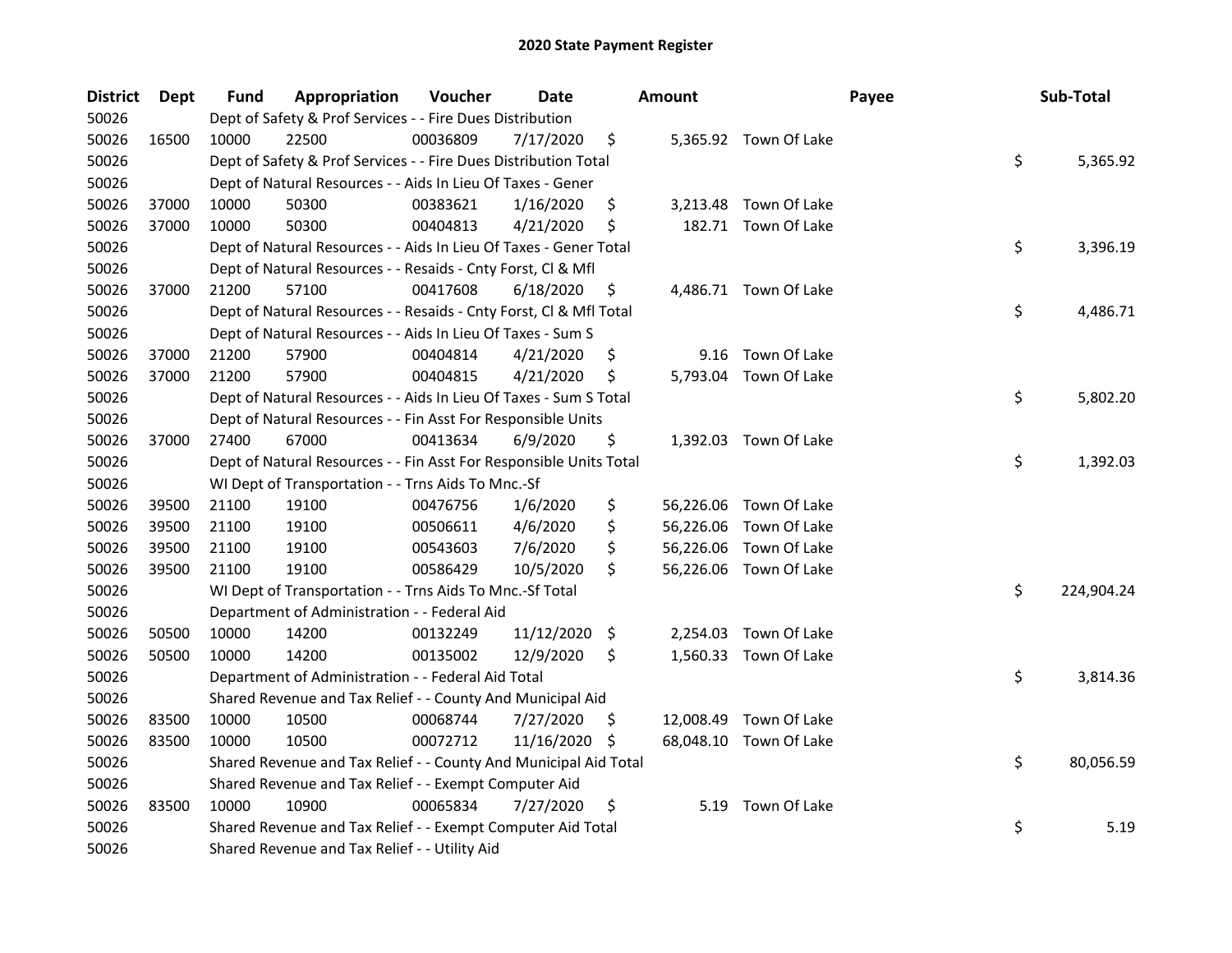| <b>District</b> | Dept  | <b>Fund</b> | Appropriation                                                         | <b>Voucher</b> | Date       |    | <b>Amount</b> |                        | Payee | Sub-Total        |
|-----------------|-------|-------------|-----------------------------------------------------------------------|----------------|------------|----|---------------|------------------------|-------|------------------|
| 50026           | 83500 | 10000       | 11000                                                                 | 00068744       | 7/27/2020  | \$ | 2,545.05      | Town Of Lake           |       |                  |
| 50026           | 83500 | 10000       | 11000                                                                 | 00072712       | 11/16/2020 | S. |               | 15,521.84 Town Of Lake |       |                  |
| 50026           |       |             | Shared Revenue and Tax Relief - - Utility Aid Total                   |                |            |    |               |                        |       | \$<br>18,066.89  |
| 50026           |       |             | Shared Revenue and Tax Relief - - Personal Property Aid               |                |            |    |               |                        |       |                  |
| 50026           | 83500 | 10000       | 11100                                                                 | 00061239       | 5/4/2020   | S  | 141.06        | Town Of Lake           |       |                  |
| 50026           |       |             | Shared Revenue and Tax Relief - - Personal Property Aid Total         |                |            |    |               |                        |       | \$<br>141.06     |
| 50026           |       |             | Shared Revenue and Tax Relief - - School Lvy Tx/First Dollar Cr       |                |            |    |               |                        |       |                  |
| 50026           | 83500 | 10000       | 30200                                                                 | 00064001       | 7/27/2020  | S  | 67,739.82     | Town Of Lake           |       |                  |
| 50026           | 83500 | 10000       | 30200                                                                 | 00067393       | 7/27/2020  | S  | 245,393.78    | Town Of Lake           |       |                  |
| 50026           |       |             | Shared Revenue and Tax Relief - - School Lvy Tx/First Dollar Cr Total |                |            |    |               |                        |       | \$<br>313,133.60 |
| 50026           |       |             | Shared Revenue and Tax Relief - - Payments For Municipal Svcs         |                |            |    |               |                        |       |                  |
| 50026           | 83500 | 10000       | 50100                                                                 | 00054855       | 2/3/2020   | S  | 59.23         | Town Of Lake           |       |                  |
| 50026           |       |             | Shared Revenue and Tax Relief - - Payments For Municipal Svcs Total   |                |            |    |               |                        |       | \$<br>59.23      |
| 50026           |       |             | Shared Revenue and Tax Relief - - Lottery & Gaming Credit             |                |            |    |               |                        |       |                  |
| 50026           | 83500 | 52100       | 36300                                                                 | 00055724       | 3/23/2020  | S. | 82,236.71     | Town Of Lake           |       |                  |
| 50026           |       |             | Shared Revenue and Tax Relief - - Lottery & Gaming Credit Total       |                |            |    |               |                        |       | 82,236.71        |
| 50026 Total     |       |             |                                                                       |                |            |    |               |                        |       | 742,860.92       |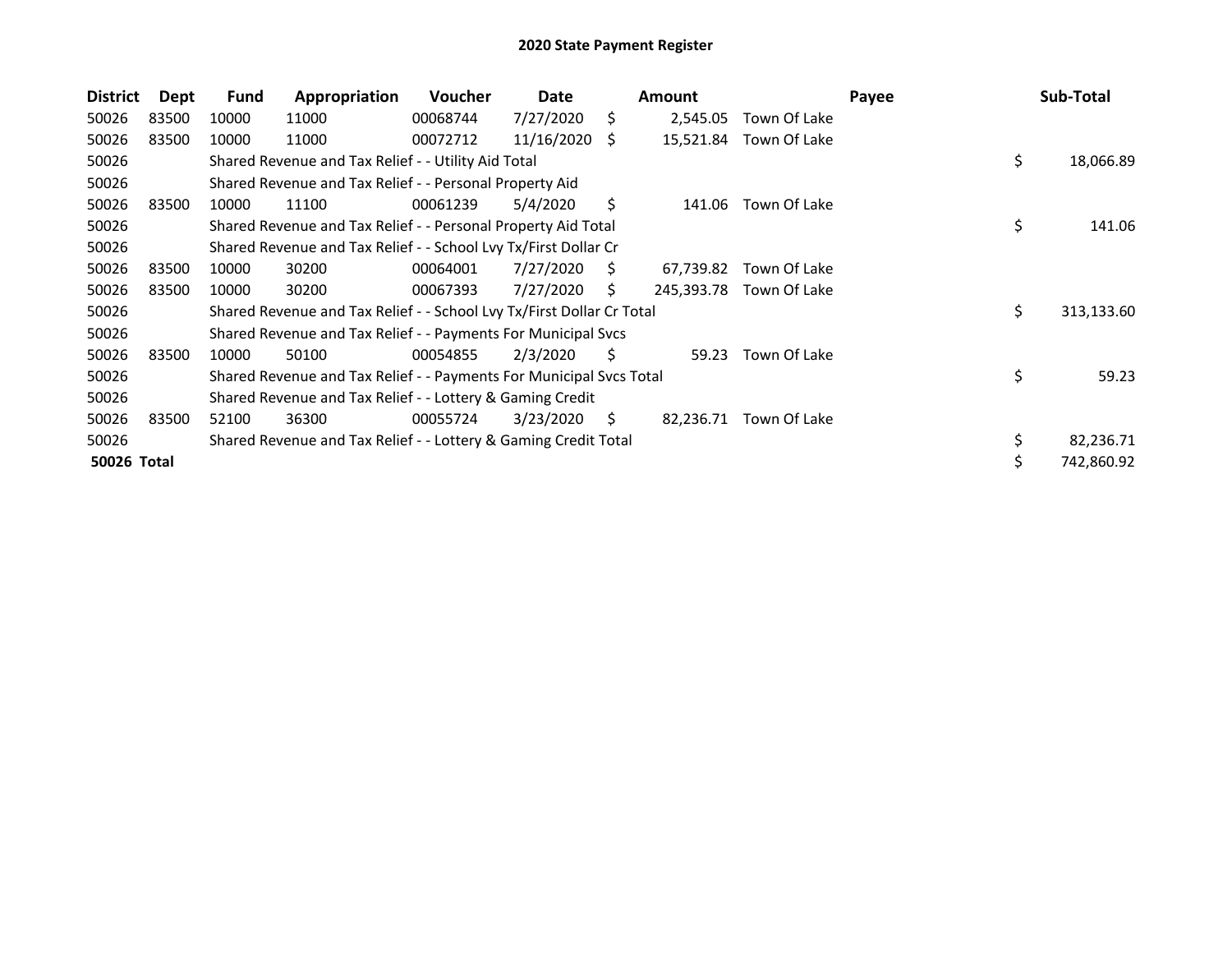| <b>District</b> | <b>Dept</b> | <b>Fund</b> | Appropriation                                                      | Voucher  | <b>Date</b>   | <b>Amount</b>   | Payee                    | Sub-Total        |
|-----------------|-------------|-------------|--------------------------------------------------------------------|----------|---------------|-----------------|--------------------------|------------------|
| 50028           |             |             | Dept of Safety & Prof Services - - Fire Dues Distribution          |          |               |                 |                          |                  |
| 50028           | 16500       | 10000       | 22500                                                              | 00036810 | 7/20/2020     | \$              | 1,833.94 Town Of Ogema   |                  |
| 50028           |             |             | Dept of Safety & Prof Services - - Fire Dues Distribution Total    |          |               |                 |                          | \$<br>1,833.94   |
| 50028           |             |             | Dept of Natural Resources - - Resaids - Cnty Forst, Cl & Mfl       |          |               |                 |                          |                  |
| 50028           | 37000       | 21200       | 57100                                                              | 00417609 | 6/18/2020     | \$              | 3,384.15 Town Of Ogema   |                  |
| 50028           |             |             | Dept of Natural Resources - - Resaids - Cnty Forst, Cl & Mfl Total |          |               |                 |                          | \$<br>3,384.15   |
| 50028           |             |             | Dept of Natural Resources - - Fin Asst For Responsible Units       |          |               |                 |                          |                  |
| 50028           | 37000       | 27400       | 67000                                                              | 00413483 | 5/29/2020     | \$              | 2,439.69 Town Of Ogema   |                  |
| 50028           |             |             | Dept of Natural Resources - - Fin Asst For Responsible Units Total |          |               |                 |                          | \$<br>2,439.69   |
| 50028           |             |             | WI Dept of Transportation - - Trns Aids To Mnc.-Sf                 |          |               |                 |                          |                  |
| 50028           | 39500       | 21100       | 19100                                                              | 00476757 | 1/6/2020      | \$              | 38,480.49 Town Of Ogema  |                  |
| 50028           | 39500       | 21100       | 19100                                                              | 00506612 | 4/6/2020      | \$<br>38,480.49 | Town Of Ogema            |                  |
| 50028           | 39500       | 21100       | 19100                                                              | 00543604 | 7/6/2020      | \$<br>38,480.49 | Town Of Ogema            |                  |
| 50028           | 39500       | 21100       | 19100                                                              | 00586430 | 10/5/2020     | \$<br>38,480.49 | Town Of Ogema            |                  |
| 50028           |             |             | WI Dept of Transportation - - Trns Aids To Mnc.-Sf Total           |          |               |                 |                          | \$<br>153,921.96 |
| 50028           |             |             | Department of Administration - - Federal Aid                       |          |               |                 |                          |                  |
| 50028           | 50500       | 10000       | 14200                                                              | 00135003 | 12/11/2020 \$ |                 | 4,505.39 Town Of Ogema   |                  |
| 50028           |             |             | Department of Administration - - Federal Aid Total                 |          |               |                 |                          | \$<br>4,505.39   |
| 50028           |             |             | Shared Revenue and Tax Relief - - County And Municipal Aid         |          |               |                 |                          |                  |
| 50028           | 83500       | 10000       | 10500                                                              | 00068745 | 7/27/2020     | \$              | 13,389.61 Town Of Ogema  |                  |
| 50028           | 83500       | 10000       | 10500                                                              | 00072713 | 11/16/2020 \$ |                 | 75,874.48 Town Of Ogema  |                  |
| 50028           |             |             | Shared Revenue and Tax Relief - - County And Municipal Aid Total   |          |               |                 |                          | \$<br>89,264.09  |
| 50028           |             |             | Shared Revenue and Tax Relief - - Exempt Computer Aid              |          |               |                 |                          |                  |
| 50028           | 83500       | 10000       | 10900                                                              | 00065835 | 7/27/2020     | \$              | 51.97 Town Of Ogema      |                  |
| 50028           |             |             | Shared Revenue and Tax Relief - - Exempt Computer Aid Total        |          |               |                 |                          | \$<br>51.97      |
| 50028           |             |             | Shared Revenue and Tax Relief - - Utility Aid                      |          |               |                 |                          |                  |
| 50028           | 83500       | 10000       | 11000                                                              | 00068745 | 7/27/2020     | \$              | 73.37 Town Of Ogema      |                  |
| 50028           | 83500       | 10000       | 11000                                                              | 00072713 | 11/16/2020    | \$              | 426.47 Town Of Ogema     |                  |
| 50028           |             |             | Shared Revenue and Tax Relief - - Utility Aid Total                |          |               |                 |                          | \$<br>499.84     |
| 50028           |             |             | Shared Revenue and Tax Relief - - Personal Property Aid            |          |               |                 |                          |                  |
| 50028           | 83500       | 10000       | 11100                                                              | 00061240 | 5/4/2020      | \$              | 1,047.18 Town Of Ogema   |                  |
| 50028           |             |             | Shared Revenue and Tax Relief - - Personal Property Aid Total      |          |               |                 |                          | \$<br>1,047.18   |
| 50028           |             |             | Shared Revenue and Tax Relief - - School Lvy Tx/First Dollar Cr    |          |               |                 |                          |                  |
| 50028           | 83500       | 10000       | 30200                                                              | 00064002 | 7/27/2020     | \$              | 41,405.38 Town Of Ogema  |                  |
| 50028           | 83500       | 10000       | 30200                                                              | 00067394 | 7/27/2020     | \$              | 128,050.69 Town Of Ogema |                  |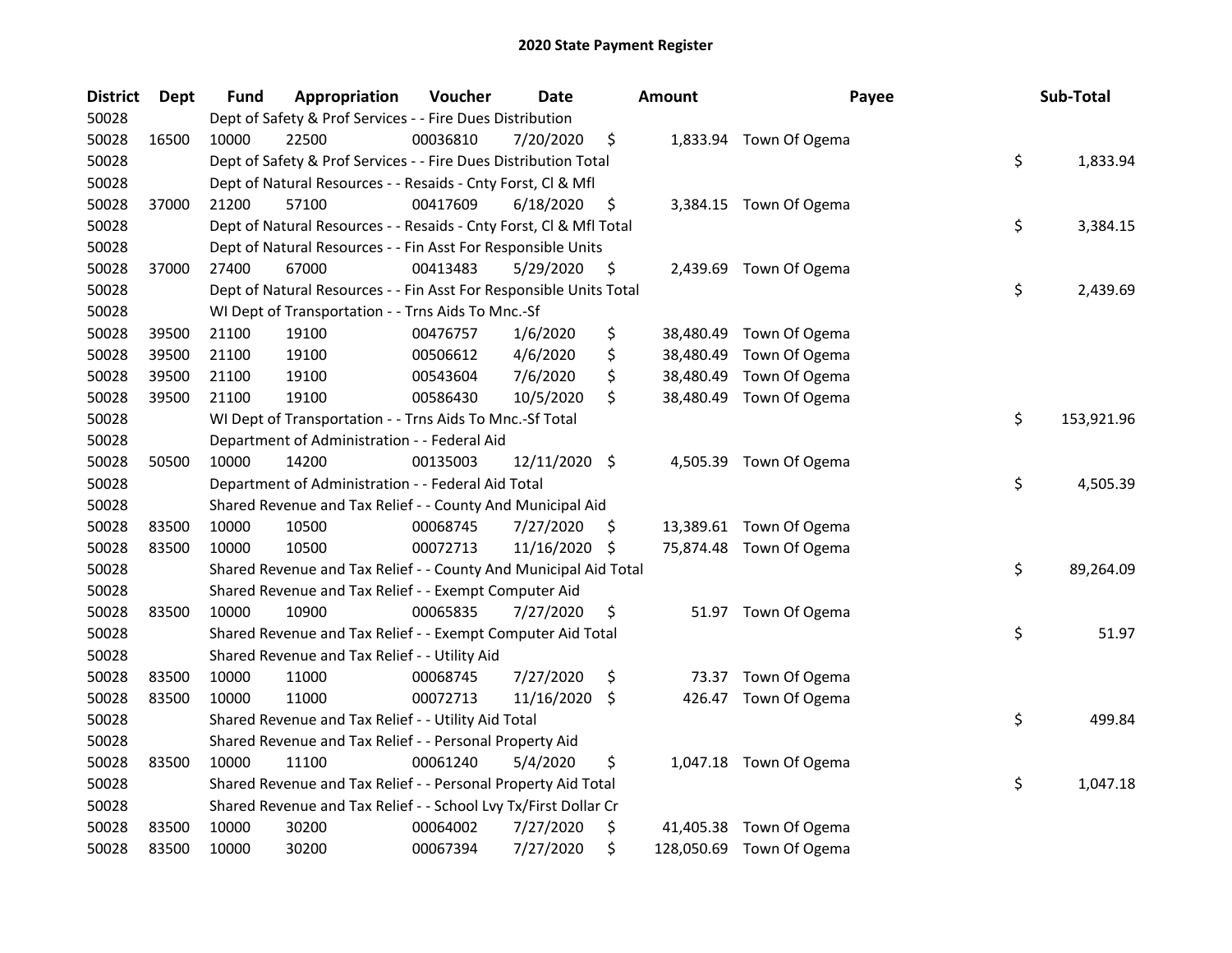| <b>District</b>    | Dept  | Fund  | Appropriation                                                         | <b>Voucher</b> | Date      | <b>Amount</b> | Payee         | Sub-Total  |
|--------------------|-------|-------|-----------------------------------------------------------------------|----------------|-----------|---------------|---------------|------------|
| 50028              |       |       | Shared Revenue and Tax Relief - - School Lvy Tx/First Dollar Cr Total |                |           |               |               | 169,456.07 |
| 50028              |       |       | Shared Revenue and Tax Relief - - Lottery & Gaming Credit             |                |           |               |               |            |
| 50028              | 83500 | 52100 | 36300                                                                 | 00055725       | 3/23/2020 | 54.034.48     | Town Of Ogema |            |
| 50028              |       |       | Shared Revenue and Tax Relief - - Lottery & Gaming Credit Total       |                |           |               |               | 54.034.48  |
| <b>50028 Total</b> |       |       |                                                                       |                |           |               |               | 480.438.76 |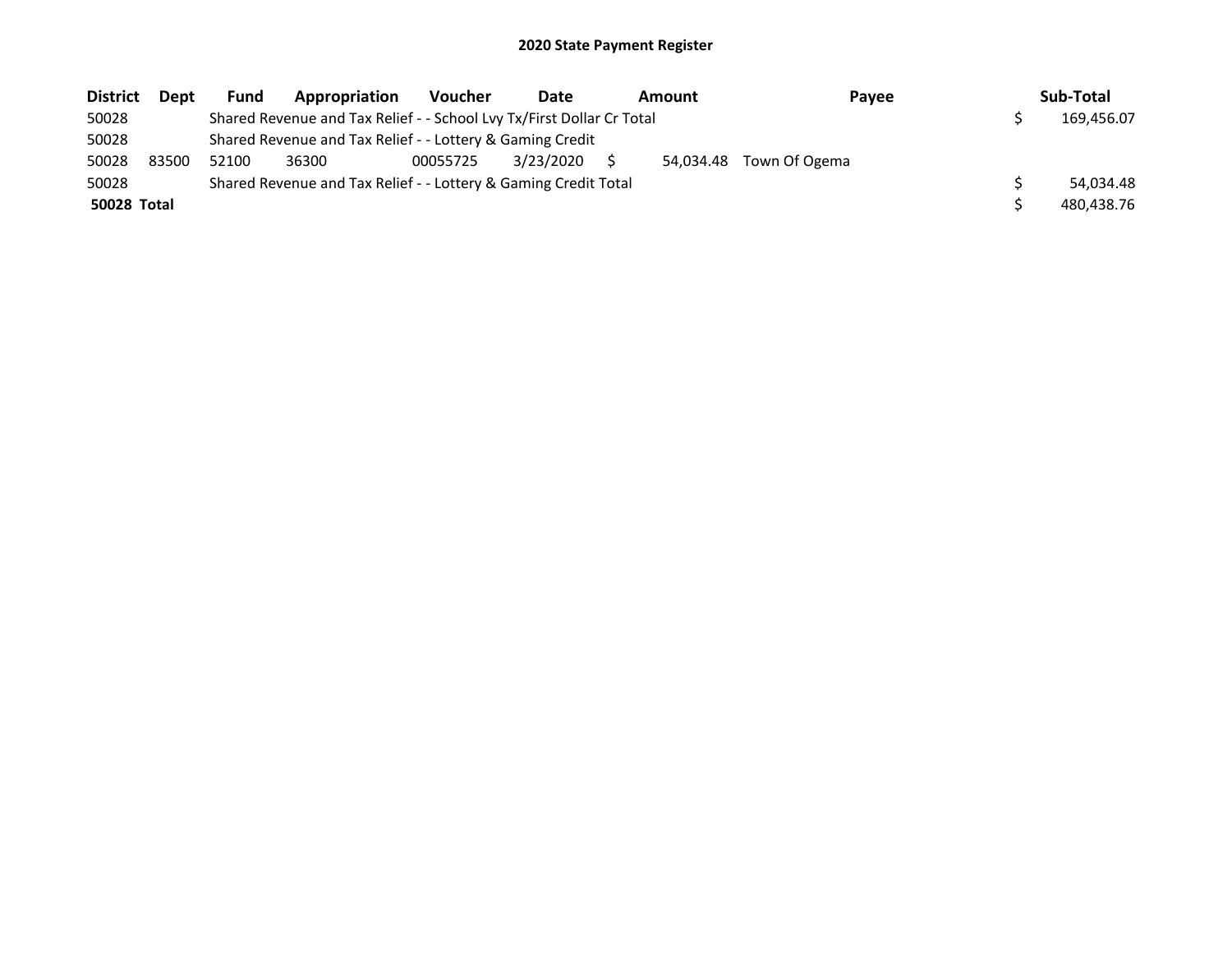| District | <b>Dept</b> | Fund  | Appropriation                                                      | Voucher  | Date          |     | <b>Amount</b> | Payee                      | Sub-Total        |
|----------|-------------|-------|--------------------------------------------------------------------|----------|---------------|-----|---------------|----------------------------|------------------|
| 50030    |             |       | Dept of Safety & Prof Services - - Fire Dues Distribution          |          |               |     |               |                            |                  |
| 50030    | 16500       | 10000 | 22500                                                              | 00036811 | 7/20/2020     | \$  |               | 1,283.18 Town Of Prentice  |                  |
| 50030    |             |       | Dept of Safety & Prof Services - - Fire Dues Distribution Total    |          |               |     |               |                            | \$<br>1,283.18   |
| 50030    |             |       | Dept of Natural Resources - - Aids In Lieu Of Taxes - Gener        |          |               |     |               |                            |                  |
| 50030    | 37000       | 10000 | 50300                                                              | 00383658 | 1/17/2020     | \$  |               | 1,586.32 Town Of Prentice  |                  |
| 50030    |             |       | Dept of Natural Resources - - Aids In Lieu Of Taxes - Gener Total  |          |               |     |               |                            | \$<br>1,586.32   |
| 50030    |             |       | Dept of Natural Resources - - Resaids - Cnty Forst, Cl & Mfl       |          |               |     |               |                            |                  |
| 50030    | 37000       | 21200 | 57100                                                              | 00417610 | 6/18/2020     | \$  |               | 3,756.76 Town Of Prentice  |                  |
| 50030    |             |       | Dept of Natural Resources - - Resaids - Cnty Forst, Cl & Mfl Total |          |               |     |               |                            | \$<br>3,756.76   |
| 50030    |             |       | WI Dept of Transportation - - Trns Aids To Mnc.-Sf                 |          |               |     |               |                            |                  |
| 50030    | 39500       | 21100 | 19100                                                              | 00476758 | 1/6/2020      | \$  |               | 35,379.45 Town Of Prentice |                  |
| 50030    | 39500       | 21100 | 19100                                                              | 00506613 | 4/6/2020      | \$  |               | 35,379.45 Town Of Prentice |                  |
| 50030    | 39500       | 21100 | 19100                                                              | 00543605 | 7/6/2020      | \$  |               | 35,379.45 Town Of Prentice |                  |
| 50030    | 39500       | 21100 | 19100                                                              | 00586431 | 10/5/2020     | \$  |               | 35,379.45 Town Of Prentice |                  |
| 50030    |             |       | WI Dept of Transportation - - Trns Aids To Mnc.-Sf Total           |          |               |     |               |                            | \$<br>141,517.80 |
| 50030    |             |       | WI Dept of Transportation - - Local Rds, Grants Sf                 |          |               |     |               |                            |                  |
| 50030    | 39500       | 21100 | 27000                                                              | 00514227 | 4/13/2020     | \$  |               | 62,336.60 Town Of Prentice |                  |
| 50030    |             |       | WI Dept of Transportation - - Local Rds, Grants Sf Total           |          |               |     |               |                            | \$<br>62,336.60  |
| 50030    |             |       | Department of Administration - - Federal Aid                       |          |               |     |               |                            |                  |
| 50030    | 50500       | 10000 | 14200                                                              | 00135004 | 12/10/2020 \$ |     |               | 6,696.75 Town Of Prentice  |                  |
| 50030    |             |       | Department of Administration - - Federal Aid Total                 |          |               |     |               |                            | \$<br>6,696.75   |
| 50030    |             |       | Shared Revenue and Tax Relief - - County And Municipal Aid         |          |               |     |               |                            |                  |
| 50030    | 83500       | 10000 | 10500                                                              | 00068746 | 7/27/2020     | \$. |               | 3,561.57 Town Of Prentice  |                  |
| 50030    | 83500       | 10000 | 10500                                                              | 00072714 | 11/16/2020 \$ |     |               | 20,182.26 Town Of Prentice |                  |
| 50030    |             |       | Shared Revenue and Tax Relief - - County And Municipal Aid Total   |          |               |     |               |                            | \$<br>23,743.83  |
| 50030    |             |       | Shared Revenue and Tax Relief - - Exempt Computer Aid              |          |               |     |               |                            |                  |
| 50030    | 83500       | 10000 | 10900                                                              | 00065836 | 7/27/2020     | \$  |               | 19.75 Town Of Prentice     |                  |
| 50030    |             |       | Shared Revenue and Tax Relief - - Exempt Computer Aid Total        |          |               |     |               |                            | \$<br>19.75      |
| 50030    |             |       | Shared Revenue and Tax Relief - - Utility Aid                      |          |               |     |               |                            |                  |
| 50030    | 83500       | 10000 | 11000                                                              | 00068746 | 7/27/2020     | \$  |               | 1,080.02 Town Of Prentice  |                  |
| 50030    | 83500       | 10000 | 11000                                                              | 00072714 | 11/16/2020    | \$  |               | 6,174.45 Town Of Prentice  |                  |
| 50030    |             |       | Shared Revenue and Tax Relief - - Utility Aid Total                |          |               |     |               |                            | \$<br>7,254.47   |
| 50030    |             |       | Shared Revenue and Tax Relief - - Personal Property Aid            |          |               |     |               |                            |                  |
| 50030    | 83500       | 10000 | 11100                                                              | 00061241 | 5/4/2020      | \$  |               | 132.58 Town Of Prentice    |                  |
| 50030    |             |       | Shared Revenue and Tax Relief - - Personal Property Aid Total      |          |               |     |               |                            | \$<br>132.58     |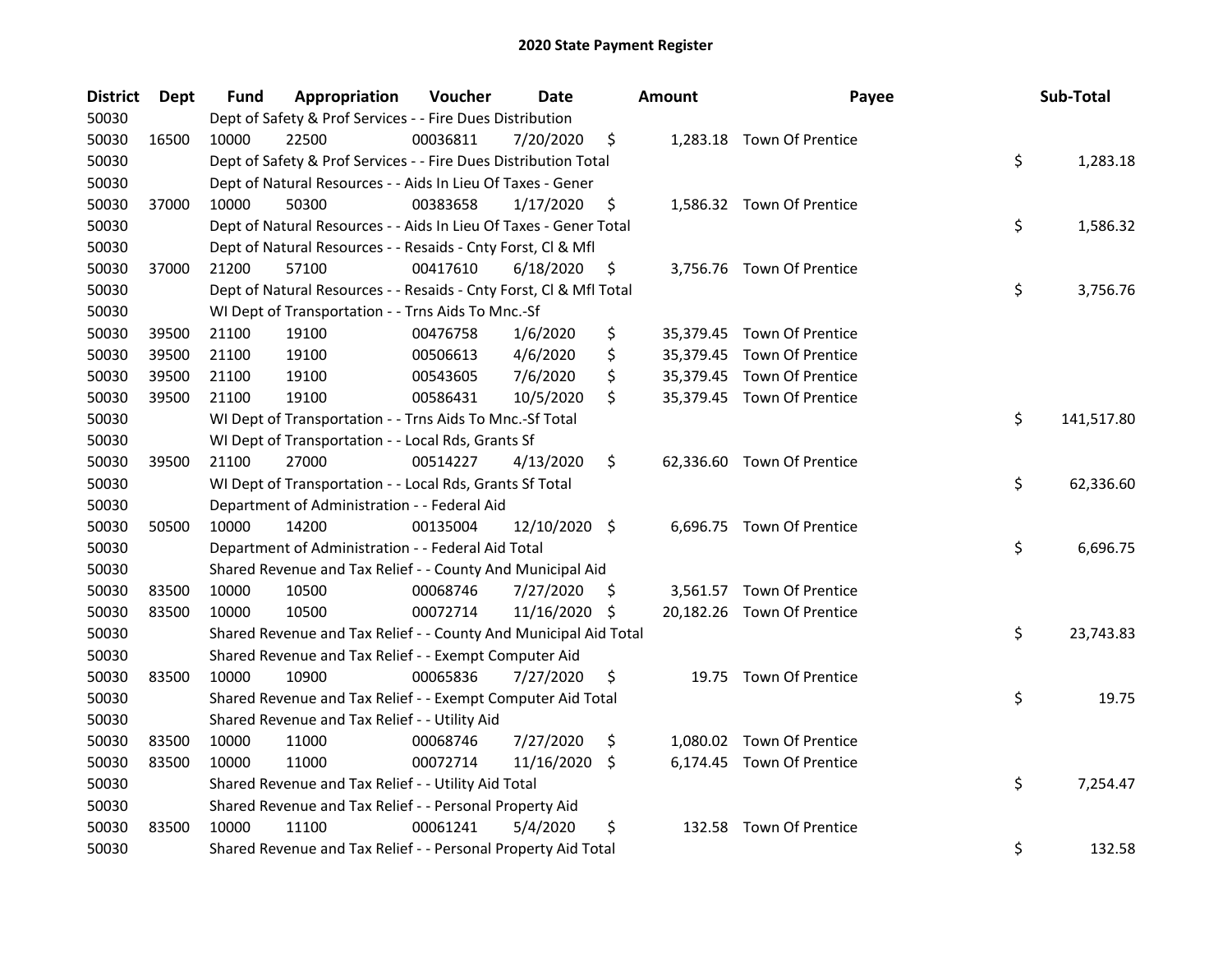| <b>District</b> | Dept  | <b>Fund</b> | <b>Appropriation</b>                                                | <b>Voucher</b> | Date        | Amount | Pavee                   | Sub-Total  |
|-----------------|-------|-------------|---------------------------------------------------------------------|----------------|-------------|--------|-------------------------|------------|
| 50030           |       |             | Shared Revenue and Tax Relief - - Payments For Municipal Svcs       |                |             |        |                         |            |
| 50030           | 83500 | 10000       | 50100                                                               | 00054940       | 2/3/2020 \$ |        | 452.76 Town Of Prentice |            |
| 50030           |       |             | Shared Revenue and Tax Relief - - Payments For Municipal Svcs Total |                |             |        |                         | 452.76     |
| 50030 Total     |       |             |                                                                     |                |             |        |                         | 248.780.80 |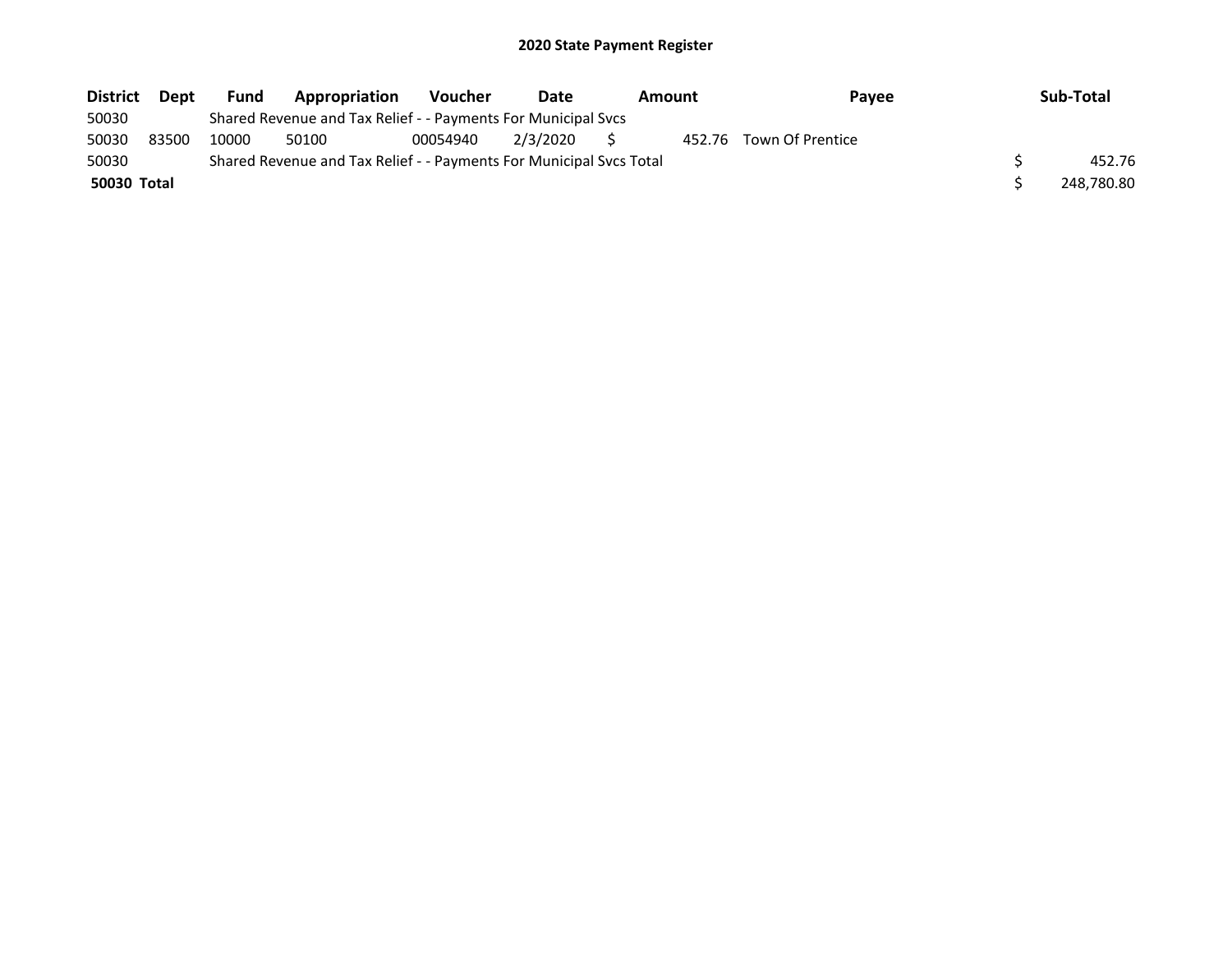| <b>District</b> | Dept  | <b>Fund</b> | Appropriation                                                      | Voucher  | Date          |     | <b>Amount</b> | Payee                    | Sub-Total        |
|-----------------|-------|-------------|--------------------------------------------------------------------|----------|---------------|-----|---------------|--------------------------|------------------|
| 50032           |       |             | Dept of Safety & Prof Services - - Fire Dues Distribution          |          |               |     |               |                          |                  |
| 50032           | 16500 | 10000       | 22500                                                              | 00036812 | 7/20/2020     | \$  |               | 1,362.21 Town Of Spirit  |                  |
| 50032           |       |             | Dept of Safety & Prof Services - - Fire Dues Distribution Total    |          |               |     |               |                          | \$<br>1,362.21   |
| 50032           |       |             | Dept of Natural Resources - - Resaids - Cnty Forst, Cl & Mfl       |          |               |     |               |                          |                  |
| 50032           | 37000 | 21200       | 57100                                                              | 00417611 | 6/18/2020     | S.  | 1,610.16      | Town Of Spirit           |                  |
| 50032           |       |             | Dept of Natural Resources - - Resaids - Cnty Forst, CI & Mfl Total |          |               |     |               |                          | \$<br>1,610.16   |
| 50032           |       |             | Dept of Natural Resources - - Fin Asst For Responsible Units       |          |               |     |               |                          |                  |
| 50032           | 37000 | 27400       | 67000                                                              | 00412841 | 5/29/2020     | \$, | 1,264.36      | Town Of Spirit           |                  |
| 50032           |       |             | Dept of Natural Resources - - Fin Asst For Responsible Units Total |          |               |     |               |                          | \$<br>1,264.36   |
| 50032           |       |             | WI Dept of Transportation - - Trns Aids To Mnc.-Sf                 |          |               |     |               |                          |                  |
| 50032           | 39500 | 21100       | 19100                                                              | 00476759 | 1/6/2020      | \$  | 19,999.08     | Town Of Spirit           |                  |
| 50032           | 39500 | 21100       | 19100                                                              | 00506614 | 4/6/2020      | \$  | 19,999.08     | Town Of Spirit           |                  |
| 50032           | 39500 | 21100       | 19100                                                              | 00543606 | 7/6/2020      | Ś   | 19,999.08     | Town Of Spirit           |                  |
| 50032           | 39500 | 21100       | 19100                                                              | 00586432 | 10/5/2020     | \$  | 19,999.08     | Town Of Spirit           |                  |
| 50032           |       |             | WI Dept of Transportation - - Trns Aids To Mnc.-Sf Total           |          |               |     |               |                          | \$<br>79,996.32  |
| 50032           |       |             | Department of Administration - - Federal Aid                       |          |               |     |               |                          |                  |
| 50032           | 50500 | 10000       | 14200                                                              | 00135005 | 12/10/2020 \$ |     | 4,100.89      | Town Of Spirit           |                  |
| 50032           |       |             | Department of Administration - - Federal Aid Total                 |          |               |     |               |                          | \$<br>4,100.89   |
| 50032           |       |             | Shared Revenue and Tax Relief - - County And Municipal Aid         |          |               |     |               |                          |                  |
| 50032           | 83500 | 10000       | 10500                                                              | 00068747 | 7/27/2020     | \$  | 2,023.70      | Town Of Spirit           |                  |
| 50032           | 83500 | 10000       | 10500                                                              | 00072715 | 11/16/2020    | S   |               | 11,467.61 Town Of Spirit |                  |
| 50032           |       |             | Shared Revenue and Tax Relief - - County And Municipal Aid Total   |          |               |     |               |                          | \$<br>13,491.31  |
| 50032           |       |             | Shared Revenue and Tax Relief - - Personal Property Aid            |          |               |     |               |                          |                  |
| 50032           | 83500 | 10000       | 11100                                                              | 00061242 | 5/4/2020      | \$  | 144.37        | Town Of Spirit           |                  |
| 50032           |       |             | Shared Revenue and Tax Relief - - Personal Property Aid Total      |          |               |     |               |                          | \$<br>144.37     |
| 50032 Total     |       |             |                                                                    |          |               |     |               |                          | \$<br>101,969.62 |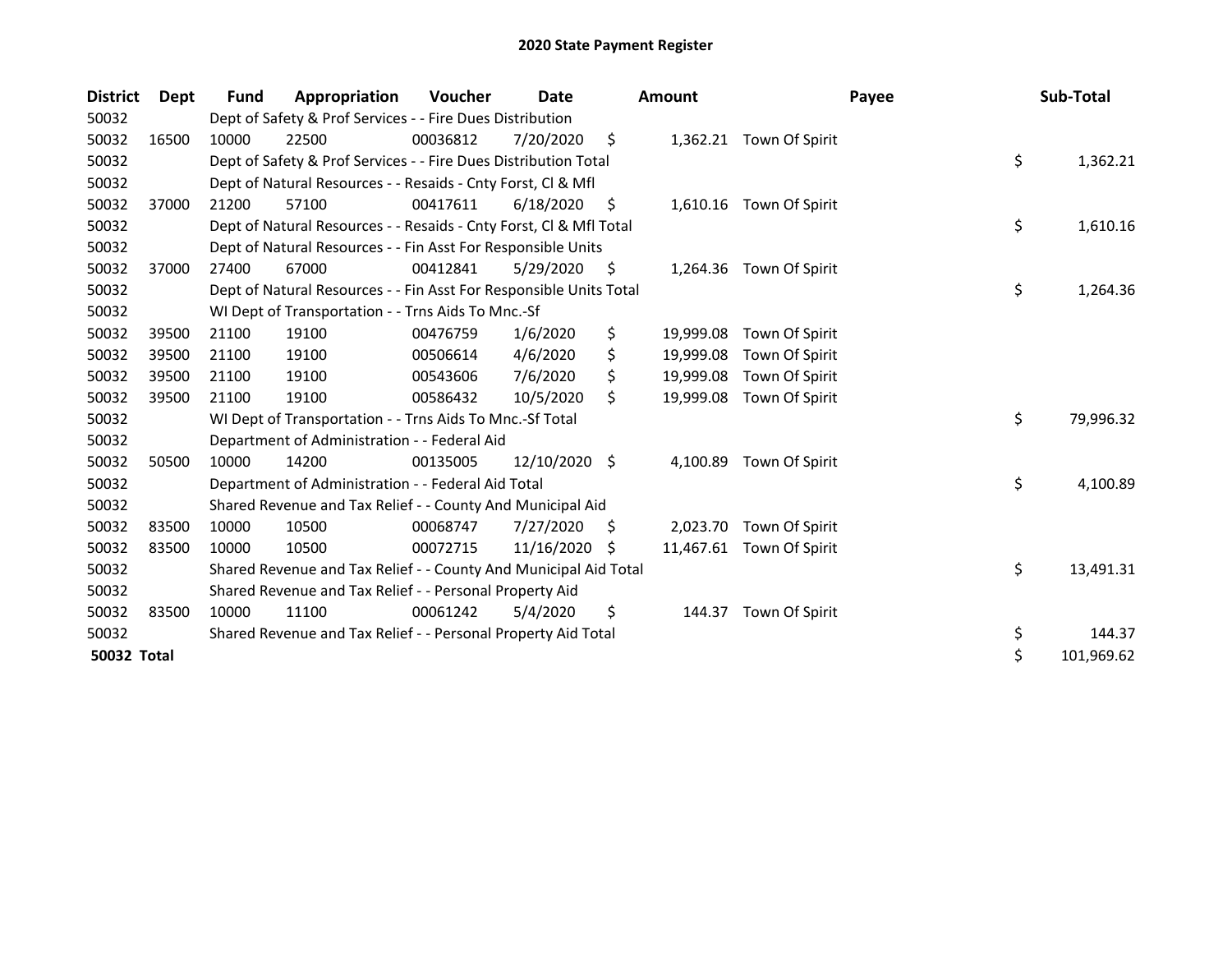| District | Dept  | Fund  | Appropriation                                                      | Voucher  | Date           |                     | <b>Amount</b> | Payee                        | Sub-Total        |
|----------|-------|-------|--------------------------------------------------------------------|----------|----------------|---------------------|---------------|------------------------------|------------------|
| 50034    |       |       | Dept of Safety & Prof Services - - Fire Dues Distribution          |          |                |                     |               |                              |                  |
| 50034    | 16500 | 10000 | 22500                                                              | 00036813 | 7/20/2020      | \$                  |               | 6,095.75 Town Of Worcester   |                  |
| 50034    |       |       | Dept of Safety & Prof Services - - Fire Dues Distribution Total    |          |                |                     |               |                              | \$<br>6,095.75   |
| 50034    |       |       | Dept of Natural Resources - - Resaids - Cnty Forst, Cl & Mfl       |          |                |                     |               |                              |                  |
| 50034    | 37000 | 21200 | 57100                                                              | 00417612 | 6/18/2020      | \$                  |               | 3,696.78 Town Of Worcester   |                  |
| 50034    |       |       | Dept of Natural Resources - - Resaids - Cnty Forst, Cl & Mfl Total |          |                |                     |               |                              | \$<br>3,696.78   |
| 50034    |       |       | Dept of Natural Resources - - Resaids - Pymt In Lieu Tax Fed       |          |                |                     |               |                              |                  |
| 50034    | 37000 | 21200 | 58400                                                              | 00439131 | $10/1/2020$ \$ |                     |               | 48,173.88 Town Of Worcester  |                  |
| 50034    |       |       | Dept of Natural Resources - - Resaids - Pymt In Lieu Tax Fed Total |          |                |                     |               |                              | \$<br>48,173.88  |
| 50034    |       |       | Dept of Natural Resources - - Fin Asst For Responsible Units       |          |                |                     |               |                              |                  |
| 50034    | 37000 | 27400 | 67000                                                              | 00413217 | 5/29/2020      | \$                  |               | 5,962.32 Town Of Worcester   |                  |
| 50034    |       |       | Dept of Natural Resources - - Fin Asst For Responsible Units Total |          |                |                     |               |                              | \$<br>5,962.32   |
| 50034    |       |       | WI Dept of Transportation - - Trns Aids To Mnc.-Sf                 |          |                |                     |               |                              |                  |
| 50034    | 39500 | 21100 | 19100                                                              | 00476760 | 1/6/2020       | \$                  |               | 76,087.17 Town Of Worcester  |                  |
| 50034    | 39500 | 21100 | 19100                                                              | 00506615 | 4/6/2020       | \$                  |               | 76,087.17 Town Of Worcester  |                  |
| 50034    | 39500 | 21100 | 19100                                                              | 00543607 | 7/6/2020       | \$                  |               | 76,087.17 Town Of Worcester  |                  |
| 50034    | 39500 | 21100 | 19100                                                              | 00586433 | 10/5/2020      | Ś.                  |               | 76,087.17 Town Of Worcester  |                  |
| 50034    |       |       | WI Dept of Transportation - - Trns Aids To Mnc.-Sf Total           |          |                |                     |               |                              | \$<br>304,348.68 |
| 50034    |       |       | WI Dept of Transportation - - Local Rds, Grants Sf                 |          |                |                     |               |                              |                  |
| 50034    | 39500 | 21100 | 27000                                                              | 00620737 | 11/30/2020 \$  |                     |               | 129,948.00 Town Of Worcester |                  |
| 50034    |       |       | WI Dept of Transportation - - Local Rds, Grants Sf Total           |          |                |                     |               |                              | \$<br>129,948.00 |
| 50034    |       |       | Commissioners of Public Lands - - General Program Operations       |          |                |                     |               |                              |                  |
| 50034    | 50700 | 10000 | 10100                                                              | 00002873 | 1/10/2020      | $\ddot{\mathsf{s}}$ |               | 333.60 Town Of Worcester     |                  |
| 50034    |       |       | Commissioners of Public Lands - - General Program Operations Total |          |                |                     |               |                              | \$<br>333.60     |
| 50034    |       |       | Shared Revenue and Tax Relief - - County And Municipal Aid         |          |                |                     |               |                              |                  |
| 50034    | 83500 | 10000 | 10500                                                              | 00068748 | 7/27/2020      | $\ddot{\varsigma}$  |               | 5,604.88 Town Of Worcester   |                  |
| 50034    | 83500 | 10000 | 10500                                                              | 00072716 | 11/16/2020 \$  |                     |               | 31,760.98 Town Of Worcester  |                  |
| 50034    |       |       | Shared Revenue and Tax Relief - - County And Municipal Aid Total   |          |                |                     |               |                              | \$<br>37,365.86  |
| 50034    |       |       | Shared Revenue and Tax Relief - - Exempt Computer Aid              |          |                |                     |               |                              |                  |
| 50034    | 83500 | 10000 | 10900                                                              | 00065837 | 7/27/2020      | \$                  |               | 37.41 Town Of Worcester      |                  |
| 50034    |       |       | Shared Revenue and Tax Relief - - Exempt Computer Aid Total        |          |                |                     |               |                              | \$<br>37.41      |
| 50034    |       |       | Shared Revenue and Tax Relief - - Utility Aid                      |          |                |                     |               |                              |                  |
| 50034    | 83500 | 10000 | 11000                                                              | 00068748 | 7/27/2020      | \$                  |               | 2,862.77 Town Of Worcester   |                  |
| 50034    | 83500 | 10000 | 11000                                                              | 00072716 | 11/16/2020     | \$                  |               | 16,260.00 Town Of Worcester  |                  |
| 50034    |       |       | Shared Revenue and Tax Relief - - Utility Aid Total                |          |                |                     |               |                              | \$<br>19,122.77  |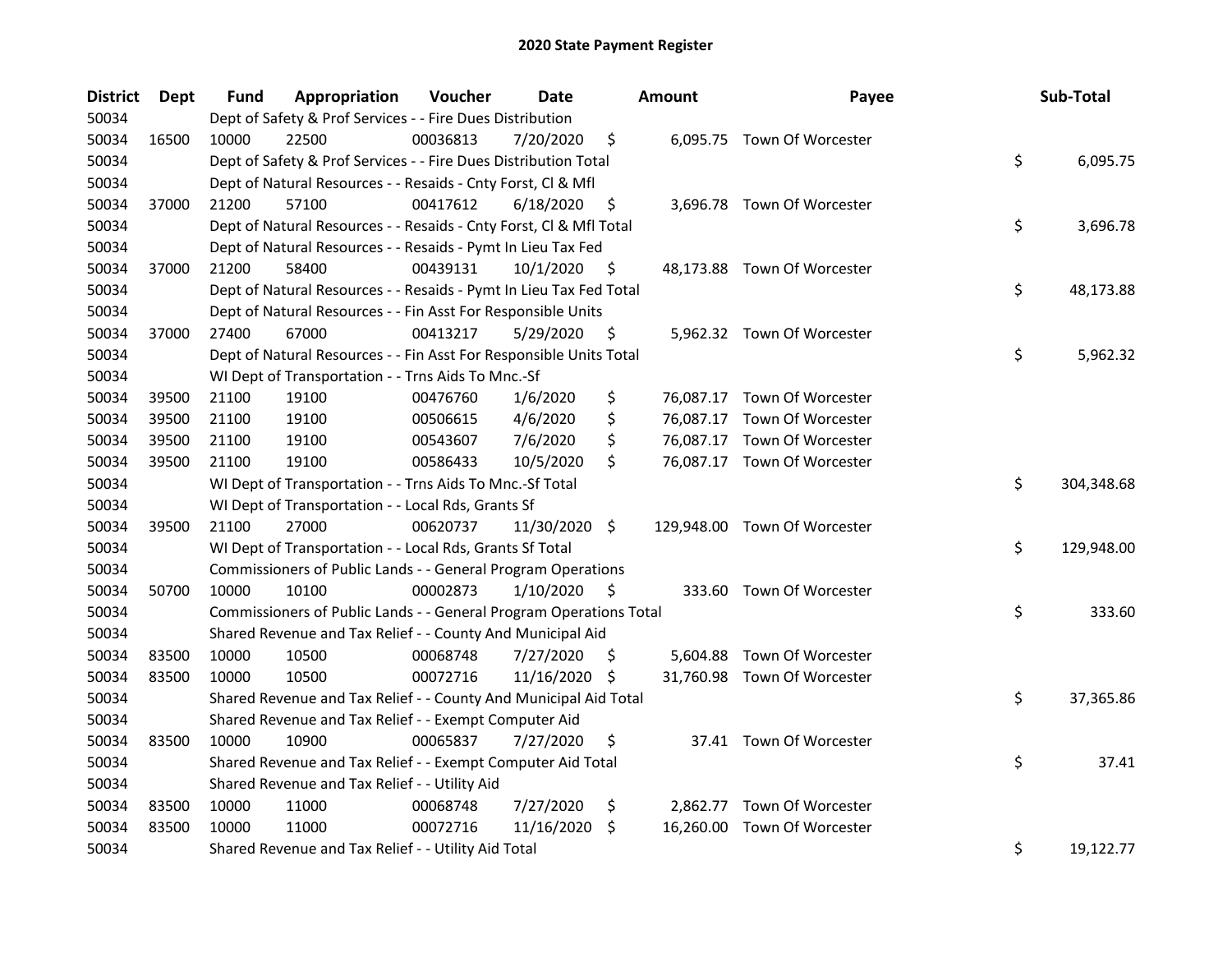| <b>District</b> | <b>Dept</b> | <b>Fund</b> | Appropriation                                                 | <b>Voucher</b> | Date     | Amount<br><b>Pavee</b> |                   | Sub-Total  |
|-----------------|-------------|-------------|---------------------------------------------------------------|----------------|----------|------------------------|-------------------|------------|
| 50034           |             |             | Shared Revenue and Tax Relief - - Personal Property Aid       |                |          |                        |                   |            |
| 50034           | 83500       | 10000       | 11100                                                         | 00061243       | 5/4/2020 | 214.34                 | Town Of Worcester |            |
| 50034           |             |             | Shared Revenue and Tax Relief - - Personal Property Aid Total |                |          |                        |                   | 214.34     |
| 50034 Total     |             |             |                                                               |                |          |                        |                   | 555,299.39 |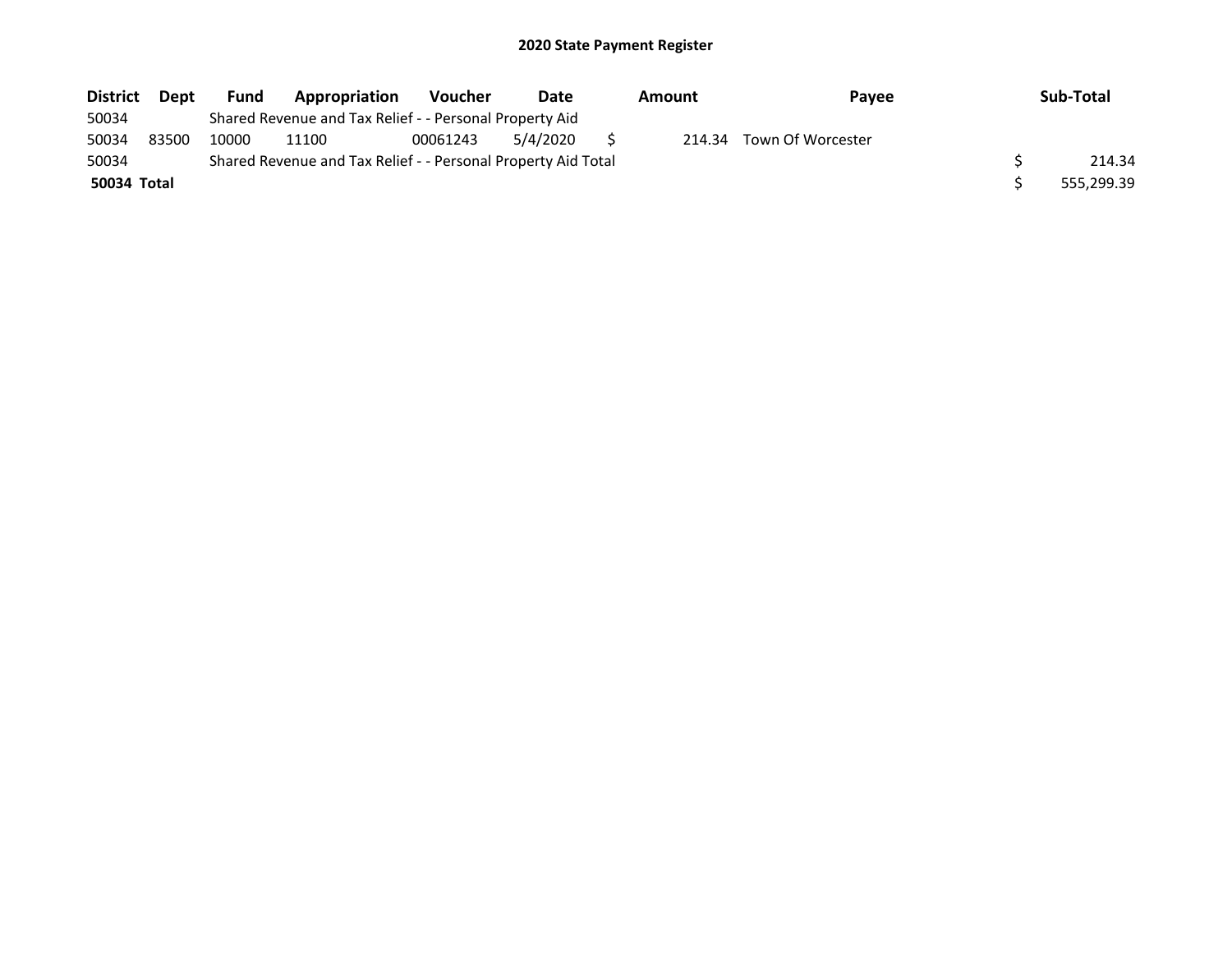| <b>District</b>    | Dept  | <b>Fund</b> | Appropriation                                                           | <b>Voucher</b> | Date       |     | <b>Amount</b> | Payee                        | Sub-Total       |
|--------------------|-------|-------------|-------------------------------------------------------------------------|----------------|------------|-----|---------------|------------------------------|-----------------|
| 50111              |       |             | Dept of Safety & Prof Services - - Fire Dues Distribution               |                |            |     |               |                              |                 |
| 50111              | 16500 | 10000       | 22500                                                                   | 00036814       | 7/20/2020  | \$  |               | 242.55 Village Of Catawba    |                 |
| 50111              |       |             | Dept of Safety & Prof Services - - Fire Dues Distribution Total         |                |            |     |               |                              | \$<br>242.55    |
| 50111              |       |             | Environmental Improvement Prog - - Clean Water Fund Program Finan       |                |            |     |               |                              |                 |
| 50111              | 32000 | 57300       | 16300                                                                   | 00000279       | 2/20/2020  | S   | 428.00        | Village Of Catawba           |                 |
| 50111              |       |             | Environmental Improvement Prog - - Clean Water Fund Program Finan Total |                |            |     |               |                              | \$<br>428.00    |
| 50111              |       |             | Dept of Natural Resources - - Resaids - Cnty Forst, Cl & Mfl            |                |            |     |               |                              |                 |
| 50111              | 37000 | 21200       | 57100                                                                   | 00417613       | 6/18/2020  | \$. | 25.30         | Village Of Catawba           |                 |
| 50111              |       |             | Dept of Natural Resources - - Resaids - Cnty Forst, Cl & Mfl Total      |                |            |     |               |                              | \$<br>25.30     |
| 50111              |       |             | Dept of Natural Resources - - Fin Asst For Responsible Units            |                |            |     |               |                              |                 |
| 50111              | 37000 | 27400       | 67000                                                                   | 00412647       | 5/29/2020  | \$  |               | 1,228.26 Village Of Catawba  |                 |
| 50111              |       |             | Dept of Natural Resources - - Fin Asst For Responsible Units Total      |                |            |     |               |                              | \$<br>1,228.26  |
| 50111              |       |             | WI Dept of Transportation - - Trns Aids To Mnc.-Sf                      |                |            |     |               |                              |                 |
| 50111              | 39500 | 21100       | 19100                                                                   | 00476761       | 1/6/2020   | \$  | 5,512.23      | Village Of Catawba           |                 |
| 50111              | 39500 | 21100       | 19100                                                                   | 00506616       | 4/6/2020   | \$  | 5,512.23      | Village Of Catawba           |                 |
| 50111              | 39500 | 21100       | 19100                                                                   | 00543608       | 7/6/2020   | \$  | 5,512.23      | Village Of Catawba           |                 |
| 50111              | 39500 | 21100       | 19100                                                                   | 00586434       | 10/5/2020  | \$  | 5,512.23      | Village Of Catawba           |                 |
| 50111              |       |             | WI Dept of Transportation - - Trns Aids To Mnc.-Sf Total                |                |            |     |               |                              | \$<br>22,048.92 |
| 50111              |       |             | Shared Revenue and Tax Relief - - County And Municipal Aid              |                |            |     |               |                              |                 |
| 50111              | 83500 | 10000       | 10500                                                                   | 00068749       | 7/27/2020  | \$, | 5,641.83      | Village Of Catawba           |                 |
| 50111              | 83500 | 10000       | 10500                                                                   | 00072717       | 11/16/2020 | S   |               | 31,970.38 Village Of Catawba |                 |
| 50111              |       |             | Shared Revenue and Tax Relief - - County And Municipal Aid Total        |                |            |     |               |                              | \$<br>37,612.21 |
| 50111              |       |             | Shared Revenue and Tax Relief - - Personal Property Aid                 |                |            |     |               |                              |                 |
| 50111              | 83500 | 10000       | 11100                                                                   | 00061244       | 5/4/2020   | \$  | 5.54          | Village Of Catawba           |                 |
| 50111              |       |             | Shared Revenue and Tax Relief - - Personal Property Aid Total           |                |            |     |               |                              | \$<br>5.54      |
| <b>50111 Total</b> |       |             |                                                                         |                |            |     |               |                              | \$<br>61,590.78 |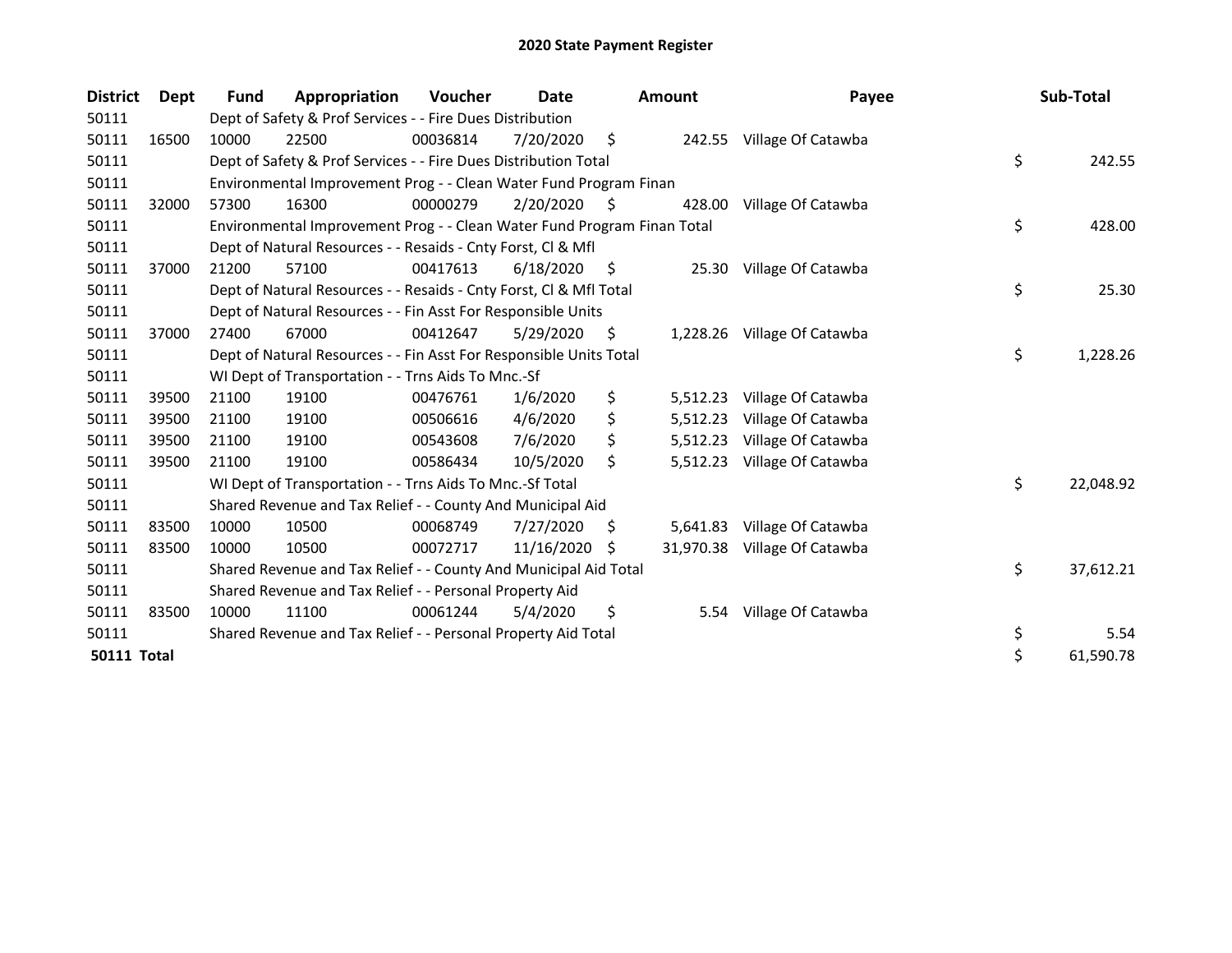| <b>District</b>    | Dept  | Fund  | Appropriation                                                           | <b>Voucher</b> | Date       |     | <b>Amount</b> | Payee                    | Sub-Total       |
|--------------------|-------|-------|-------------------------------------------------------------------------|----------------|------------|-----|---------------|--------------------------|-----------------|
| 50141              |       |       | Dept of Safety & Prof Services - - Fire Dues Distribution               |                |            |     |               |                          |                 |
| 50141              | 16500 | 10000 | 22500                                                                   | 00036815       | 7/20/2020  | \$  |               | 273.24 Village Of Kennan |                 |
| 50141              |       |       | Dept of Safety & Prof Services - - Fire Dues Distribution Total         |                |            |     |               |                          | \$<br>273.24    |
| 50141              |       |       | Environmental Improvement Prog - - Clean Water Fund Program Finan       |                |            |     |               |                          |                 |
| 50141              | 32000 | 57300 | 16300                                                                   | 00000280       | 2/20/2020  | S   | 777.60        | Village Of Kennan        |                 |
| 50141              |       |       | Environmental Improvement Prog - - Clean Water Fund Program Finan Total |                |            |     |               |                          | \$<br>777.60    |
| 50141              |       |       | WI Dept of Transportation - - Trns Aids To Mnc.-Sf                      |                |            |     |               |                          |                 |
| 50141              | 39500 | 21100 | 19100                                                                   | 00476762       | 1/6/2020   | \$  | 2,982.78      | Village Of Kennan        |                 |
| 50141              | 39500 | 21100 | 19100                                                                   | 00506617       | 4/6/2020   | \$  | 2,982.78      | Village Of Kennan        |                 |
| 50141              | 39500 | 21100 | 19100                                                                   | 00543609       | 7/6/2020   | \$  | 2,982.78      | Village Of Kennan        |                 |
| 50141              | 39500 | 21100 | 19100                                                                   | 00586435       | 10/5/2020  | \$  | 2,982.78      | Village Of Kennan        |                 |
| 50141              |       |       | WI Dept of Transportation - - Trns Aids To Mnc.-Sf Total                |                |            |     |               |                          | \$<br>11,931.12 |
| 50141              |       |       | Shared Revenue and Tax Relief - - County And Municipal Aid              |                |            |     |               |                          |                 |
| 50141              | 83500 | 10000 | 10500                                                                   | 00068750       | 7/27/2020  | S   | 5,884.58      | Village Of Kennan        |                 |
| 50141              | 83500 | 10000 | 10500                                                                   | 00072718       | 11/16/2020 | S   | 33,345.92     | Village Of Kennan        |                 |
| 50141              |       |       | Shared Revenue and Tax Relief - - County And Municipal Aid Total        |                |            |     |               |                          | \$<br>39,230.50 |
| 50141              |       |       | Shared Revenue and Tax Relief - - Exempt Computer Aid                   |                |            |     |               |                          |                 |
| 50141              | 83500 | 10000 | 10900                                                                   | 00065838       | 7/27/2020  | \$. | 1.03          | Village Of Kennan        |                 |
| 50141              |       |       | Shared Revenue and Tax Relief - - Exempt Computer Aid Total             |                |            |     |               |                          | \$<br>1.03      |
| 50141              |       |       | Shared Revenue and Tax Relief - - Personal Property Aid                 |                |            |     |               |                          |                 |
| 50141              | 83500 | 10000 | 11100                                                                   | 00061245       | 5/4/2020   | \$  | 7.68          | Village Of Kennan        |                 |
| 50141              |       |       | Shared Revenue and Tax Relief - - Personal Property Aid Total           |                |            |     |               |                          | \$<br>7.68      |
| <b>50141 Total</b> |       |       |                                                                         |                |            |     |               |                          | \$<br>52,221.17 |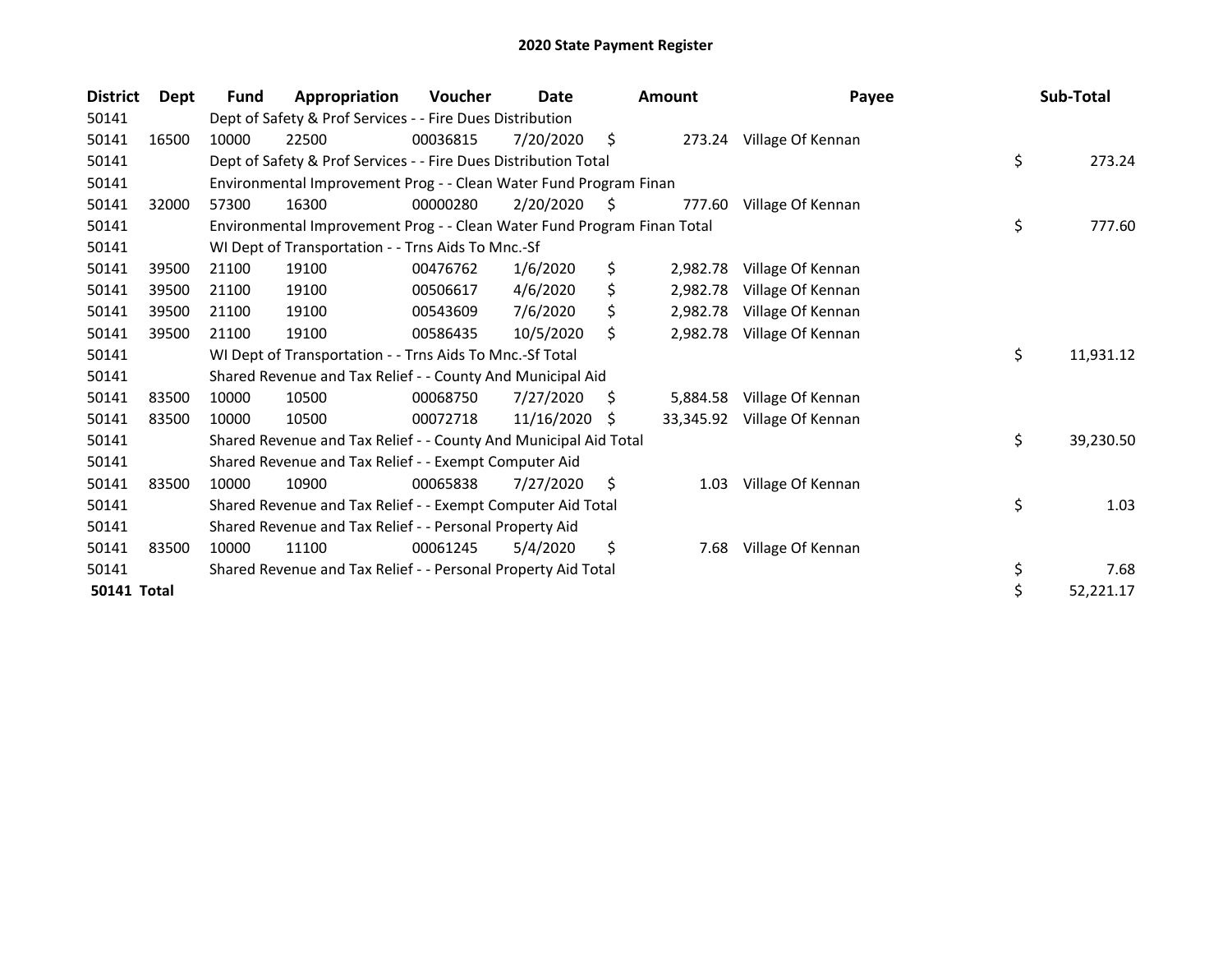| <b>District</b> | Dept  | <b>Fund</b> | Appropriation                                                                   | Voucher   | <b>Date</b>   |     | Amount | Payee                         | Sub-Total       |
|-----------------|-------|-------------|---------------------------------------------------------------------------------|-----------|---------------|-----|--------|-------------------------------|-----------------|
| 50171           |       |             | Dept of Safety & Prof Services - - Fire Dues Distribution                       |           |               |     |        |                               |                 |
| 50171           | 16500 | 10000       | 22500                                                                           | 00036816  | 7/20/2020     | \$  |        | 1,380.70 Village Of Prentice  |                 |
| 50171           |       |             | Dept of Safety & Prof Services - - Fire Dues Distribution Total                 |           |               |     |        |                               | \$<br>1,380.70  |
| 50171           |       |             | Environmental Improvement Prog - - Clean Water Fund Program Finan               |           |               |     |        |                               |                 |
| 50171           | 32000 | 57300       | 16300                                                                           | 00000281  | 2/20/2020     | \$. |        | 2,820.34 Village Of Prentice  |                 |
| 50171           |       |             | Environmental Improvement Prog - - Clean Water Fund Program Finan Total         |           |               |     |        |                               | \$<br>2,820.34  |
| 50171           |       |             | Dept of Natural Resources - - General Program Operations --                     |           |               |     |        |                               |                 |
| 50171           | 37000 | 21200       | 25400                                                                           | 00386641  | 1/30/2020     | \$  |        | 150.55 Village Of Prentice    |                 |
| 50171           | 37000 | 21200       | 25400                                                                           | 00403468  | 4/20/2020     | \$  |        | 153.83 Village Of Prentice    |                 |
| 50171           | 37000 | 21200       | 25400                                                                           | 00424314  | 7/16/2020     | \$  |        | 163.53 Village Of Prentice    |                 |
| 50171           | 37000 | 21200       | 25400                                                                           | 00443560  | 10/26/2020    | -\$ |        | 122.65 Village Of Prentice    |                 |
| 50171           |       |             | Dept of Natural Resources - - General Program Operations -- Total               |           |               |     |        |                               | \$<br>590.56    |
| 50171           |       |             | Dept of Natural Resources - - GPO--State Funds                                  |           |               |     |        |                               |                 |
| 50171           | 37000 | 21200       | 36100                                                                           | 00386641  | 1/30/2020     | \$  | 75.28  | Village Of Prentice           |                 |
| 50171           | 37000 | 21200       | 36100                                                                           | 00403468  | 4/20/2020     | \$  | 76.92  | Village Of Prentice           |                 |
| 50171           | 37000 | 21200       | 36100                                                                           | 00424314  | 7/16/2020     | \$, | 81.76  | Village Of Prentice           |                 |
| 50171           | 37000 | 21200       | 36100                                                                           | 00443560  | 10/26/2020    | -S  |        | 122.64 Village Of Prentice    |                 |
| 50171           |       |             | Dept of Natural Resources - - GPO--State Funds Total                            |           |               |     |        |                               | \$<br>356.60    |
| 50171           |       |             | Dept of Natural Resources - - Resaids - Cnty Forst, Cl & Mfl                    |           |               |     |        |                               |                 |
| 50171           | 37000 | 21200       | 57100                                                                           | 00417614  | 6/18/2020     | \$  |        | 13.20 Village Of Prentice     |                 |
| 50171           |       |             | Dept of Natural Resources - - Resaids - Cnty Forst, Cl & Mfl Total              |           |               |     |        |                               | \$<br>13.20     |
| 50171           |       |             | Dept of Natural Resources - - Fin Asst For Responsible Units                    |           |               |     |        |                               |                 |
| 50171           | 37000 | 27400       | 67000                                                                           | 00413440  | 5/29/2020     | \$  |        | 1,292.20 Village Of Prentice  |                 |
| 50171           |       |             | Dept of Natural Resources - - Fin Asst For Responsible Units Total              |           |               |     |        |                               | \$<br>1,292.20  |
| 50171           |       |             | WI Dept of Transportation - - Trns Aids To Mnc.-Sf                              |           |               |     |        |                               |                 |
| 50171           | 39500 | 21100       | 19100                                                                           | 00476763  | 1/6/2020      | \$  |        | 11,665.64 Village Of Prentice |                 |
| 50171           | 39500 | 21100       | 19100                                                                           | 00506618  | 4/6/2020      | \$  |        | 11,665.64 Village Of Prentice |                 |
| 50171           | 39500 | 21100       | 19100                                                                           | 00543610  | 7/6/2020      | \$  |        | 11,665.64 Village Of Prentice |                 |
| 50171           | 39500 | 21100       | 19100                                                                           | 00586436  | 10/5/2020     | \$  |        | 11,665.66 Village Of Prentice |                 |
| 50171           |       |             | WI Dept of Transportation - - Trns Aids To Mnc.-Sf Total                        |           |               |     |        |                               | \$<br>46,662.58 |
| 50171           |       |             | Department of Health Services - - Prepaid Medical Transport Reimbursement       |           |               |     |        |                               |                 |
| 50171           | 43500 | 10000       | 16300                                                                           | AMBULANCE | 11/16/2020 \$ |     |        | 2,398.67 Village Of Prentice  |                 |
| 50171           |       |             | Department of Health Services - - Prepaid Medical Transport Reimbursement Total |           |               |     |        |                               | \$<br>2,398.67  |
| 50171           |       |             | Department of Administration - - Federal Aid                                    |           |               |     |        |                               |                 |
| 50171           | 50500 | 10000       | 14200                                                                           | 00135006  | 12/10/2020 \$ |     |        | 10,444.26 Village Of Prentice |                 |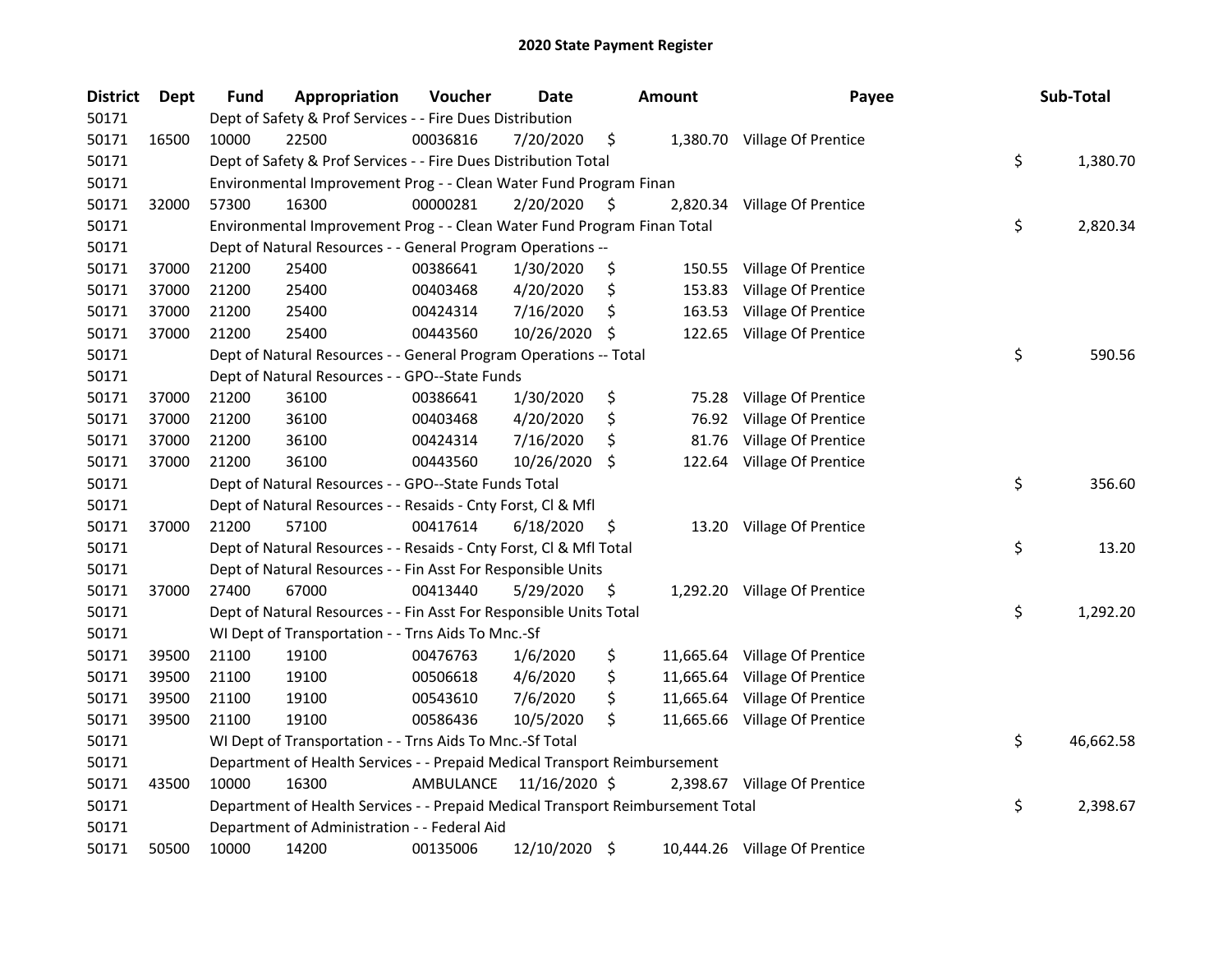| <b>District</b>    | Dept  | <b>Fund</b> | Appropriation                                                         | <b>Voucher</b> | Date       |    | <b>Amount</b> | Payee                         | Sub-Total        |
|--------------------|-------|-------------|-----------------------------------------------------------------------|----------------|------------|----|---------------|-------------------------------|------------------|
| 50171              |       |             | Department of Administration - - Federal Aid Total                    |                |            |    |               |                               | \$<br>10,444.26  |
| 50171              |       |             | Shared Revenue and Tax Relief - - County And Municipal Aid            |                |            |    |               |                               |                  |
| 50171              | 83500 | 10000       | 10500                                                                 | 00068751       | 7/27/2020  | S. |               | 29,341.42 Village Of Prentice |                  |
| 50171              | 83500 | 10000       | 10500                                                                 | 00072719       | 11/16/2020 | S  | 163,869.35    | Village Of Prentice           |                  |
| 50171              |       |             | Shared Revenue and Tax Relief - - County And Municipal Aid Total      |                |            |    |               |                               | \$<br>193,210.77 |
| 50171              |       |             | Shared Revenue and Tax Relief - - Exempt Computer Aid                 |                |            |    |               |                               |                  |
| 50171              | 83500 | 10000       | 10900                                                                 | 00065839       | 7/27/2020  | \$ |               | 1,780.24 Village Of Prentice  |                  |
| 50171              |       |             | Shared Revenue and Tax Relief - - Exempt Computer Aid Total           |                |            |    |               |                               | \$<br>1,780.24   |
| 50171              |       |             | Shared Revenue and Tax Relief - - Utility Aid                         |                |            |    |               |                               |                  |
| 50171              | 83500 | 10000       | 11000                                                                 | 00068751       | 7/27/2020  | \$ |               | 118.33 Village Of Prentice    |                  |
| 50171              |       |             | Shared Revenue and Tax Relief - - Utility Aid Total                   |                |            |    |               |                               | \$<br>118.33     |
| 50171              |       |             | Shared Revenue and Tax Relief - - Personal Property Aid               |                |            |    |               |                               |                  |
| 50171              | 83500 | 10000       | 11100                                                                 | 00061246       | 5/4/2020   | \$ | 2,902.68      | Village Of Prentice           |                  |
| 50171              | 83500 | 10000       | 11100                                                                 | 00062600       | 5/4/2020   | \$ | 8.68          | Village Of Prentice           |                  |
| 50171              |       |             | Shared Revenue and Tax Relief - - Personal Property Aid Total         |                |            |    |               |                               | \$<br>2,911.36   |
| 50171              |       |             | Shared Revenue and Tax Relief - - School Lvy Tx/First Dollar Cr       |                |            |    |               |                               |                  |
| 50171              | 83500 | 10000       | 30200                                                                 | 00064003       | 7/27/2020  | S. | 20,799.65     | Village Of Prentice           |                  |
| 50171              | 83500 | 10000       | 30200                                                                 | 00067395       | 7/27/2020  | S  |               | 58,125.58 Village Of Prentice |                  |
| 50171              |       |             | Shared Revenue and Tax Relief - - School Lvy Tx/First Dollar Cr Total |                |            |    |               |                               | \$<br>78,925.23  |
| 50171              |       |             | Shared Revenue and Tax Relief - - Payments For Municipal Svcs         |                |            |    |               |                               |                  |
| 50171              | 83500 | 10000       | 50100                                                                 | 00054644       | 2/3/2020   | \$ |               | 115.36 Village Of Prentice    |                  |
| 50171              |       |             | Shared Revenue and Tax Relief - - Payments For Municipal Svcs Total   |                |            |    |               |                               | \$<br>115.36     |
| 50171              |       |             | Shared Revenue and Tax Relief - - Lottery & Gaming Credit             |                |            |    |               |                               |                  |
| 50171              | 83500 | 52100       | 36300                                                                 | 00055726       | 3/23/2020  | S. | 33,693.37     | Village Of Prentice           |                  |
| 50171              |       |             | Shared Revenue and Tax Relief - - Lottery & Gaming Credit Total       |                |            |    |               |                               | \$<br>33,693.37  |
| <b>50171 Total</b> |       |             |                                                                       |                |            |    |               |                               | \$<br>376,713.77 |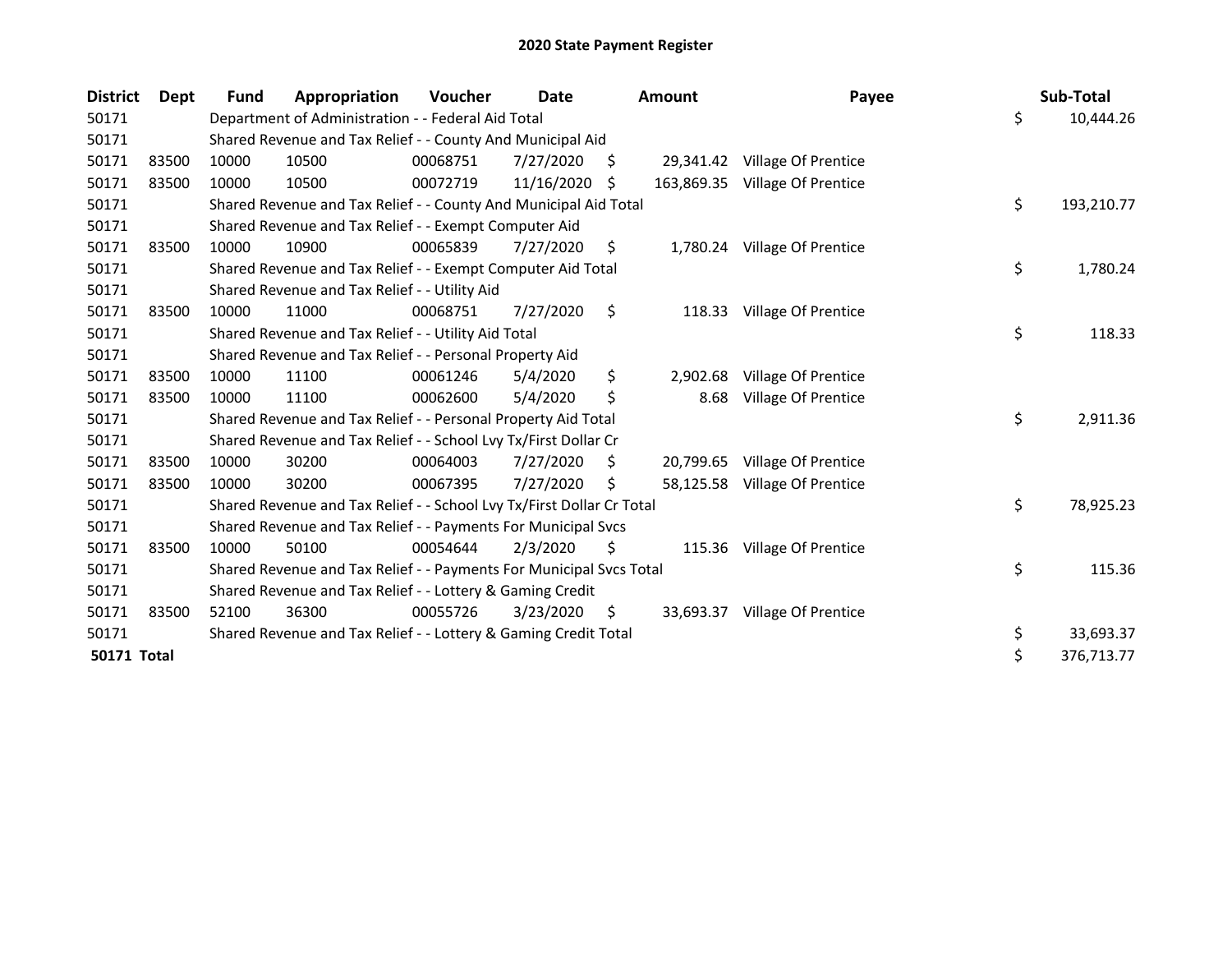| <b>District</b> | <b>Dept</b> | Fund  | Appropriation                                                      | Voucher  | Date       |    | <b>Amount</b> | Payee                        | Sub-Total      |
|-----------------|-------------|-------|--------------------------------------------------------------------|----------|------------|----|---------------|------------------------------|----------------|
| 50271           |             |       | Dept of Safety & Prof Services - - Fire Dues Distribution          |          |            |    |               |                              |                |
| 50271           | 16500       | 10000 | 22500                                                              | 00036817 | 7/20/2020  | \$ |               | 5,409.75 City of Park Falls  |                |
| 50271           |             |       | Dept of Safety & Prof Services - - Fire Dues Distribution Total    |          |            |    |               |                              | \$<br>5,409.75 |
| 50271           |             |       | Dept of Natural Resources - - Gen Program Ops-State Funds          |          |            |    |               |                              |                |
| 50271           | 37000       | 21200 | 16100                                                              | 00382372 | 1/17/2020  | \$ | 126.88        | City of Park Falls           |                |
| 50271           | 37000       | 21200 | 16100                                                              | 00400511 | 4/9/2020   | \$ | 103.78        | City of Park Falls           |                |
| 50271           | 37000       | 21200 | 16100                                                              | 00424885 | 7/16/2020  | \$ | 126.88        | City of Park Falls           |                |
| 50271           | 37000       | 21200 | 16100                                                              | 00440148 | 10/8/2020  | \$ | 103.78        | City of Park Falls           |                |
| 50271           |             |       | Dept of Natural Resources - - Gen Program Ops-State Funds Total    |          |            |    |               |                              | \$<br>461.32   |
| 50271           |             |       | Dept of Natural Resources - - General Program Operations --        |          |            |    |               |                              |                |
| 50271           | 37000       | 21200 | 25400                                                              | 00382888 | 1/15/2020  | \$ | 149.33        | City of Park Falls           |                |
| 50271           | 37000       | 21200 | 25400                                                              | 00426174 | 7/23/2020  | \$ | 295.87        | City of Park Falls           |                |
| 50271           | 37000       | 21200 | 25400                                                              | 00440543 | 10/13/2020 | S  | 146.71        | City of Park Falls           |                |
| 50271           |             |       | Dept of Natural Resources - - General Program Operations -- Total  |          |            |    |               |                              | \$<br>591.91   |
| 50271           |             |       | Dept of Natural Resources - - Resaids - Cnty Forst, Cl & Mfl       |          |            |    |               |                              |                |
| 50271           | 37000       | 21200 | 57100                                                              | 00417615 | 6/18/2020  | \$ | 4.40          | City of Park Falls           |                |
| 50271           |             |       | Dept of Natural Resources - - Resaids - Cnty Forst, Cl & Mfl Total |          |            |    |               |                              | \$<br>4.40     |
| 50271           |             |       | Dept of Natural Resources - - Aids In Lieu Of Taxes - Sum S        |          |            |    |               |                              |                |
| 50271           | 37000       | 21200 | 57900                                                              | 00404599 | 4/21/2020  | \$ |               | 444.12 City of Park Falls    |                |
| 50271           |             |       | Dept of Natural Resources - - Aids In Lieu Of Taxes - Sum S Total  |          |            |    |               |                              | \$<br>444.12   |
| 50271           |             |       | Dept of Natural Resources - - Resaids - Pymt In Lieu Tax Fed       |          |            |    |               |                              |                |
| 50271           | 37000       | 21200 | 58400                                                              | 00439130 | 10/1/2020  | \$ | 17.17         | City of Park Falls           |                |
| 50271           |             |       | Dept of Natural Resources - - Resaids - Pymt In Lieu Tax Fed Total |          |            |    |               |                              | \$<br>17.17    |
| 50271           |             |       | Dept of Natural Resources - - GPO--State Funds                     |          |            |    |               |                              |                |
| 50271           | 37000       | 21200 | 86100                                                              | 00386088 | 1/30/2020  | \$ | 419.10        | City of Park Falls           |                |
| 50271           | 37000       | 21200 | 86100                                                              | 00401099 | 4/13/2020  | \$ | 423.29        | City of Park Falls           |                |
| 50271           | 37000       | 21200 | 86100                                                              | 00423794 | 7/10/2020  | \$ | 419.10        | City of Park Falls           |                |
| 50271           | 37000       | 21200 | 86100                                                              | 00444508 | 11/6/2020  | \$ | 419.10        | City of Park Falls           |                |
| 50271           |             |       | Dept of Natural Resources - - GPO--State Funds Total               |          |            |    |               |                              | \$<br>1,680.59 |
| 50271           |             |       | Dept of Natural Resources - - Fin Asst For Responsible Units       |          |            |    |               |                              |                |
| 50271           | 37000       | 27400 | 67000                                                              | 00412913 | 5/29/2020  | \$ |               | 8,911.52 City of Park Falls  |                |
| 50271           |             |       | Dept of Natural Resources - - Fin Asst For Responsible Units Total |          |            |    |               |                              | \$<br>8,911.52 |
| 50271           |             |       | WI Dept of Transportation - - Trns Aids To Mnc.-Sf                 |          |            |    |               |                              |                |
| 50271           | 39500       | 21100 | 19100                                                              | 00476764 | 1/6/2020   | \$ |               | 68,334.32 City of Park Falls |                |
| 50271           | 39500       | 21100 | 19100                                                              | 00506619 | 4/6/2020   | \$ |               | 68,334.32 City of Park Falls |                |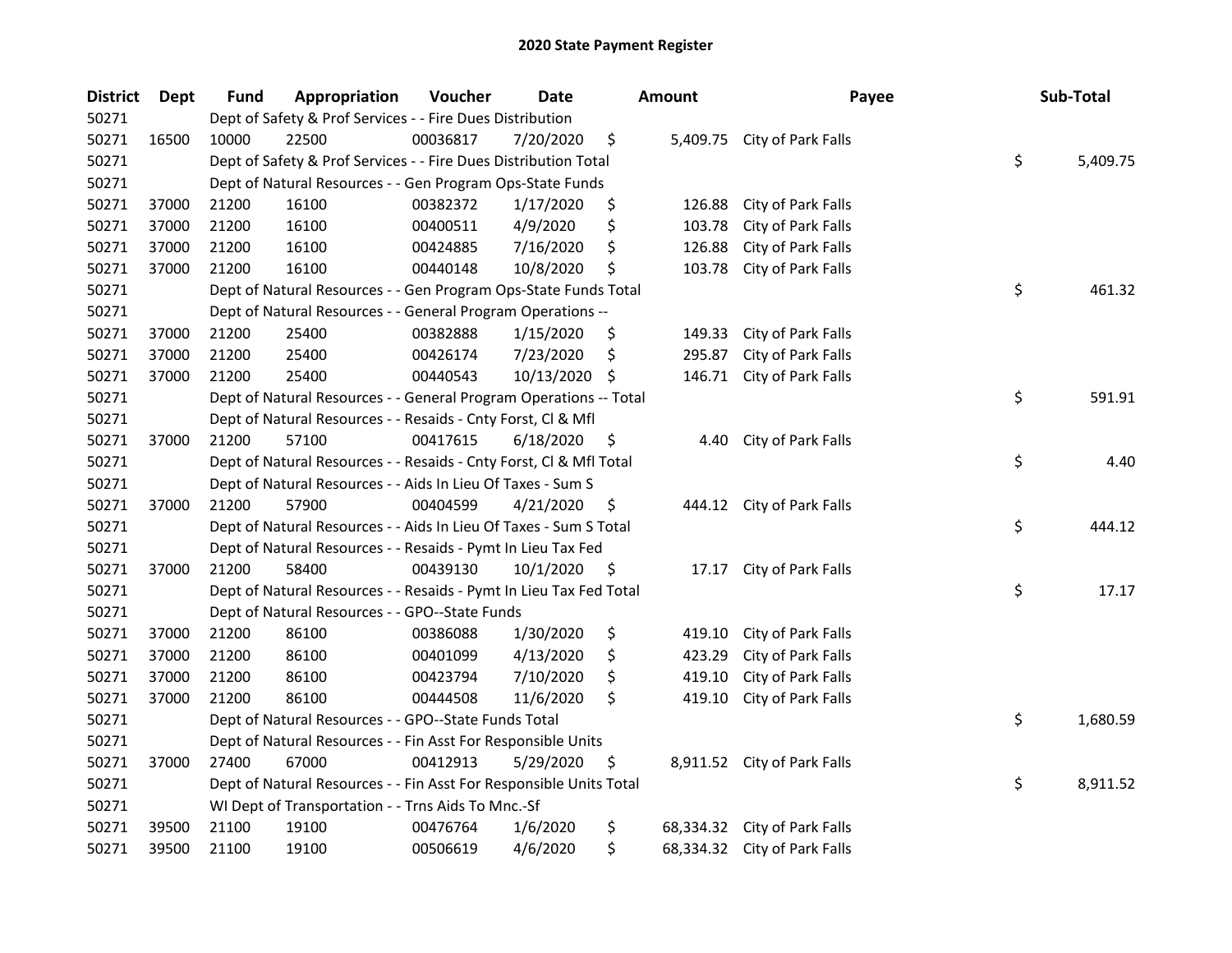| <b>District</b> | <b>Dept</b> | <b>Fund</b> | Appropriation                                                         | Voucher  | <b>Date</b>   | <b>Amount</b>    | Payee                         | Sub-Total        |
|-----------------|-------------|-------------|-----------------------------------------------------------------------|----------|---------------|------------------|-------------------------------|------------------|
| 50271           | 39500       | 21100       | 19100                                                                 | 00543611 | 7/6/2020      | \$<br>68,334.32  | City of Park Falls            |                  |
| 50271           | 39500       | 21100       | 19100                                                                 | 00586437 | 10/5/2020     | \$<br>68,334.34  | City of Park Falls            |                  |
| 50271           |             |             | WI Dept of Transportation - - Trns Aids To Mnc.-Sf Total              |          |               |                  |                               | \$<br>273,337.30 |
| 50271           |             |             | Department of Justice - - Law Enforcement Train, Local                |          |               |                  |                               |                  |
| 50271           | 45500       | 10000       | 23100                                                                 | 00091620 | 12/7/2020     | \$               | 1,120.00 City of Park Falls   |                  |
| 50271           |             |             | Department of Justice - - Law Enforcement Train, Local Total          |          |               |                  |                               | \$<br>1,120.00   |
| 50271           |             |             | Department of Administration - - Federal Aid                          |          |               |                  |                               |                  |
| 50271           | 50500       | 10000       | 14200                                                                 | 00134993 | 12/10/2020 \$ | 40,498.00        | City of Park Falls            |                  |
| 50271           | 50500       | 10000       | 14200                                                                 | 00136478 | 12/17/2020 \$ | 991.20           | City of Park Falls            |                  |
| 50271           |             |             | Department of Administration - - Federal Aid Total                    |          |               |                  |                               | \$<br>41,489.20  |
| 50271           |             |             | Elections Commission - - 2018 Hava Election Security                  |          |               |                  |                               |                  |
| 50271           | 51000       | 22000       | 18200                                                                 | 00003481 | 6/30/2020     | \$<br>1,485.90   | City of Park Falls            |                  |
| 50271           |             |             | Elections Commission - - 2018 Hava Election Security Total            |          |               |                  |                               | \$<br>1,485.90   |
| 50271           |             |             | Shared Revenue and Tax Relief - - Expenditure Restraint Program       |          |               |                  |                               |                  |
| 50271           | 83500       | 10000       | 10100                                                                 | 00068752 | 7/27/2020     | \$<br>66,815.29  | City of Park Falls            |                  |
| 50271           |             |             | Shared Revenue and Tax Relief - - Expenditure Restraint Program Total |          |               |                  |                               | \$<br>66,815.29  |
| 50271           |             |             | Shared Revenue and Tax Relief - - County And Municipal Aid            |          |               |                  |                               |                  |
| 50271           | 83500       | 10000       | 10500                                                                 | 00068752 | 7/27/2020     | \$<br>145,879.51 | City of Park Falls            |                  |
| 50271           | 83500       | 10000       | 10500                                                                 | 00072720 | 11/16/2020    | \$               | 826,650.55 City of Park Falls |                  |
| 50271           |             |             | Shared Revenue and Tax Relief - - County And Municipal Aid Total      |          |               |                  |                               | \$<br>972,530.06 |
| 50271           |             |             | Shared Revenue and Tax Relief - - Exempt Computer Aid                 |          |               |                  |                               |                  |
| 50271           | 83500       | 10000       | 10900                                                                 | 00065840 | 7/27/2020     | \$<br>8,316.93   | City of Park Falls            |                  |
| 50271           | 83500       | 10000       | 10900                                                                 | 00067159 | 7/27/2020     | \$<br>68.72      | City of Park Falls            |                  |
| 50271           |             |             | Shared Revenue and Tax Relief - - Exempt Computer Aid Total           |          |               |                  |                               | \$<br>8,385.65   |
| 50271           |             |             | Shared Revenue and Tax Relief - - Utility Aid                         |          |               |                  |                               |                  |
| 50271           | 83500       | 10000       | 11000                                                                 | 00068752 | 7/27/2020     | \$<br>3,818.90   | City of Park Falls            |                  |
| 50271           | 83500       | 10000       | 11000                                                                 | 00072720 | 11/16/2020    | \$<br>22,096.86  | City of Park Falls            |                  |
| 50271           |             |             | Shared Revenue and Tax Relief - - Utility Aid Total                   |          |               |                  |                               | \$<br>25,915.76  |
| 50271           |             |             | Shared Revenue and Tax Relief - - Personal Property Aid               |          |               |                  |                               |                  |
| 50271           | 83500       | 10000       | 11100                                                                 | 00061247 | 5/4/2020      | \$<br>11,938.57  | City of Park Falls            |                  |
| 50271           | 83500       | 10000       | 11100                                                                 | 00062601 | 5/4/2020      | \$<br>27.49      | City of Park Falls            |                  |
| 50271           |             |             | Shared Revenue and Tax Relief - - Personal Property Aid Total         |          |               |                  |                               | \$<br>11,966.06  |
| 50271           |             |             | Shared Revenue and Tax Relief - - Payments For Municipal Svcs         |          |               |                  |                               |                  |
| 50271           | 83500       | 10000       | 50100                                                                 | 00054789 | 2/3/2020      | \$<br>2,189.75   | City of Park Falls            |                  |
| 50271           |             |             | Shared Revenue and Tax Relief - - Payments For Municipal Svcs Total   |          |               |                  |                               | \$<br>2,189.75   |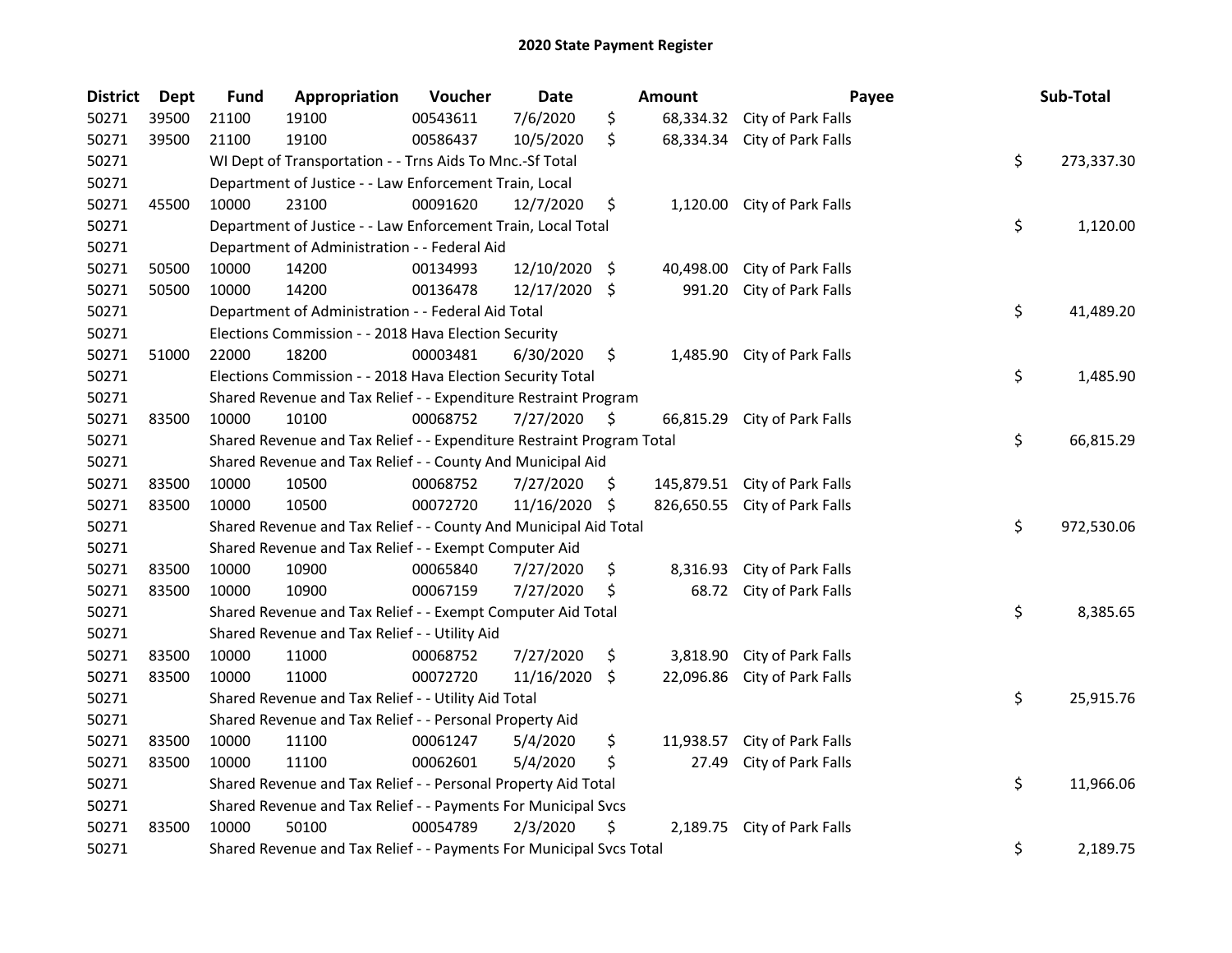| <b>District</b>    | <b>Dept</b> | Fund  | Appropriation                                                   | <b>Voucher</b> | Date      | Amount | Payee                     | Sub-Total    |
|--------------------|-------------|-------|-----------------------------------------------------------------|----------------|-----------|--------|---------------------------|--------------|
| 50271              |             |       | Shared Revenue and Tax Relief - - Lottery & Gaming Credit       |                |           |        |                           |              |
| 50271              | 83500       | 52100 | 36300                                                           | 00055477       | 3/23/2020 |        | 998.69 City of Park Falls |              |
| 50271              |             |       | Shared Revenue and Tax Relief - - Lottery & Gaming Credit Total |                |           |        |                           | 998.69       |
| <b>50271 Total</b> |             |       |                                                                 |                |           |        |                           | 1.423.754.44 |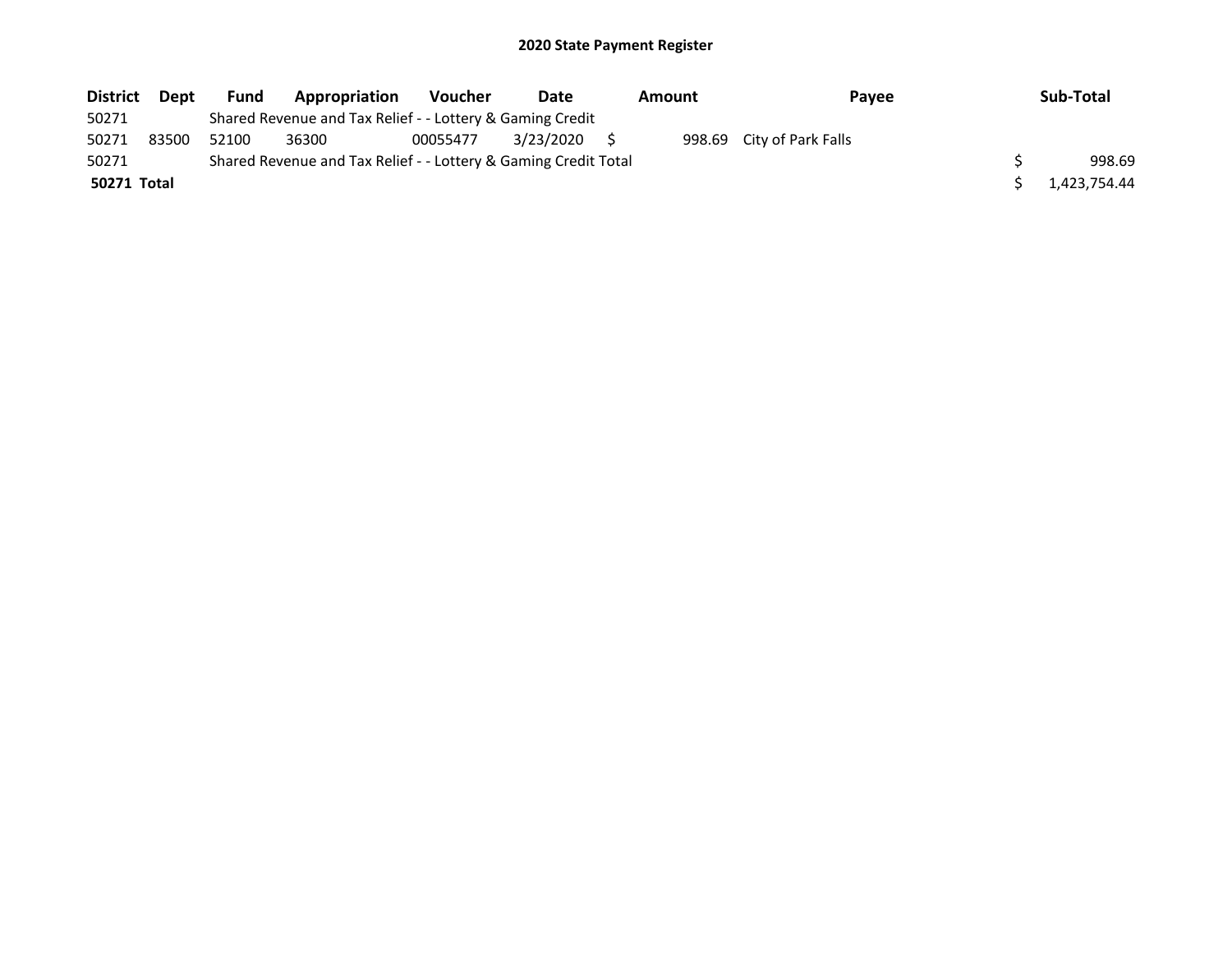| <b>District</b> | Dept  | <b>Fund</b> | Appropriation                                                         | Voucher  | <b>Date</b> |     | <b>Amount</b> |                           | Payee | Sub-Total  |
|-----------------|-------|-------------|-----------------------------------------------------------------------|----------|-------------|-----|---------------|---------------------------|-------|------------|
| 50272           |       |             | Dept of Safety & Prof Services - - Fire Dues Distribution             |          |             |     |               |                           |       |            |
| 50272           | 16500 | 10000       | 22500                                                                 | 00036818 | 7/20/2020   | \$  |               | 3,785.08 City of Phillips |       |            |
| 50272           |       |             | Dept of Safety & Prof Services - - Fire Dues Distribution Total       |          |             |     |               |                           | \$    | 3,785.08   |
| 50272           |       |             | Dept of Natural Resources - - General Program Operations --           |          |             |     |               |                           |       |            |
| 50272           | 37000 | 21200       | 25400                                                                 | 00418126 | 6/16/2020   | \$  |               | 471.50 City of Phillips   |       |            |
| 50272           |       |             | Dept of Natural Resources - - General Program Operations -- Total     |          |             |     |               |                           | \$    | 471.50     |
| 50272           |       |             | Dept of Natural Resources - - Rec & Resource Aids, Fed                |          |             |     |               |                           |       |            |
| 50272           | 37000 | 21200       | 58300                                                                 | 00395807 | 3/19/2020   | \$  |               | 803.81 City of Phillips   |       |            |
| 50272           |       |             | Dept of Natural Resources - - Rec & Resource Aids, Fed Total          |          |             |     |               |                           | \$    | 803.81     |
| 50272           |       |             | Dept of Natural Resources - - Fin Asst For Responsible Units          |          |             |     |               |                           |       |            |
| 50272           | 37000 | 27400       | 67000                                                                 | 00413442 | 5/29/2020   | \$  |               | 8,874.48 City of Phillips |       |            |
| 50272           |       |             | Dept of Natural Resources - - Fin Asst For Responsible Units Total    |          |             |     |               |                           | \$    | 8,874.48   |
| 50272           |       |             | WI Dept of Transportation - - Trns Aids To Mnc.-Sf                    |          |             |     |               |                           |       |            |
| 50272           | 39500 | 21100       | 19100                                                                 | 00476765 | 1/6/2020    | \$  | 49,163.21     | City of Phillips          |       |            |
| 50272           | 39500 | 21100       | 19100                                                                 | 00506620 | 4/6/2020    | \$  | 49,163.21     | City of Phillips          |       |            |
| 50272           | 39500 | 21100       | 19100                                                                 | 00543612 | 7/6/2020    | \$  | 49,163.21     | City of Phillips          |       |            |
| 50272           | 39500 | 21100       | 19100                                                                 | 00586438 | 10/5/2020   | \$  | 49,163.22     | City of Phillips          |       |            |
| 50272           |       |             | WI Dept of Transportation - - Trns Aids To Mnc.-Sf Total              |          |             |     |               |                           | \$    | 196,652.85 |
| 50272           |       |             | WI Dept of Transportation - - Loc Rd Imp Prg St Fd                    |          |             |     |               |                           |       |            |
| 50272           | 39500 | 21100       | 27800                                                                 | 00493655 | 2/18/2020   | \$  | 6,445.41      | City of Phillips          |       |            |
| 50272           | 39500 | 21100       | 27800                                                                 | 00493659 | 2/18/2020   | \$  | 5,992.40      | City of Phillips          |       |            |
| 50272           |       |             | WI Dept of Transportation - - Loc Rd Imp Prg St Fd Total              |          |             |     |               |                           | \$    | 12,437.81  |
| 50272           |       |             | WI Dept of Transportation - - Dept Mgt & Oper St Fd                   |          |             |     |               |                           |       |            |
| 50272           | 39500 | 21100       | 46100                                                                 | 00500125 | 3/13/2020   | \$  | 200.00        | City of Phillips          |       |            |
| 50272           |       |             | WI Dept of Transportation - - Dept Mgt & Oper St Fd Total             |          |             |     |               |                           | \$    | 200.00     |
| 50272           |       |             | Department of Corrections - - Correctional Institution Enter          |          |             |     |               |                           |       |            |
| 50272           | 41000 | 10000       | 16600                                                                 | 00381888 | 9/4/2020    | \$  | 18.99         | City of Phillips          |       |            |
| 50272           |       |             | Department of Corrections - - Correctional Institution Enter Total    |          |             |     |               |                           | \$    | 18.99      |
| 50272           |       |             | Department of Justice - - Law Enforcement Train, Local                |          |             |     |               |                           |       |            |
| 50272           | 45500 | 10000       | 23100                                                                 | 00091625 | 12/7/2020   | \$  | 1,120.00      | City of Phillips          |       |            |
| 50272           |       |             | Department of Justice - - Law Enforcement Train, Local Total          |          |             |     |               |                           | \$    | 1,120.00   |
| 50272           |       |             | Shared Revenue and Tax Relief - - Expenditure Restraint Program       |          |             |     |               |                           |       |            |
| 50272           | 83500 | 10000       | 10100                                                                 | 00068753 | 7/27/2020   | \$. | 32,454.97     | City of Phillips          |       |            |
| 50272           |       |             | Shared Revenue and Tax Relief - - Expenditure Restraint Program Total |          |             |     |               |                           | \$    | 32,454.97  |
| 50272           |       |             | Shared Revenue and Tax Relief - - County And Municipal Aid            |          |             |     |               |                           |       |            |